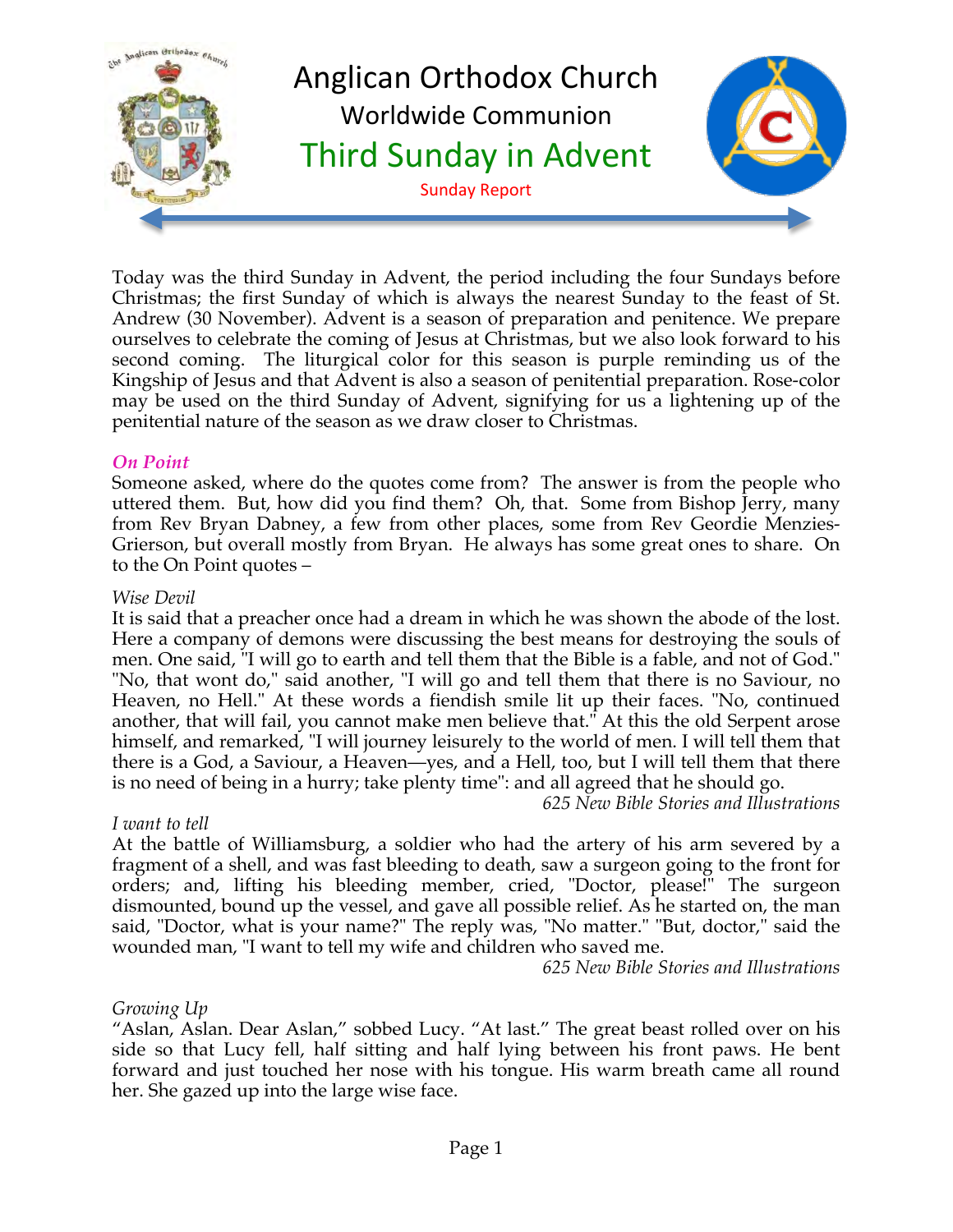"Welcome, child," he said. "Aslan," said Lucy, "you're bigger." "That is because you are older, little one," answered he. "Not because you are?" "I am not. But every year you grow, you will find me bigger."

> *Jack Lewis* **Prince Caspian**

Many sorrows shall be to the wicked: but he that trusteth in the LORD, mercy shall compass him about.

*Psalm 32:10*

A good man out of the good treasure of the heart bringeth forth good things...

*St. Matthew 12:35*

Be ye therefore merciful, as your Father also is merciful.

*St. Luke 6:36*

For there are three that bear record in heaven, the Father, the Word and the Holy Ghost: and these three are one.

*I St. John 5:7*

All that are unsanctified have a rooted antipathy to godliness and godly people.

*Matthew Henry*

 $17<sup>th</sup>$  and  $18<sup>th</sup>$  century English pastor and author

The Great Depression was a government failure, brought on principally by Federal Reserve policies that abruptly cut the money supply; unit banking laws that made thousands of banks more vulnerable to failure; Hoover's tariffs, which throttled trade; Hoover's taxes, which took unprecedented amounts of money out of people's pockets at the worst possible time; and Hoover's other policies, which made it more difficult for the economy to recover. High unemployment lasted as long as it did because all the New Deal policies that took more money out of people's pockets, disrupted the money supply, restricted production, harassed employers, destroyed jobs, discouraged investment, and subverted economic liberty needed for sustained business recovery.

*Jim Powell*  $20<sup>th</sup>$  and  $21<sup>st</sup>$  century American economist (FDR's Folly, p.267)

So what did the Crusades accomplish? They bought Europe time— time that might have meant the difference between her demise and dhimmitude and her rise and return to glory. If Godfrey of Bouillon, Richard the Lionhearted, and countless others hadn't risked their lives to uphold the honor of Christ and his Church thousands of miles from home, the jihadists would almost certainly have swept across Europe much sooner. Not only did the Crusader armies keep them tied down at a crucial period, fighting for Antioch and Ascalon instead of Varna and Vienna, they also brought together armies that would not have existed otherwise...

> *Robert Spencer*  $20<sup>th</sup>$  and  $21<sup>st</sup>$  century American author The Politically Incorrect Guide to Islam (and the Crusades), p. 160

# *Propers*

Each Sunday there are Propers: special prayers and readings from the Bible. There is a Collect for the Day; that is a single thought prayer, most written either before the refounding of the Church of England in the 1540s or written by Bishop Thomas Cranmer, the first Archbishop of Canterbury after the re-founding.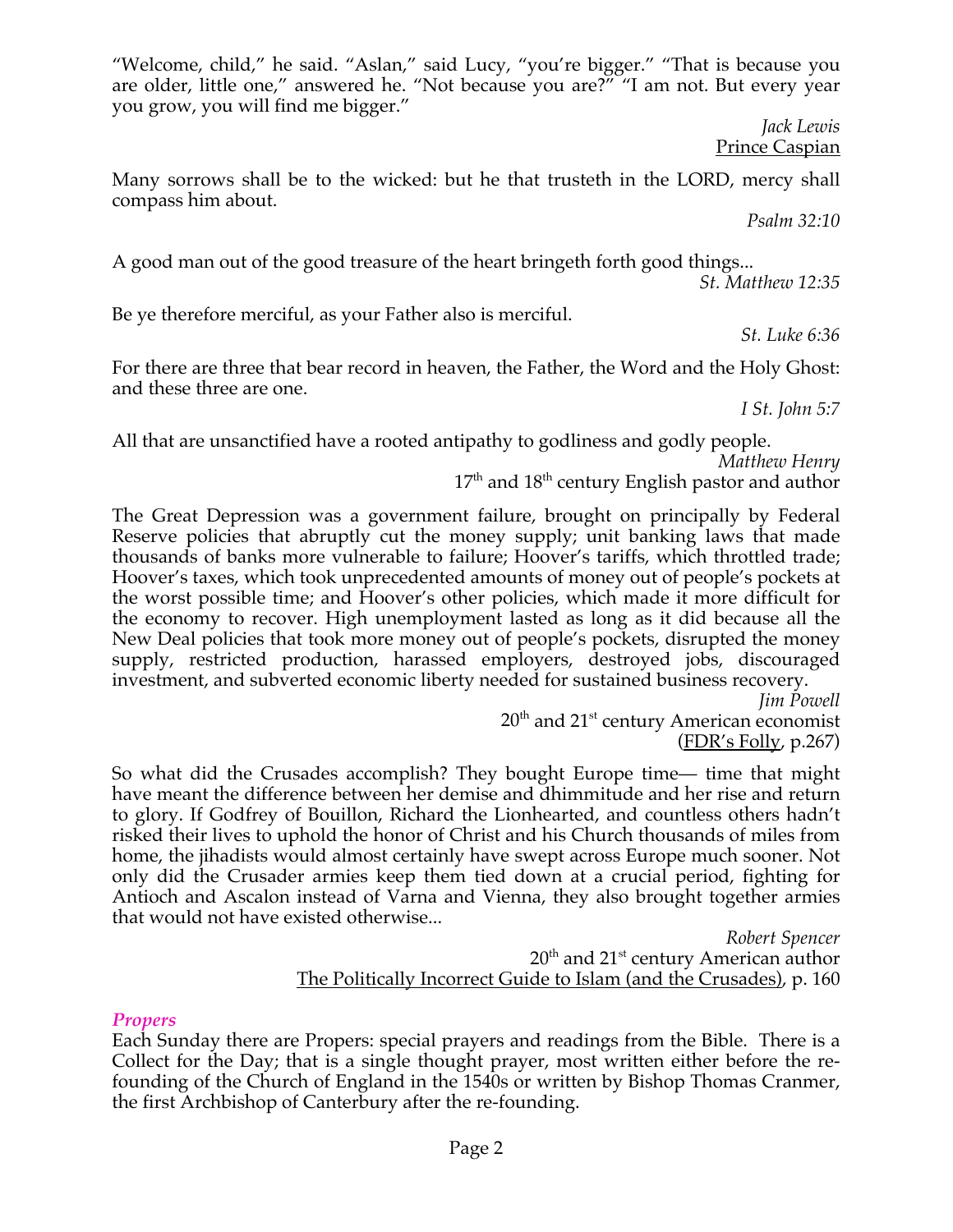The Collect for the Day is to be read on Sunday and during Morning and Evening Prayer until the next Sunday. The Epistle is normally a reading from one of the various Epistles, or letters, in the New Testament. The Gospel is a reading from one of the Holy Gospels, Matthew, Mark, Luke and John. The Collect is said by the minister as a prayer, the Epistle can be read by either a designated reader (as we do in our church) or by one of the ministers and the Holy Gospel, which during the service in our church is read by an ordained minister.

The propers are the same each year, except if a Red Letter Feast, that is one with propers in the prayerbook, falls on a Sunday, then those propers are to be read instead, except in a White Season, where it is put off. Red Letter Feasts, so called because in the Altar Prayerbooks the titles are in red, are special days. Most of the Red Letter Feasts are dedicated to early saints instrumental in the development of the church, others to special events. Some days are particularly special and the Collect for that day is to be used for an octave (eight days) or an entire season, like Advent or Lent.

The Propers are found on Page 93-94, with the Collect first:

# The Third Sunday in Advent *The Collect.*

**LORD** Jesus Christ, who at thy first coming didst send thy messenger to prepare **OLORD** Jesus Christ, who at thy first coming didst send thy messenger to prepare thy mysteries may they way before thee; Grant that the ministers and stewards of thy mysteries may likewise so prepare and make ready thy way, by turning the hearts of the disobedient to the wisdom of the just, that at thy second coming to judge the world we may be found an acceptable people in thy sight, who livest and reignest with the Father and the Holy Spirit ever, one God, world without end. Amen.

The propers for the First Sunday in Advent can be found on Page 90-92:

#### The First Sunday in Advent *The Collect.*

**LMIGHTY** God, give us grace that we may cast away the works of darkness, and **ALMIGHTY** God, give us grace that we may cast away the works of darkness, and put upon us the armour of light, now in the time of this mortal life, in which thy Son Jesus Christ came to visit us in great humility; that in the last day, when he shall come again in his glorious majesty to judge both the quick and the dead, we may rise to the life immortal, through him who liveth and reigneth with thee and the Holy Ghost, now and ever. Amen.

¶ This Collect is to be repeated every day, after the other Collects in Advent, until Christmas Day.

The Epistle for today came from Paul's first letter to the Corinthians, the Fourth Chapter beginning at the First Verse.

Paul calls on those who would be the ministers of Christ and stewards of the mysteries of God to be good and faithful stewards leading their flock rather than commanding from the rear. He tells them not to be fearful of the judgment of man. In fact, he tells he is not concerned of the judgment of men, or even that of himself, but rather that of God. God knows our hearts and when He judges, He "will bring to light the hidden things of darkness, and will make manifest the counsels of the hearts: and then shall every man have praise of God."

Let it be fully understood that when Paul writes of ministers and stewards, he is talking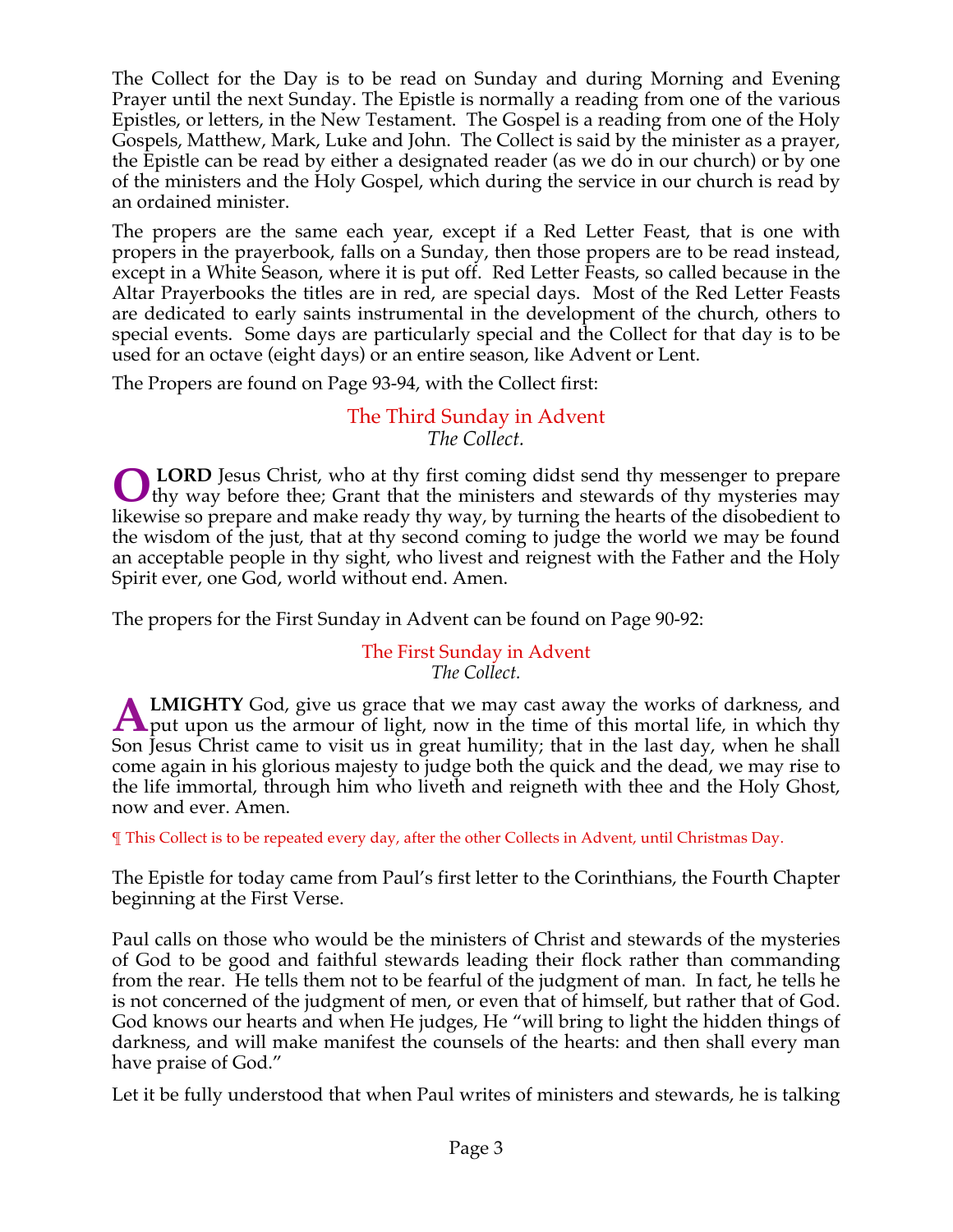of each of us, not just those who are "ordained ministers." We each must be good and faithful stewards of the gifts God has entrusted to each of us. We each must help those around us benefit from the gifts which are freely given.

**ET** a man so account of us, as of the ministers of Christ, and stewards of the mysteries of God. Moreover it is required in stewards, that a man be found faithful. But with me it is a very small thing that I should be judged of you, or of **ET** a man so account of us, as of the ministers of Christ, and stewards of the mysteries of God. Moreover it is required in stewards, that a man be found faithful. But with me it is a very small thing that I should be jud am I not hereby justified: but he that judgeth me is the Lord. Therefore judge nothing before the time, until the Lord come, who both will bring to light the hidden things of darkness, and will make manifest the counsels of the hearts: and then shall every man have praise of God.

The Gospel for today came from the Gospel according to Saint Matthew, the Eleventh Chapter, beginning at the Second Verse. Now when John the Baptist "had heard in the prison the works of Christ, he sent two of his disciples, and said unto him, Art thou he that should come, or do we look for another?" John was Jesus' cousin and the one who baptized Him and heard God say, THIS IS MY SON IN WHOM I AM WELL PLEASED." Yet, he and the rest of the Jews of the time expected the Messiah to come into Jerusalem in triumph, sit in the temple and rule, commanding, nay compelling the Romans to leave. No doubt marveling at the question, for it was asked of Him who had performed countless genuine miracles, healing the blind, the deaf the lame, "Jesus answered and said unto them, Go and shew John again those things which ye do hear and see: the blind receive their sight, and the lame walk, the lepers are cleansed, and the deaf hear, the dead are raised up, and the poor have the gospel preached to them. And blessed is he, whosoever shall not be offended in me." As John's disciples parted, Jesus talked to those about him. He asked them concerning John, "What went ye out into the wilderness to see? A reed shaken with the wind? But what went ye out for to see? A man clothed in soft raiment? behold, they that wear soft clothing are in kings' houses. But what went ye out for to see? A prophet?" He was counseling them, trying to help them fully understand the implications of what was around them. He was there! So, he explained that John was not  $\overline{u}$  just" a prophet, but the messenger of God, the man with the flag running before the locomotive. He went on, "For this is he, of whom it is written, Behold, I send my messenger before thy face, which shall prepare thy way before thee." Because Jesus came into this world, not to be the King of the Present, but rather the King of that to Come.

**OW** when John had heard in the prison the works of Christ, he sent two of his disciples, and said unto him, Art thou he that should come, or do we look for another? Jesus answered and said unto them, Go and shew John again those **the Material School School School School School School School School School School School School School School School School School School School School School School School School School School School School School Schoo** lepers are cleansed, and the deaf hear, the dead are raised up, and the poor have the gospel preached to them. And blessed is he, whosoever shall not be offended in me. And as they departed, Jesus began to say unto the multitudes concerning John, What went ye out into the wilderness to see? A reed shaken with the wind? But what went ye out for to see? A man clothed in soft raiment? behold, they that wear soft clothing are in kings' houses. But what went ye out for to see? A prophet? yea, I say unto you, and more than a prophet. For this is he, of whom it is written, Behold, I send my messenger before thy face, which shall prepare thy way before thee.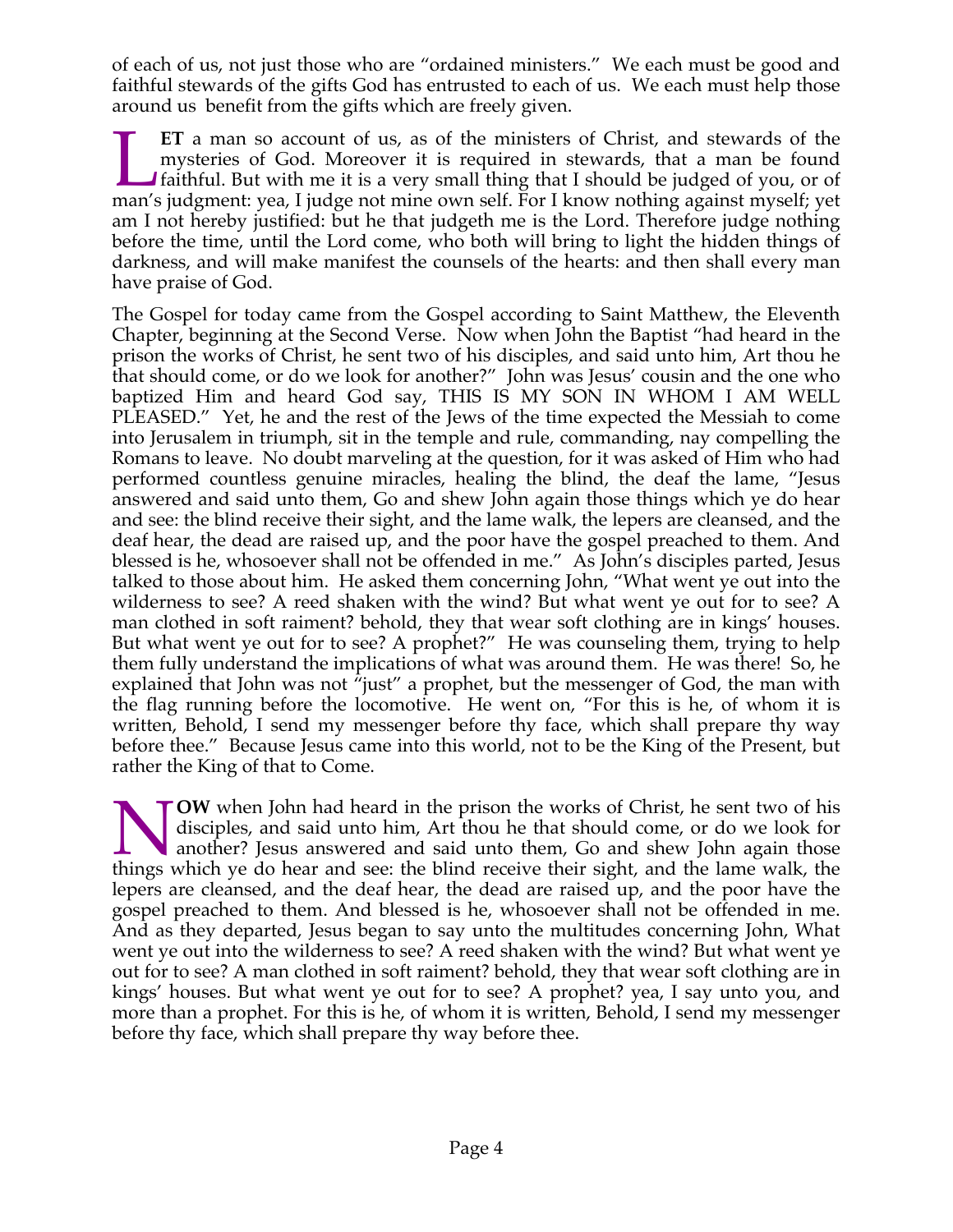#### *Bishop Ogles' Sermon*

We are oft fortunate to get copies of Bishop Jerry's sermon notes. Today is one of those

Sundays. Today's sermon starts off with the collect, and like always, it will give you a lot to consider in your heart.

> **Sermon Notes** Third Sunday in Advent 14 December 2014, Anno Domini

The Third Sunday in Advent *The Collect.*

 **LORD** Jesus Christ, who at thy first coming didst **O** LORD Jesus Christ, who at thy first coming didst send thy messenger to prepare thy way before thee; Grant that the ministers and stewards of thy mysteries may likewise so prepare and make ready thy way, by turning the hearts of the disobedient to the wisdom of



the just, that at thy second coming to judge the world we may be found an acceptable people in thy sight, who livest and reignest with the Father and the Holy Spirit ever, one God, world without end. Amen.

#### The First Sunday in Advent *The Collect.*

**LMIGHTY** God, give us grace that we may cast away the works of darkness, and **ALMIGHTY** God, give us grace that we may cast away the works of darkness, and put upon us the armour of light, now in the time of this mortal life, in which thy Son Jesus Christ came to visit us in great humility; that in the last day, when he shall come again in his glorious majesty to judge both the quick and the dead, we may rise to the life immortal, through him who liveth and reigneth with thee and the Holy Ghost, now and ever. Amen.

¶ This Collect is to be repeated every day, after the other Collects in Advent, until Christmas Day.

2 Now when John had heard in the prison the works of Christ, he sent two of his disciples, 3 And said unto him, Art thou he that should come, or do we look for another? 4 Jesus answered and said unto them, Go and shew John again those things which ye do hear and see: 5 The blind receive their sight, and the lame walk, the lepers are cleansed, and the deaf hear, the dead are raised up, and the poor have the gospel preached to them. <sup>6</sup> And blessed is he, whosoever shall not be offended in me. 7 And as they departed, Jesus began to say unto the multitudes concerning John, What went ye out into the wilderness to see? A reed shaken with the wind? 8 But what went ye out for to see? A man clothed in soft raiment? behold, they that wear soft clothing are in kings' houses. <sup>9</sup> But what went ye out for to see? A prophet? yea, I say unto you, and more than a prophet. <sup>10</sup> For this is he, of whom it is written, Behold, I send my messenger before thy face, which shall prepare thy way before thee. 11 Verily I say unto you, Among them that are born of women there hath not risen a greater than John the Baptist: notwithstanding he that is least in the kingdom of heaven is greater than he. 12 And from the days of John the Baptist until now the kingdom of heaven suffereth violence, and the violent take it by force. 13 For all the prophets and the law prophesied until John. 14 And if ye will receive it, this is Elias, which was for to come. 15 He that hath ears to hear, let him hear. <sup>16</sup> But whereunto shall I liken this generation? It is like unto children sitting in the markets, and calling unto their fellows, 17 And saying, We have piped unto you, and ye have not danced; we have mourned unto you, and ye have not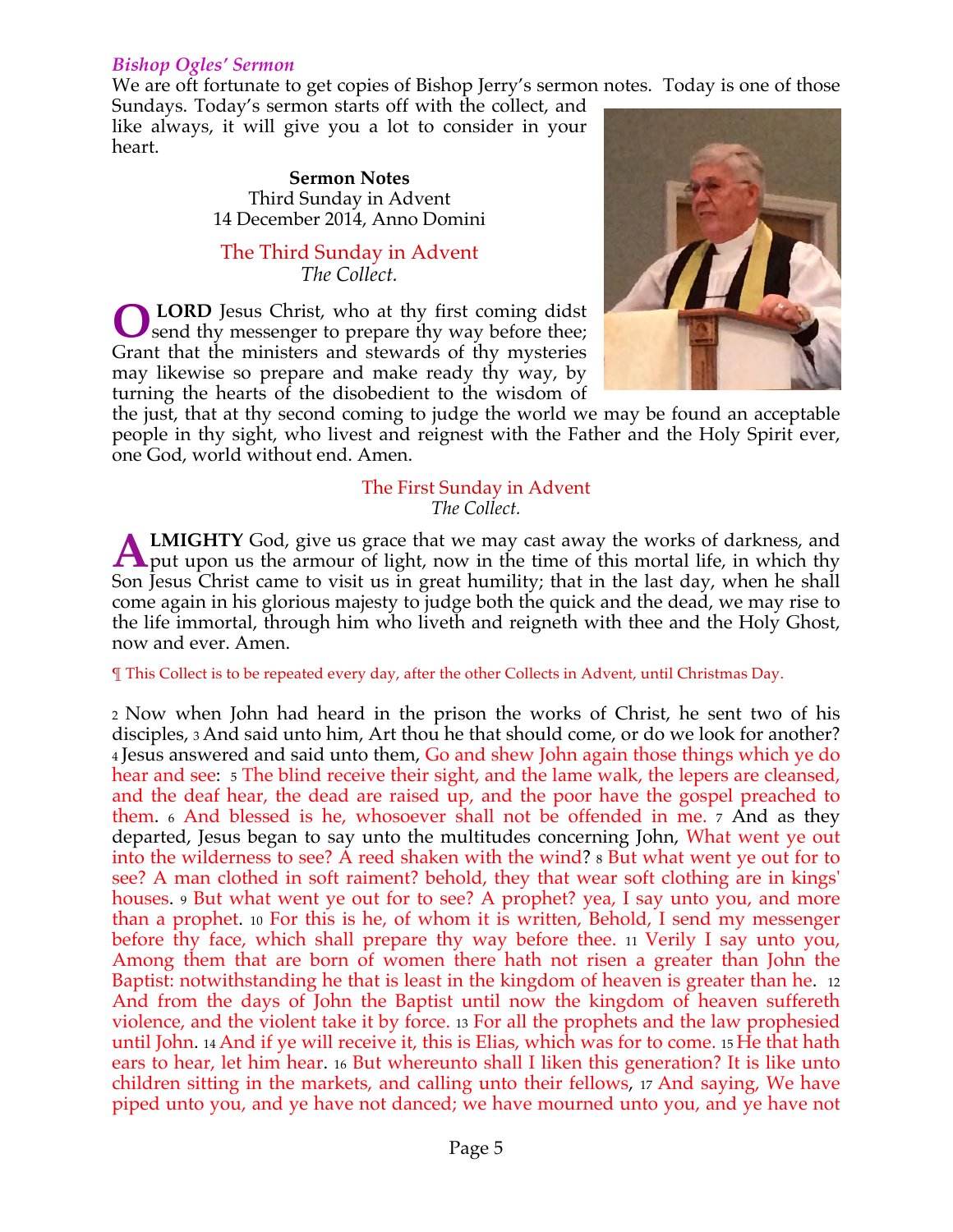lamented. <sup>18</sup> For John came neither eating nor drinking, and they say, He hath a devil. <sup>19</sup> The Son of man came eating and drinking, and they say, Behold a man gluttonous, and a winebibber, a friend of publicans and sinners. But wisdom is justified of her children*.* (Matt 11:2-19)

John the Baptist has been imprisoned for a terrible crime – that of proclaiming the truth. He had told King Herod that to live in concupiscence and adultery by marrying his brother, Philip's wife – Herodias. Can you imagine? Today, John would be accused of that disarming act of being "too judgmental" yet John simply proclaimed God's judgment from His Word! We walk daily among many Herods and Herodiases who would, if they could, cast us into prison for revealing their sinful lives to them. "For Herod himself had sent forth and laid hold upon John, and bound him in prison for Herodias' sake, his brother Philip's wife: for he had married her. For John had said unto Herod, It is not lawful for thee to have thy brother's wife. Therefore Herodias had a quarrel against him, and would have killed him; but she could not: For Herod feared John, knowing that he was a just man and an holy, and observed him; and when he heard him, he did many things, and heard him gladly." (Mark 6:17-20) If you cannot abide the message, then by all means kill the messenger. The messenger is killed today by accusations of being too judgmental; thus the church has become sterile and impotent in dealing with sin. Instead of being salt and light to the world, the church has heard the world and agreed not to judge against the sins of the world.

What is the first characteristic of John the Baptist that comes to mind when his name is mentioned? For me, I think of a Voice Crying in the Wilderness – "*For this is he that was spoken of by the prophet Esaias, saying, The voice of one crying in the wilderness, Prepare ye the way of the Lord, make his paths straight*." (Matt 3:3) What is this Wilderness?

*Wilderness* - a wild or uncultivated state. (Webster's 11<sup>th</sup> Collegiate Dictionary) The greatest and most desponding of wildernesses is not geographic, but spiritual. Bread and water are in short supply in a geographic wilderness, but so, too, in a spiritual one – there is lacking the Bread of Heaven and the Water of Life on the neon-lit streets of most American cities. As one walks those streets, he sees a wanton decadence and lust in the vacant faces of those he meets. There is no one with which he can fellowship concerning the riches of Christ for all are spiritually penniless. On those streets, the only mention of Christ is as a 'Voice Crying in the Wilderness.'

The text today falls into two sections. The first: reveals a faltering faith of the great witness (John) and Christ's gentle response to this man of faith. (verses 2-6) The second: Christ provides a witness to John of the truth of His ministry. We are not to consider John weak in faith for that is clearly not the case. John has been imprisoned and treated with dishonor. His life is in peril daily, yet he continues to believe under harsh conditions that exceed our ability to comprehend. But any of us have moments when we need a reassuring word, and this is the moment when John sends for confirmation.

 "*Now when John had heard in the prison the works of Christ, he sent two of his disciples, And said unto him, Art thou he that should come, or do we look for another*?" This is not for the benefit for John's disciples, but for his own comfort of reassurance. He is giving his very life on preparing the way for Christ's ministry, so a reassuring word under these circumstances is reasonable. John is in prison in the gloomy fortress of Machaerus that Herod had built to serve as a sinful pleasure house and an impregnable fortress in the savage hills of Moab. The halls of pleasure and impregnable walls have collapsed, but the dungeon area is still discernible with the holes in the masonry to serve as witness of the chains of its victims (John included).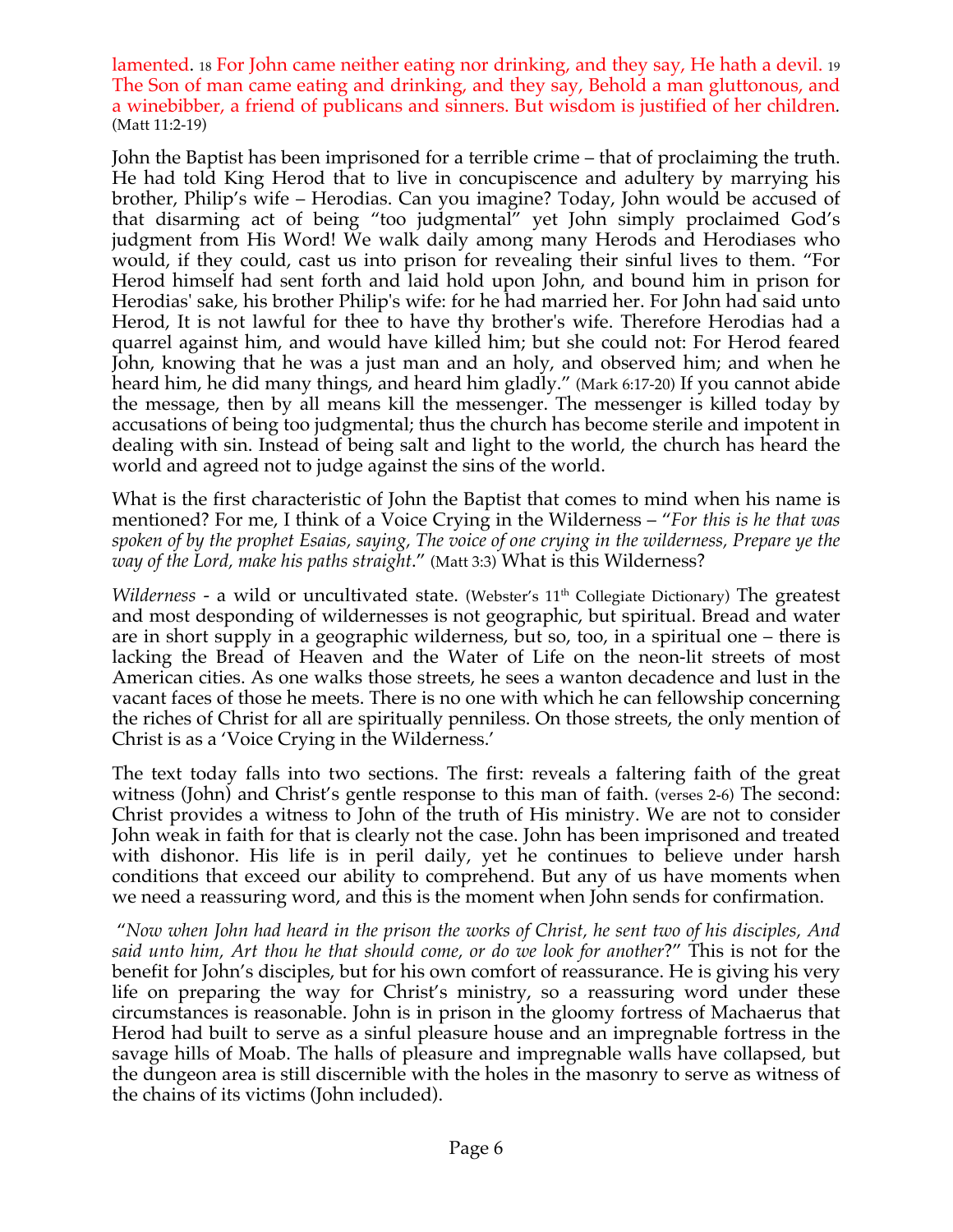"*Jesus answered and said unto them, Go and shew John again those things which ye do hear and see: The blind receive their sight, and the lame walk, the lepers are cleansed, and the deaf hear, the dead are raised up, and the poor have the gospel preached to them. And blessed is he, whosoever shall not be offended in me*." Christ gently gives counsel to John's disciples to go and give testimony of all that has been prophesied and fulfilled in the ministry of Christ. "*Then the eyes of the blind shall be opened, and the ears of the deaf shall be unstopped. Then shall the lame man leap as an hart, and the tongue of the dumb sing: for in the wilderness shall waters break out, and streams in the desert*." (Isaiah 35:5-6) "*The Spirit of the Lord GOD is upon me; because the LORD hath anointed me to preach good tidings unto the meek; he hath sent me to bind up the brokenhearted, to proclaim liberty to the captives, and the opening of the prison to them that are bound*." (Isaiah 61:1) These are prophecies written seven hundred years before the birth of Christ, so we are emboldened in our faith to see their complete fulfillment – so was John. I love that phrase from Isaiah regarding the proclamation of Liberty to the captives. As a nation, God has favored our founding and our place as a nation among the nations of the world; but He has also made available to every man and woman of every land this Liberty from the captivity of sin if they will but come to Him. Jesus tells these things to John's disciples so that John will have his faith confirmed, but to us, too!

 "*And as they departed, Jesus began to say unto the multitudes concerning John, What went ye out into the wilderness to see? A reed shaken with the wind? But what went ye out for to see? A man clothed in soft raiment? behold, they that wear soft clothing are in kings' houses. But what went ye out for to see? A prophet? yea, I say unto you, and more than a prophet*." These are all questions whose import is every whit as directed to us today as to the disciples around Jesus. When we go to prayer service, do we go to see some amazing performance of a man preacher? These services are seldom called prayer services today, but more often 'Celebrations" or "Festivals." Such terms describe experiences intended to uplift man; prayers and worship uplift Christ! Do we expect our clergy to wear the latest fashion in clothing? My father told me any man given to frequent changes of fashion in attire is also likely to be blown about by every wind of doctrine. We have evangelists today clothed in \$2,000.00 suits, wearing great diamond rings, and sporting gold, Rolex watches appealing for "seed money" from widows and elderly who barely can supply their pantries with bread. I can almost smell the scorched fires of their punishment to come. John is no mere prophet, but the chosen messenger of God to herald the coming of His only Begotten Son!

 "*For this is he, of whom it is written, Behold, I send my messenger before thy face, which shall prepare thy way before thee. Verily I say unto you, Among them that are born of women there hath not risen a greater than John the Baptist: notwithstanding he that is least in the kingdom of heaven is greater than he*." (see also Malachi 3:1) Christ extols the virtues of John after his disciples depart. He desires that no honor be lost of John's character in sending his questions to Christ. The character of Christ is quite different from that of men: Christ gives acclaim to the Baptist after his disciples have departed. Man gives flamboyant acclaim to men to their faces, but often critical stabs to their backs. Though John stands high above the mark in the company of men, he is well short in the Kingdom of Heaven to which he aspires – as are all of us.

"*And from the days of John the Baptist until now the kingdom of heaven suffereth violence, and the violent take it by force. For all the prophets and the law prophesied until John*." The battle is hot and the mournful cries of the battlefield are full of the painful suffering of the saints. The path to the Kingdom is not a self-willed, demonstration of manly power (as is today in the modern church), but a gentle following of that Great Shepherd of the Flock.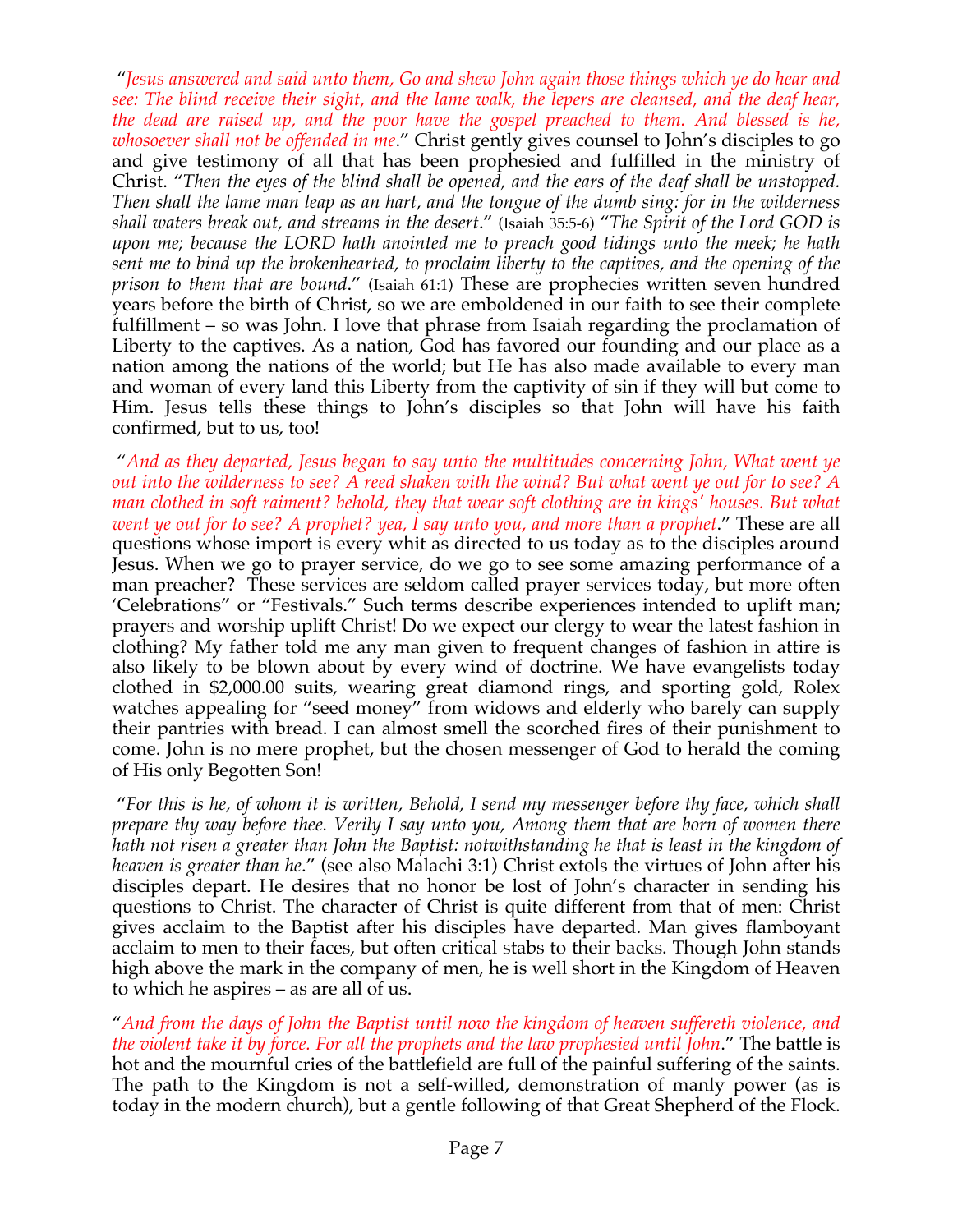The wolves stalk the flock seeking every remunerative opportunity to shed blood and get advantage. This describes the Kingdom of Matthew 13:31-32. Those 'birds' lodging in its branches are demons, and they most often win the higher positions of honor in the tree.

 "*And if ye will receive it, this is Elias, which was for to come. He that hath ears to hear, let him hear.*" Christ is generous in sharing great mysteries to those whose ears are open in humble faith to hear. Amazingly, the worldly wise can never grasp the simplicity of truth uttered by Christ. But if we have ears (open ears, believing ears, trusting ears, hearing ears) to hear (not just the Words but the Spirit speaking) understand these mysteries. "*Behold, I will send you Elijah the prophet before the coming of the great and dreadful day of the LORD: And he shall turn the heart of the fathers to the children, and the heart of the children to their fathers, lest I come and smite the earth with a curse*." (Mal 4:5-6) Please note the last word of the Old Testament: CURSE. The law is a curse to those who do not believe. Note the last word of the New Testament: AMEN (hearty approval). "*Even so, come, Lord Jesus. The grace of our Lord Jesus Christ be with you all. Amen*." (Rev 22:20-21) There is a glorious difference in our prospects from the Old to the New Testament. Jesus Christ makes ALL the difference!

"*But whereunto shall I liken this generation? It is like unto children sitting in the markets, and calling unto their fellows, And saying, We have piped unto you, and ye have not danced; we have mourned unto you, and ye have not lamented*." Donald Frasier wrote (in Metaphors of the Gospel) that Jesus "pictured a group of little children playing at make-believe marriages and funerals. First, they acted a marriage procession; some of them piping on instruments of music, while the rest were expected to leap and dance. In a perverse mood, however, these refused to respond, but stood still and looked discontented. So the little pipers changed their game, and proposed a funeral. They began to imitate the loud wailing of Eastern mourners. But again they were thwarted, for their companions refused to chime in with the mournful cry and to beat their breasts." These nonparticipating children are non players. They never like the tune or the narrative, but stand jeering on the sidelines. Have our churches become such dead events of observation?

 "*For John came neither eating nor drinking, and they say, He hath a devil. The Son of man came eating and drinking, and they say, Behold a man gluttonous, and a winebibber, a friend of publicans and sinners. But wisdom is justified of her children*." The world will always find cause to condemn the people of God and to kill the prophets. Either they are too pious, or they lack piety; either they are too hot, or they are too cold; either they are too bold, or not bold enough; either they are too spiritual, or not spiritual enough. If we are the Children of Wisdom, we shall have ears that hear and know. We dare not stand on the sidelines jeering, but become active responders to the pipe. "*The Lord GOD hath given me the tongue of the learned, that I should know how to speak a word in season to him that is weary: he wakeneth morning by morning, he wakeneth mine ear to hear as the learned. The Lord GOD hath opened mine ear, and I was not rebellious, neither turned away back*." (Isaiah 50:4-5)

Are we rebellious children jeering those who labor, or are we those who, taking to the plow, never cast an eye right, left, or back, but plow a straight row for Christ? (Luke 9:62)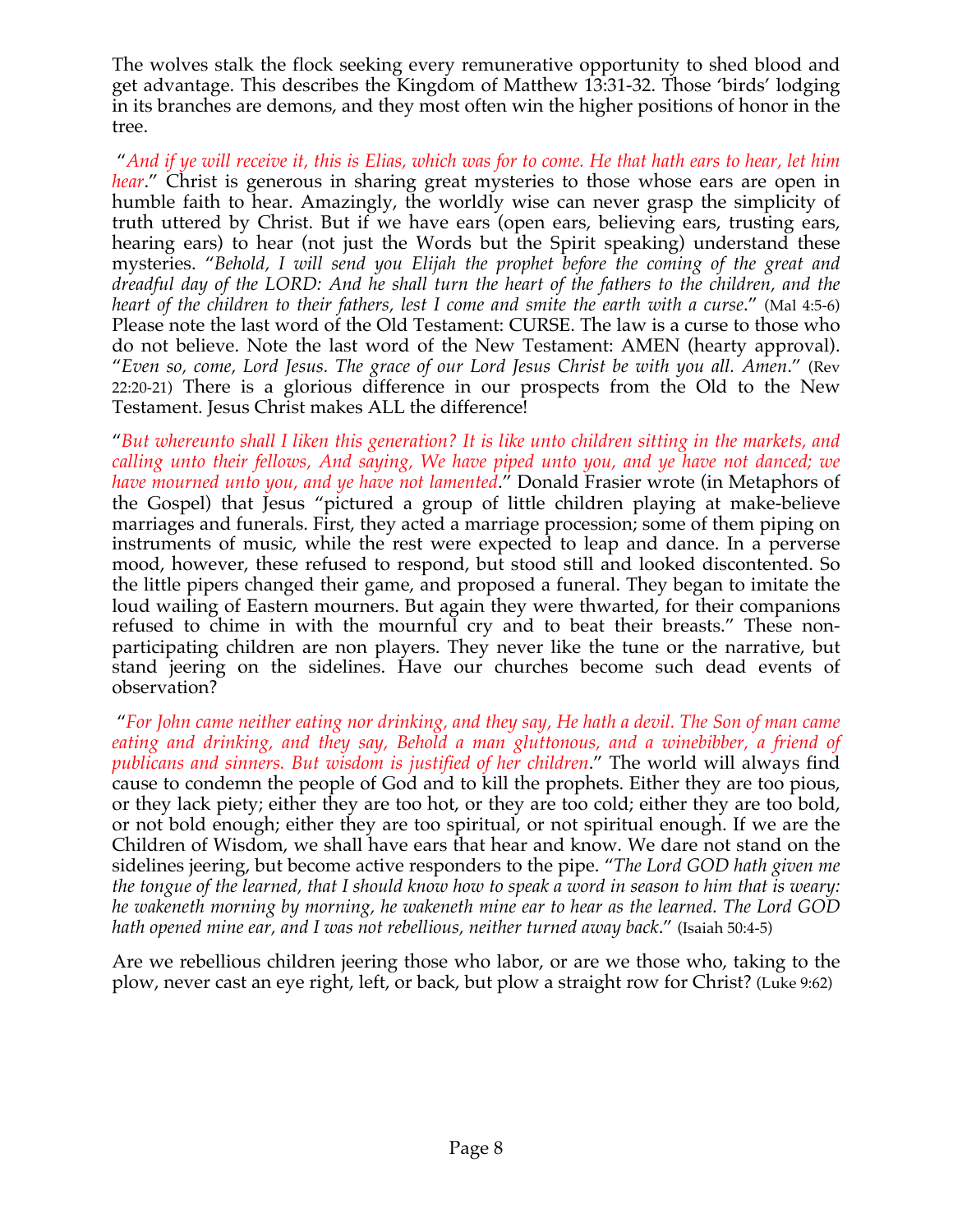# *Sermon - Rev Jack Arnold*

#### *Church of the Faithful Centurion - Descanso, California*

Today's sermon brought the Collect, Epistle and Gospel together and is partly contained in the forewords above.

> The Third Sunday in Advent *The Collect.*

**LORD** Jesus Christ, who at thy first coming didst send thy messenger to prepare thy way before thee; Grant that the ministers and stewards of thy mysteries may likewise so prepare and make ready thy way, by turning the hearts of the disobedient to the wisdom of the just, that at thy second coming to judge the world we may be found an acceptable people in thy sight, who livest and reignest with the Father and the Holy Spirit ever, one God, world without end. Amen. **O**



#### The First Sunday in Advent *The Collect.*

**LMIGHTY** God, give us grace that we may cast away the works of darkness, and **ALMIGHTY** God, give us grace that we may cast away the works of darkness, and put upon us the armour of light, now in the time of this mortal life, in which thy Son Jesus Christ came to visit us in great humility; that in the last day, when he shall come again in his glorious majesty to judge both the quick and the dead, we may rise to the life immortal, through him who liveth and reigneth with thee and the Holy Ghost, now and ever. Amen.

¶ This Collect is to be repeated every day, after the other Collects in Advent, until Christmas Day.

In the Collect for the Third Sunday in Advent, we are referred to as the ministers and stewards (caretakers) of the mysteries of God: the Scriptures and His Word. We ask for help in getting the hearts of the disobedient, by the wisdom of the just, to turn and look to the Kingdom of God for answers and not this world. In view of the recent events, how timely can this prayer be? When we look to the world for solutions, we find the solutions of this world. This world, ruled by the Prince of this world, the Prince of Air, the devil himself! But, what will people think when we reject worldly solutions to worldly problems. There is an answer for that, conveniently following the Collect.

In the Epistle, Paul says that we must not fear of what others would think of us, but rather be concerned about what God would think of what we are doing and what direction he wants us to go in. Rather than fear man, we must switch to fearing God, and doing what He wants. Then perhaps maybe, some in this world will see what we are doing for Him and come to know Him and join Him. We will never get anywhere if we follow the ways of this world. As in John 1:11-13 "He came unto His own and His Own received him not. But as many as received Him, to them he gave the power to become the Sons of God, even to them that believe on His name. Which were born, not of blood, nor of the will of the flesh, nor the will of man, but of God."

If we are born of God, then it is He to whom we must return and not man. As the verse from John points out, even Jesus came to us and we refused him, so how can we expect any better treatment from man, than of God Himself, who came down for us? But the next part of the verse, tells us what we will get if we join with him. He gave us the power to become the Sons of God, as we are his children. He is giving us our eternal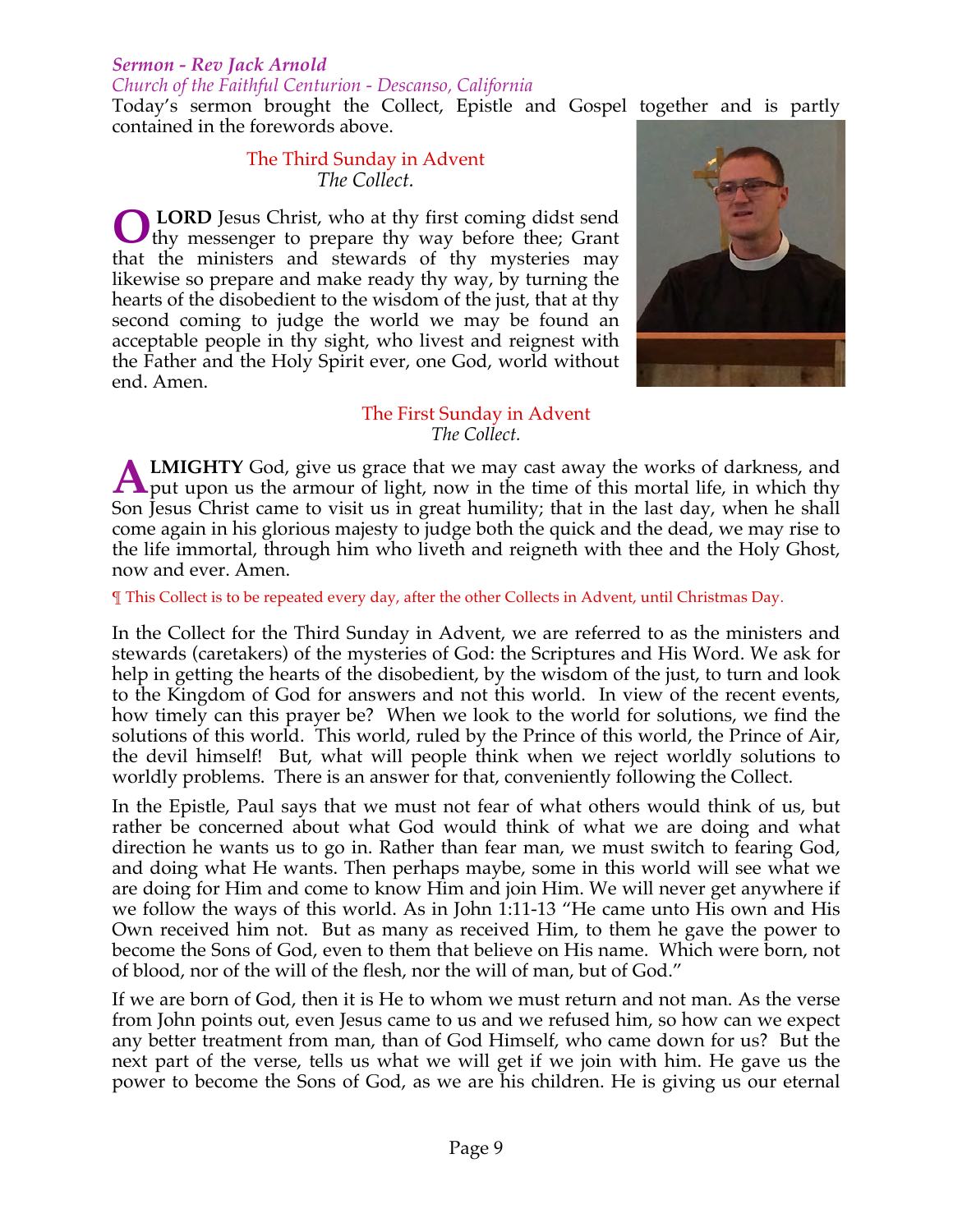inheritance, if we will but follow Him. We are going to get an absolutely wonderful reward, if we do our very best to follow Him.

In the Gospel, Christ asks the crowd of what they expected to see? Some great big flashy sign He was going to overthrow the Romans and unite the Jews to conquer the world? No, He did not come to do this, for that would be only a temporary and in fact temporal thing to rule the world. He came for far more than that; to prepare our hearts for eternity and change us from unjust to just creatures, worthy of God's creation and His Hands. He came to mould and to shape us from being roughly made to something very valuable. He came to transform us from death to being truly alive in all of the senses of the word.

To be worthy of the charge and care of His mysteries, we must willing to listen to Him and do whatever we need to do to line ourselves up with what He wants for us, not what we want for ourselves. We must think of others, instead of thinking of ourselves all the time. I must confess that I am guilty of this, but I am always working on trying to reverse this, as we must, in order to walk with Him. We must be willing to never give up and persevere; if we follow this, we will keep getting better and better all the time.

Life is a continual process of learning in every aspect of our lives, not least of these aspects is our spiritual growth and development. The Japanese have a word for this, introduced into their industry by the American engineer W. Edwards Deming, **Kaizen** (改善) that is to say continuous improvement. Never perfect, but always endeavoring to improve. Day by day.

To care for the mysteries of God properly, we must keep learning in our spiritual lives and if we do this, we will keep growing more and more every day. Reading the Scriptures is one way to further our spiritual development, as well as helping others without thought for ourselves. We must keep doing a combination of these and similar things, if we expect to be able to facilitate our spiritual growth and change the minds of the disobedient and the unjust. We have to undergo our spiritual rebirth before we can help to transform others and to serve others. We need to have the mental state that only the Holy Ghost can give us, to do this. We must keep trying our best to improve and learn from the Scriptures and the Holy Spirit and to trust in God and dread naught.

As He came to change us for the better, Paul and the Collect remind us to do the same for the others. We have to keep trying to help our friends and family and to do our best to do so, while shining the light of Christ as His ambassadors. We know not what seeds we plant when we perform such actions and in a future time they may bear fruit.We often resist this change, when perhaps we should not. We must put our hearts and minds together and think about what God wants us to do in the end rather than what we want to do. Put God first and all will be well, is what can be taken from today's collects and lessons, ultimately. We must be willing do to this, then we can be properly caring for the mysteries of God.

Heaven is at the end of an uphill trail. The easy downhill trail does not lead to the summit.

The time is now, not tomorrow. The time has come, indeed. How will you ACT?

It is by our actions we are known.

# **Be of God - Live of God - Act of God**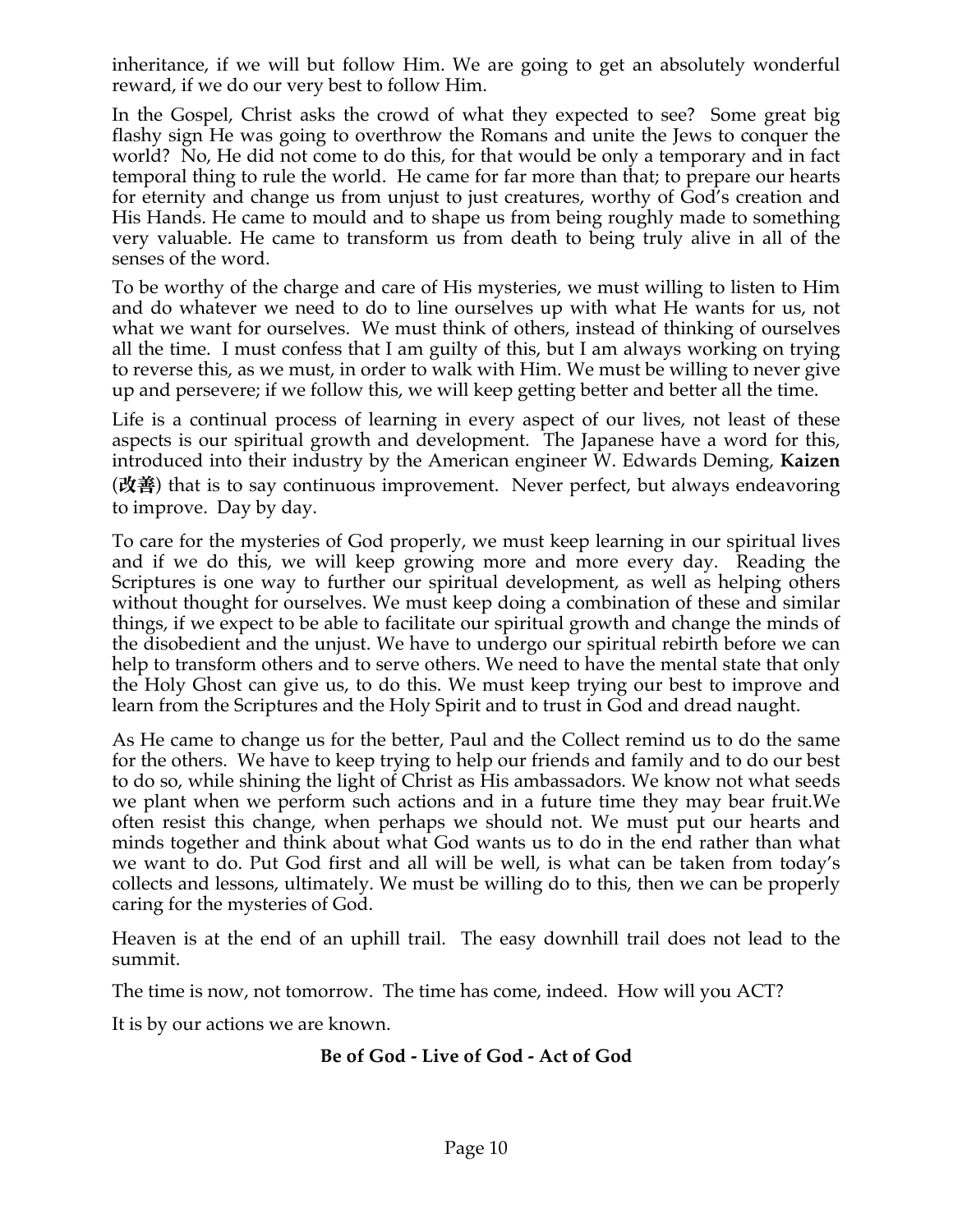#### *Bishop Dennis Campbell's Sermon*

Bishop Dennis is a brilliant speaker. He is able to take biblical precepts and make them

perfectly understandable, even to me. Oft he provides the text of his sermons and I take the utmost pleasure in passing them on:

> **Ministers and Stewards** 1 Corinthians 4:1-5 Third Sunday in Advent December 14, 2014

The Church in Corinth is divided. It is divided over the gifts of the Spirit. It is divided over ministers. It is divided over status in the Church. Most of all it is



divided over the Gospel. Therefore, it is divided over how to be the Church. Let me say that again, a little differently, for it is very important. The Corinthians do not understand Christ, therefore, they do not understand how to be Christians, therefore they are a house divided against itself.

Paul loved the Corinthians. In spite of their many failures, they stood solidly on the side of Christ, even in the face of violent opposition and persecution. Paul visited them at least twice, and wrote to them between visits. He wrote First Corinthians in 57 AD from Ephesus. It was followed by Second Corinthians, which was written in Philippi shortly before Paul's second visit to Corinth. Paul deals with their divisions throughout the letters. The passage we are looking at today deals with the division over ministers by addressing the nature and calling of the ministry in Christ's Church.

What he writes will seem strange to people in our time, when ministers are expected to be able to raise a following by creating a personality cult. We live in an era of celebrity adoration, and we expect our ministers to be celebrities. We even expect that of church musicians, and we talk about Christian music "stars." Therefore, most churches don't care much about their minister's theology. They care about his speaking ability. They don't care much about what he says in his sermons, as long as he says it in a way that excites people and makes them feel good about coming to their church. They want candy and sugar, not meat and vegetables.

By contrast Paul says "Let a man so account of us as of the ministers of Christ and stewards of the mysteries of God." Minister, here means to be a slave. Steward refers to a slave who is given charge over a specific part of his master's property. Nehemiah was a steward in the house of the king of Persia. He had two jobs. First, he tasted the kings wine. This was done to ensure that the wine was good enough to please the king. It was also a safety measure. If Nehemiah drank the wine and lived, the wine was probably not poisoned, and the king would drink it. If the wine killed Nehemiah, the king appointed another wine steward. The second part of Nehemiah's job was running the king's wine cellar. He probably supervised the entire wine making process from purchasing the grapes to distilling them into wine, to storing the wine, to getting only good, non-poisoned wine to the king. Nehemiah, then, would have had supervision of many other slaves in the performance of his duties. The best Old Testament example of a steward is Moses. He was steward of Israel under their common Master, God. In a similar way the New Testament minister is a servant of God who is given charge over some portion of God's possessions.

Part of the minister's stewardship is of "the mysteries of God." One of the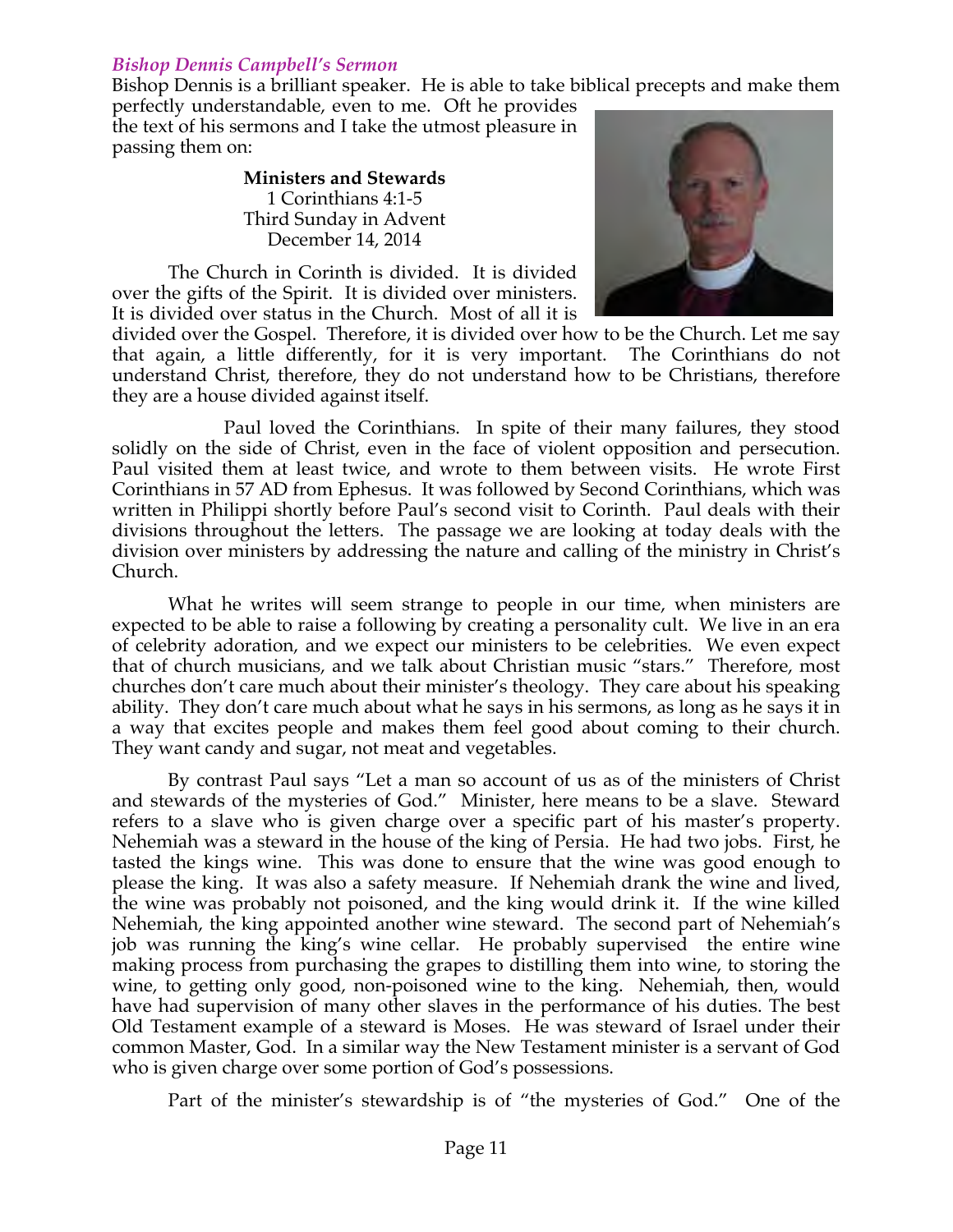greatest gifts of God to His Church is the feast of the Lord's Supper. We usually refer to it as "Holy Communion." After we gather at the communion rail, after we receive the symbols of the Body and Blood of Christ broken and shed for us, we pray together what is often called the Post Communion Prayer or the Thanksgiving Prayer. I love this prayer. It seems to summarise everything Holy Communion means and everything God does for us in it. It also seems to express my heart and my thanksgiving at the wondrous gift of God's Son. We are a small congregation, and I like to pray it while we are still kneeling together before the Table. I love the symbolism of kneeling together before God. In that prayer we say something very profound; we thank God for the holy mysteries we have just received.

One of the things I like most about our liturgy, after the fact that it is the Biblical way of worship followed from the very beginning, through the Old Testament, through Christ, through the Apostles, and through the New Testament Church, is the way it conveys something of the mystery of God. God is mysterious. There is much about Him and His ways that are beyond human ability to understand. It has been said God is like an unquenchable light, hidden in impenetrable darkness. That sounds contradictory, but it is more like a great mystery, which we know, yet we don't fully comprehend. Many people dance into the House of God as though going to a party or a sporting event. I am glad we preserve the sense of the mystery of God, who comes to us in chariots of light drawn by clouds of darkness.

We know almost intuitively what these mysteries are. They are the means by which God makes Himself known. More specifically they are the Bible, the Church, the preaching and receiving of the Bible, Holy Communion, Holy Baptism, and our calling to be His people and Body. In short, they are the means of grace. God has called His ministers to be stewards of these things. It is the minister's task to dispense them according to the needs of God's people, and according to the directions of God.

Note that we are stewards of the mysteries "of God." The mysteries do not belong to the minister any more than the church belongs to him. I often hear ministers talk of "my church," "my vestry," or, "my altar guild." I hear Bishops talk about "my clergy," or "my churches." I cringe inside when I hear these things, and I try not to say them. The church is not mine and the diocese is not mine any more than the Bible is mine. I do not own them. I serve them for God. As His steward, or, overseer, I have no small amount of authority, but I only have authority to do as God directs in His word. And every servant under my stewardship can go straight to God at any time to see whether I am following God's directions or not.

This brings us to the requirement of stewards. 1 Corinthians 4:2 makes it very clear; "it is required of stewards that a man be found faithful." Our Lord told a parable that is found in the Gospels of Matthew, Mark, and Luke. Since our daily Bible readings this week are in Mark, let's use his report as we refer to it. It is about a man who builds a vineyard and leaves men in charge of it while he travels to "a far country." When the harvest comes, the owner sends servants to retrieve his portion of the profits. But the stewards, called husbandmen, beat the servants, and send them away empty. The owner, of course, represents God. The vineyard is Israel. The servants are prophets, and the husbandmen are the priests and pharisees. Three times the owner sends servants; three times the husbandmen beat them and send them away. Finally, the owner sends His Son. Do the husbandmen repent? Do they honour the Son? Do they send the owner His due? No. They kill the Son. Who does the Son represent? Jesus Christ. The point is that many of the ministers in Old Testament Israel were unfaithful stewards. They acted as if the vineyard belonged to them. They used it for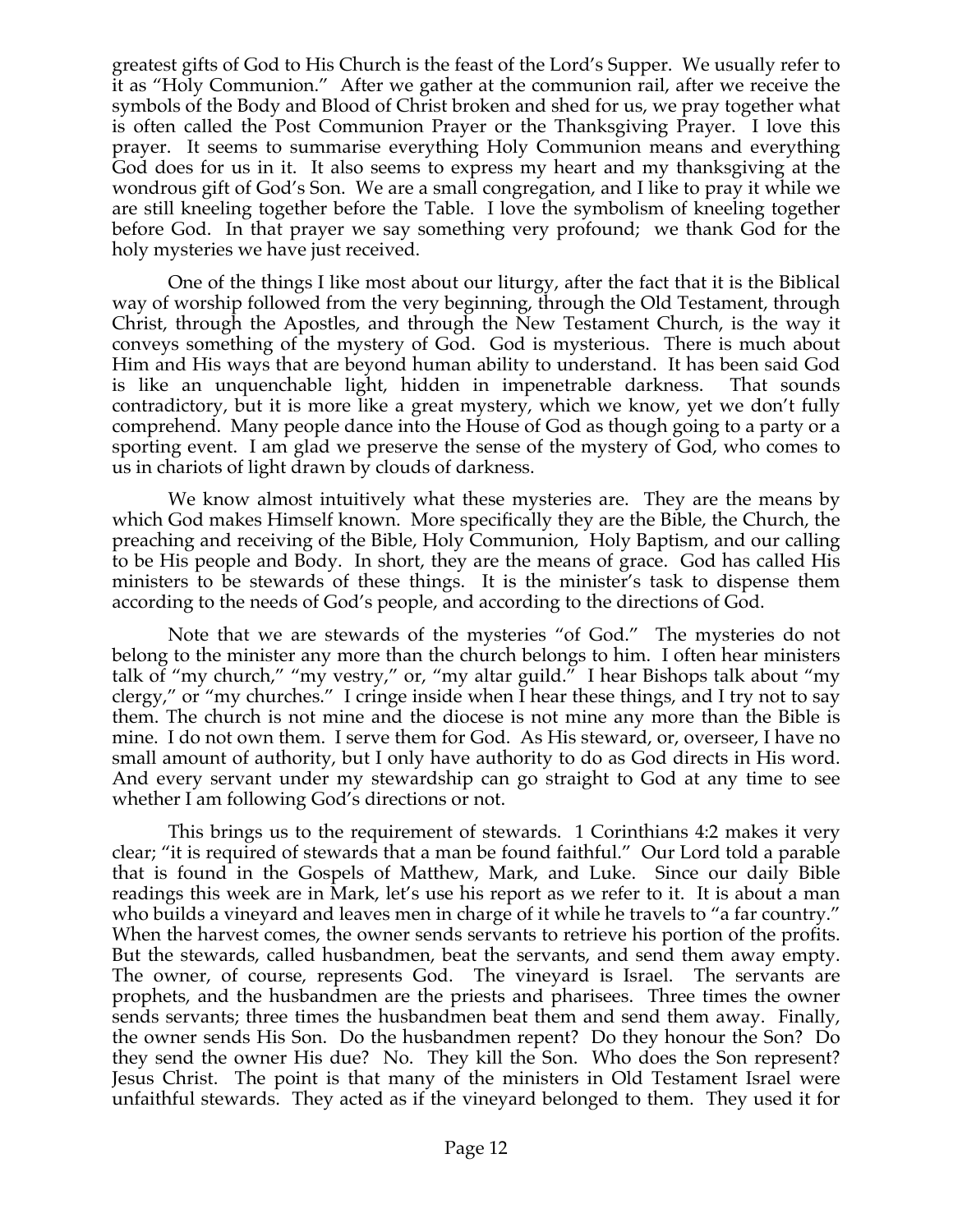their own enrichment. They made the vineyard serve them instead of serving the vineyard for God.

Compare them with the Apostles. Paul, for example, said he gladly spent and was spent for the good of the Church. His joy was to give himself to the Church in the service of God. He died a martyr in Rome. John wrote Revelation from prison. Why was he jailed? For the Gospel of Christ. For being a faithful steward of the mysteries of God. Peter was tortured to death by crucifixion. Before his death he wrote, "I think it meet, as long as I am in this tabernacle (body) to stir you up by putting you in remembrance." Remembrance of what? Remembrance of the Gospel of Christ; remembrance to give diligence to make sure your calling, that you may have entrance into the everlasting Kingdom of our Lord and Saviour Jesus Christ. He will do this as long as he is in this tabernacle, "Knowing that shortly I must put off this my tabernacle, even as our Lord Jesus Christ hath showed me." Peter is saying, as long as I live I will put you in remembrance of Christ. And for doing this I am going to die soon, by crucifixion, just as Christ said I will. He was a faithful steward.

This is the calling of the minister. His calling is not to be an activities director. His calling is not to please the crowds by watering down the Bible. His calling is not to change the faith or practice of the Church to make it more appealing to the unchurched. His calling is to be a faithful steward of the mysteries of Christ.

John the baptizer was faithful. His task was to prepare the way of the Lord. In a sense, that is still the minister's task. We prepare the way of the Lord into the hearts and lives of His people. We do this by faithfully administering the mysteries of God. We prepare the way of the Lord by teaching people to be ready for the Lord's Return. And so I come to the conclusion of this sermon; are you ready? We do not know when He will come for the world; we do not know when He will come for us individually.

We can only know if we are ready or not. Are you ready?

+Dennis Campbell Bishop, Anglican Orthodox Church Diocese of Virginia Rector, Holy Trinity Anglican Orthodox Church Powhatan, Virginia www.HolyTrinityAnglicanOrthodoxChurch.org www.lifeinthescriptures.blogspot.com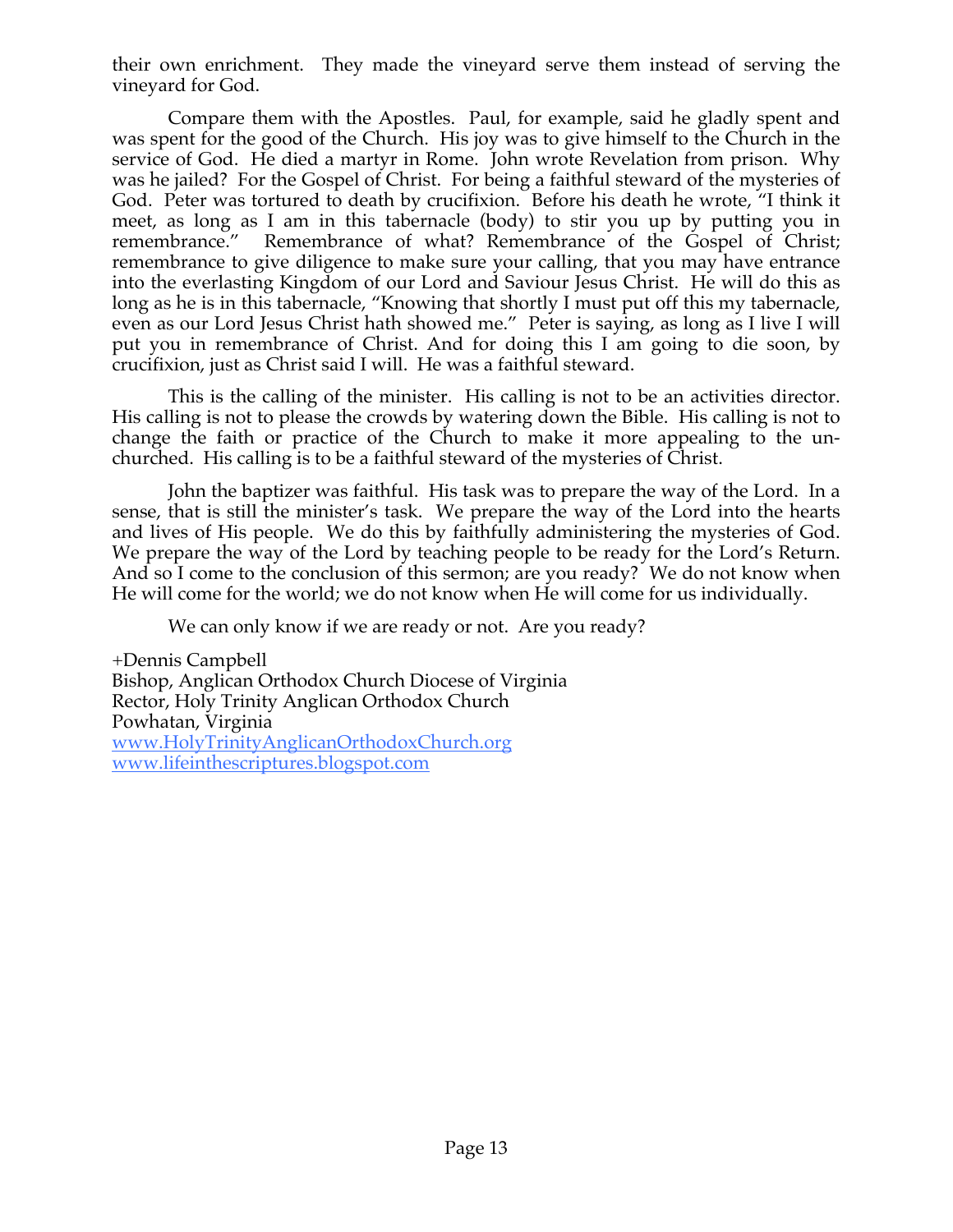#### *Roy Morales-Kuhn, Bishop and Pastor - St. Paul's Anglican Church - Anglican Orthodox Church*

Bishop Roy is pastor of the biggest AOC parish West of the Mississippi and is in charge of the Diocese of the Epiphany.

#### **Third Sunday in Advent**  *Birth of Jesus Foretold*  Psalm 85 • Mal. 3: 1-5 & Ch 4 • Luke 1:1-25

As we reflect on the passages of the Word of God that we have heard selected for this the third Sunday in Advent...think fulfilment. The Word was fulfilled in the birth of Jesus those long years ago, time and again we have been pointed to this event in history, now it is done.

One of the interesting things that happened during this first coming, the birth of Christ; it happened, some people were aware of the event, others went about their day to day lives without any clue to the happenings.



Look at the last couple of verses of Ps. 85, vs 8-13

- 8 I will hear what God the Lord will speak: for he will speak peace unto his people, and to his saints: but let them not turn again to folly.
- 9 Surely his salvation is nigh them that fear him; that glory may dwell in our land.
- 10 Mercy and truth are met together; righteousness and peace have kissed each other.
- 11 Truth shall spring out of the earth; and righteousness shall look down from heaven.
- <sup>12</sup> Yea, the Lord shall give that which is good; and our land shall yield her increase.

13 Righteousness shall go before him; and shall set us in the way of his steps.

Notice the following phrases, peace unto his people,

 ".... salvation is nigh them; mercy and truth are met together Righteousness and peace have kissed each other..."

And then an interesting promise; "The Lord will indeed give what is good, and our land will yield its harvest. Righteousness goes before him and prepares the way for his steps."

In these last verses of Psalm 85 we see all the prophecy of the coming Messiah noted and certified. David is pointing to the fulfillment of the promises made in the Covenant between God and his people. Salvation, mercy, truth, righteousness and PEACE all promised to that generation that will witness the time of Christ on earth. That fulfillment will continue to the present with all who profess the Risen Savior, Jesus Christ.

In this verse as well as in Malachi both refer to John the baptizer, the cousin of Jesus; elsewhere we can read passages that speak of preparing the way of the Lord.

Behold, I will send my messenger, and he shall prepare the way before me: and the Lord, whom ye seek, shall suddenly come to his temple, even the messenger of the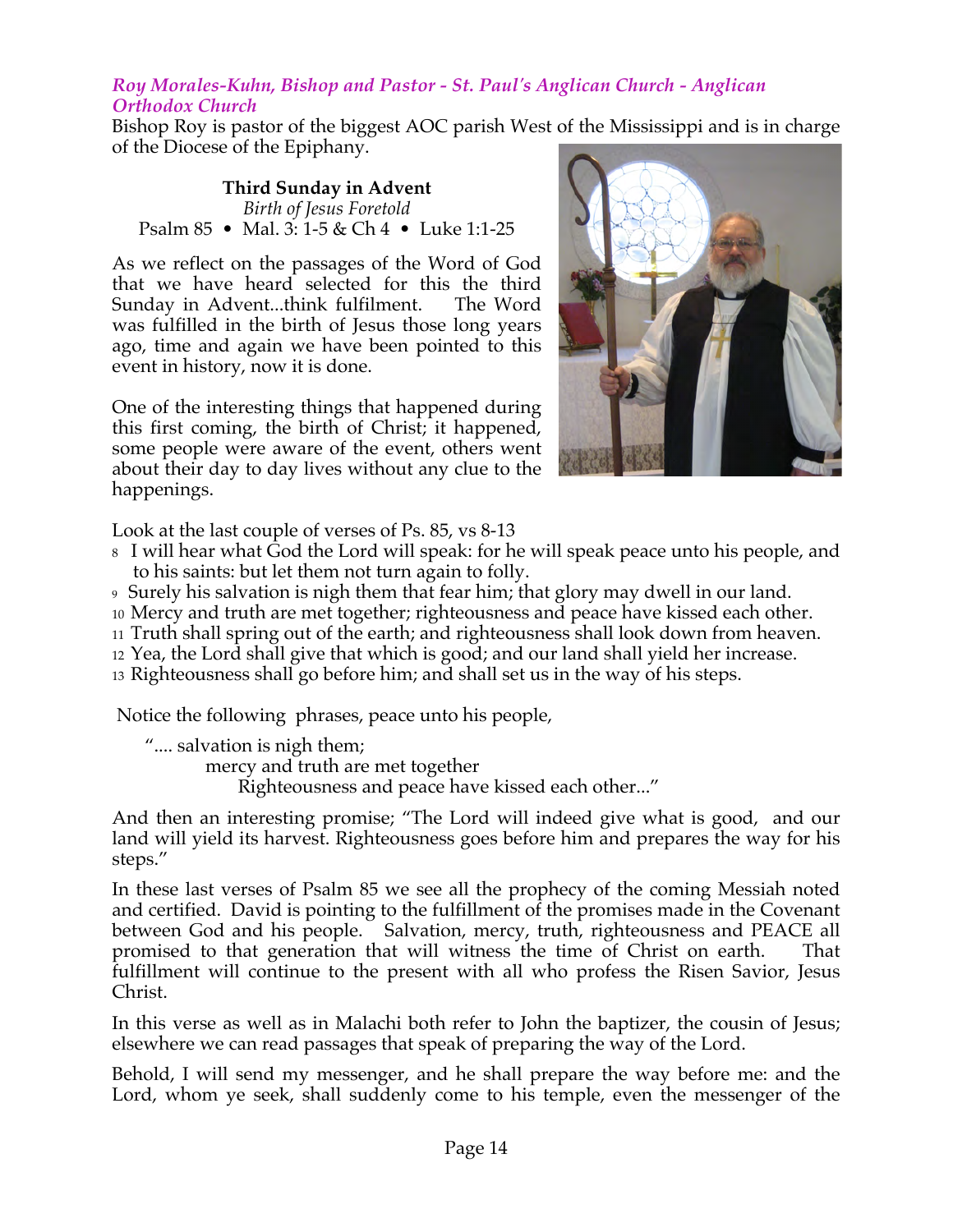covenant, whom ye delight in: behold, he shall come, saith the Lord of hosts.

Ironically, a group of displaced Jews from the times of Daniel will pour over all types of sacred script to see what might be revealed in an astronomical happening. I speak of the Magi. They had been watching the heavens as they generally did when they noticed a new light, a new star, so they try to figure out what it means and are able to surmise that it was announcing the birth of a king. Interestingly enough, God didn't always use His word, there were signs and wonders, "...the Heavens declared the Glory of God..." as the 19th Psalm begins.

But the people of the book, the Hebrews, should not have been ignorant, unless someone wasn't teaching them.

But the angel said unto him, Fear not, Zacharias: for thy prayer is heard; and thy wife Elisabeth shall bear thee a son, and thou shalt call his name John.

14 And thou shalt have joy and gladness; and many shall rejoice at his birth.

- 15 For he shall be great in the sight of the Lord, and shall drink neither wine nor strong drink; and he shall be filled with the Holy Ghost, even from his mother's womb.
- 16 And many of the children of Israel shall he turn to the Lord their God.
- 17 And he shall go before him in the spirit and power of Elias, to turn the hearts of the fathers to the children, and the disobedient to the wisdom of the just; to make ready a people prepared for the Lord.

Zechariah, John the baptizer's father, knew that the birth of his son was special, he will sing his song of praise.

Simeon, a righteous man, will approach the earthly parents of Jesus at the temple grounds and will praise God for allowing him to see the Salvation of Israel in the person of this baby Jesus.

We can see that there were people in Jesus early life who did understand who he was, they did understand why he was here. But you also notice that the Spirit of God was upon them, they didn't do this on their own. They did need the illumination of the Holy Spirit to allow them to see what was before them.

How do we reveal Christ to others ? In today's world there are many silent and noninvasive ways to let others know that Jesus Christ is in control of your life.

You can live a life to the best of your ability or you can ask God to use you to the best of the talents that He gave you.

We can share God's love with others without having to beat anyone over the head with a Bible.

We can show others that God is in us by example, by trying to be the person that God would have us to be, and most especially asking God to forgive us and renew us DAILY in the likeness of His Son, Jesus Christ.

It isn't easy. There are plenty of things, events, people, and others issues that can make us angry, discouraged, depressed, or act just down right unchristlike. It is so much easier to give in to our self and not try to behave or be Christ like. We must pray daily for a renewed spirit of faithfulness and a renewed sense of our total inability to do it ourselves, we need His help to do the job.

Why are these passages of scripture so important to us today. We are living in a time of history where there are many who are ignorant of the Word of God, they do not know who Jesus is and why he came to dwell with us so many centuries ago. The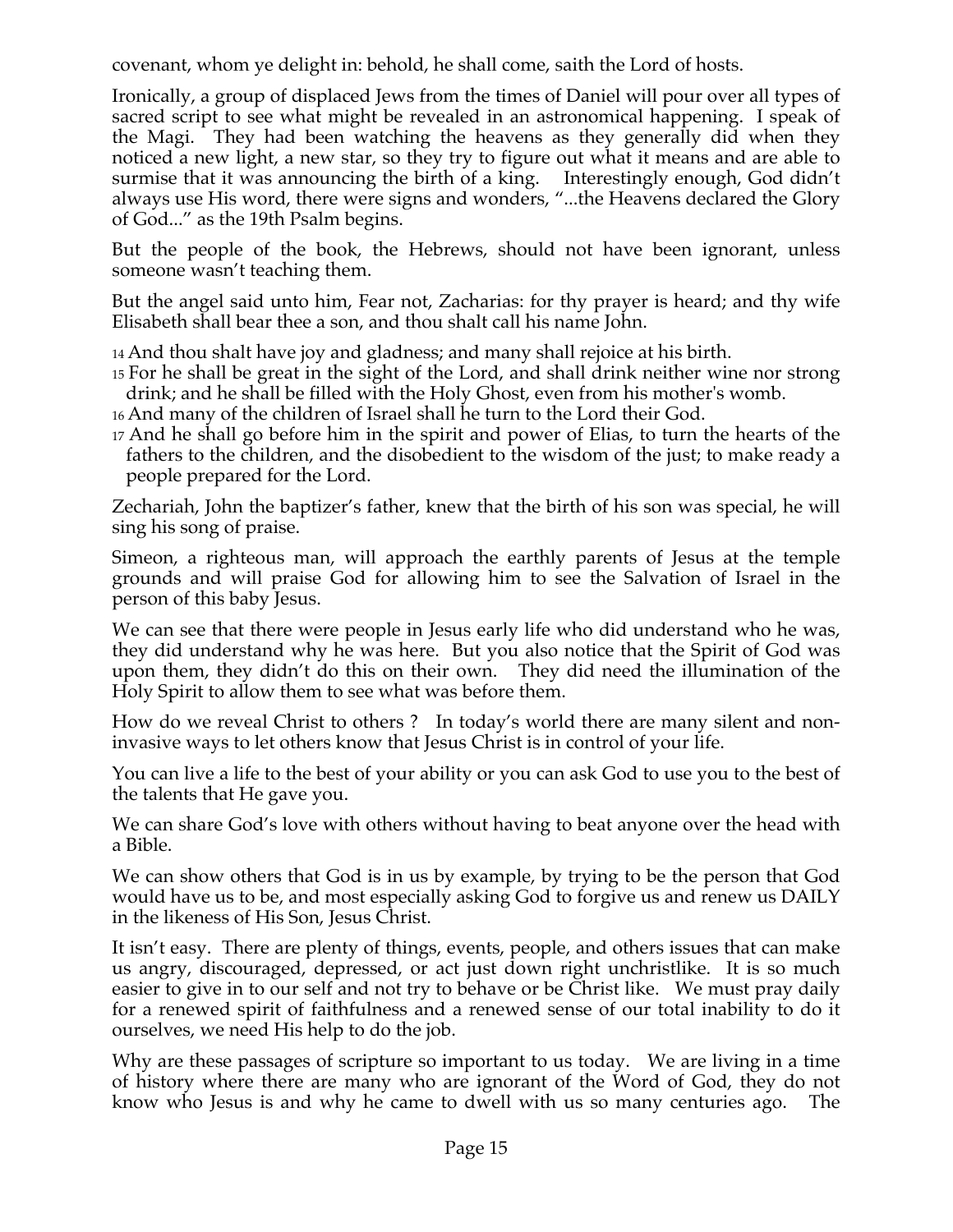times are similar to times when Jesus first came as a little baby. We are living in a darkened world. It is time to reveal the Light to the world, it is time to take the message of Christmas to those who are perishing without it. Let our light shine before the world, they need to see and understand what hope is, the hope of salvation that was promised so many years ago. That hope which we have because we know that Christ died for our sins, it is He who took our lost souls and brought them to the Kingdom which has no end. Amen.

Let us pray:

**ATHER** God please help us to relate and understand your Word and to translate it **FATHER** God please help us to relate and understand your Word and to translate it in this season of hyper busyness, let us try to pause and reflect on the great Gift that  $\chi$ You sent us, the perfect, once and for all sacrifice for our sins, the only begotten Son of God, Jesus Christ our Lord and Redeemer. We ask that you be with all those who are lonely, afraid, cold, hungry, and without salvation, bringing them the Light of the World, most especially at this time of the year.

Help us to be the bearers of Good News, to be a small light in the great darkness that surrounds us, to make us salt and light to the world. These things we ask in the Name of the Father, Son, and Holy Spirit. *Amen.*

**LMIGHTY** God, give us grace that we may cast away the works of darkness, and **ALMIGHTY** God, give us grace that we may cast away the works of darkness, and put upon us the armour of light, now in the time of this mortal life, in which thy Son Jesus Christ came to visit us in great humility; that in the last day, when he shall come again in his glorious majesty to judge both the quick and [the]\* dead, we may rise to the life immortal, through him who liveth and reigneth with thee and the Holy Ghost, now and ever. *Amen*.

 **LORD** Jesus Christ, who at thy first coming didst send thy messenger to prepare thy way before thee; Grant that the ministers and stewards of thy mysteries may likewise so pre pare and make ready thy way, by turning the hearts of the disobedient to the wisdom of the just, that at thy second coming to judge the world we may be found an acceptable people in thy sight, who livest and reignest with the Father and the Holy Spirit ever,\* one God, world without end. *Amen*. **O**

 **LORD**, support us all the day long of this troublous life, until the shadows **OLORD**, support us all the day long of this troublous life, until the shadows lengthen and the evening comes, and the busy world is hushed, and the fever of life is over, and our work is done. Then in Thy mercy grant us a safe lodging, and a holy rest, and peace at the last; through Jesus Christ our Lord. *Amen*.

# ✟ *Rev Bryan Dabney of Saint John's Sunday Sermon*

We are fortunate to have Bryan's Sunday Sermon. If you want people to come to The Truth, you have to speak the truth, expouse the truth and live the truth. This is really a good piece and I commend it to your careful reading.

# **Third Sunday in Advent**

John the Baptist was born into a priestly family. He was a miracle child in that his conception and birth brought him to parents well past the age for such things. He was also a cousin of our Lord

through his mother's side of the family (St. Luke 1:5-25, 39-45 and 57-80). Like our Lord, John

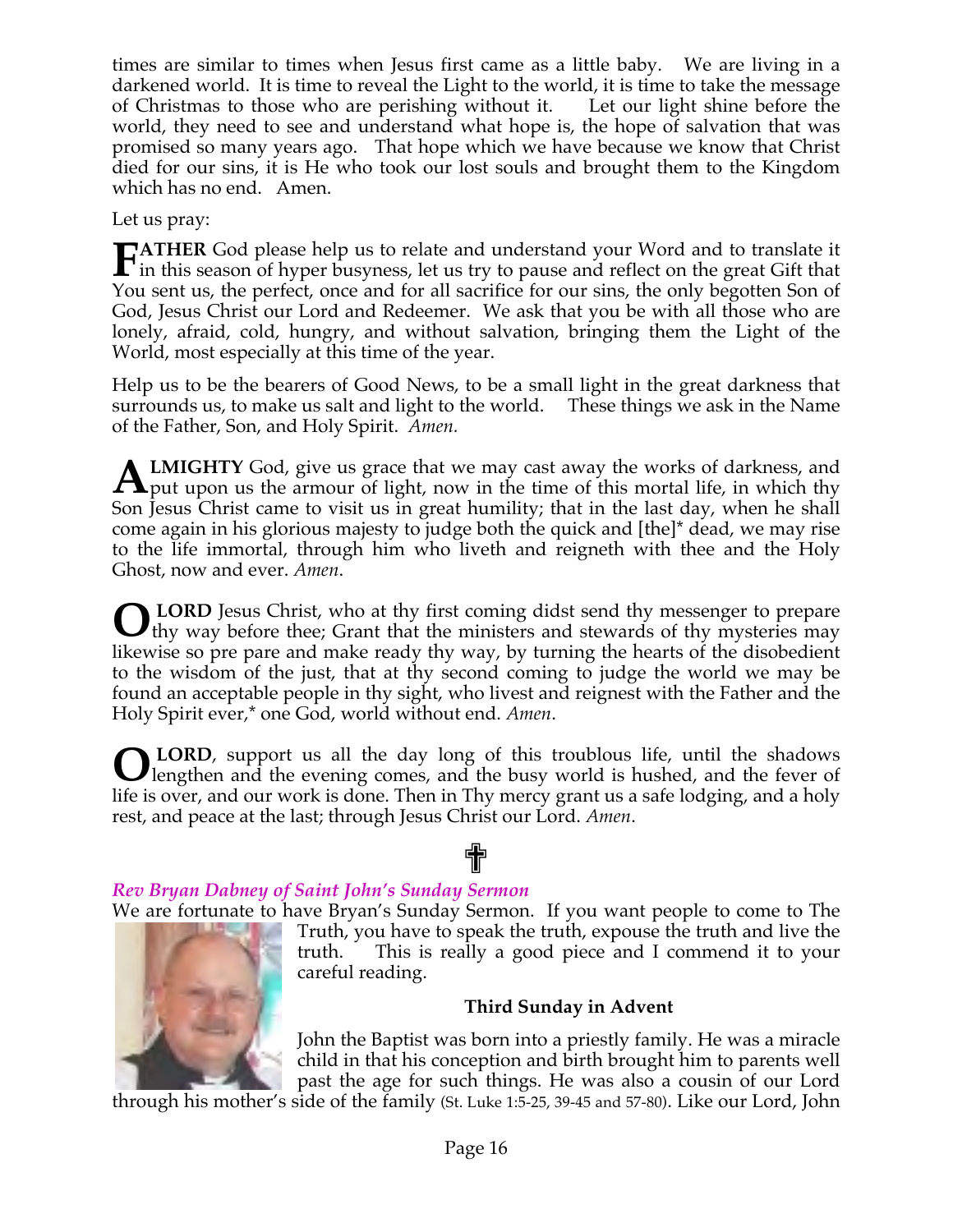the Baptist's early life is a closed book. We next hear about him in the gospels in his role as the forerunner of whom the prophet Isaiah spoke (Isaiah 40:3-11) and which was fulfilled as noted in all four gospels (St. Matthew 3:1-12; St. Mark 1:1-6; St. Luke 3:10- 18; St. John 1:19-27), for in these we are told of his calling to proclaim the coming of the Messiah and to baptize those who came to him seeking remission of their sins.

Observe the manner of baptism and the preconditions for it: water with repentance. The Jews had pools called mikvahs, which they used for ritual bathing prior to entering the Temple precincts. And so it was not uncommon for them to immerse themselves, either whole or in part for religious purposes. Ergo, these baptisms performed by John the Baptist would not have been viewed by the Jews as strange or foreign, but quite in line with their faith. And we may safely deduce that hundreds, perhaps even thousands of them were baptized by John as the Scriptures do not tell us how long he had been preaching and baptizing prior to the coming of our Lord to him.

John said his baptism was one unto repentance which came about from those who heard him preach on the subject. Repent ye for the kingdom of heaven is at hand (St. Matthew 3:2). But what does it mean to repent? The biblical understanding of this word speaks of having a change of mind. John, being filled with the Holy Spirit, had called on those around him to turn from their wickedness, and to have a mind that sought after God because the kingdom of heaven is at hand.

Very soon thereafter our Lord appeared on the banks of the Jordan River seeking to be baptized of him (St. Matthew 3:13-17). Only after that, did our Lord begin his ministry, preaching that very message of John with this difference: for our Lord is the King of kings and Lord of lords who had come to bring salvation to those who would believe on his name.

Christian baptism was born on the banks of the Jordan River. When our Lord was baptized it resulted in three evidences of his messianic nature:

- 1. The Holy Ghost descended as a dove and rested upon him;
- 2. The Spirit's descent was accompanied by the voice of the Father who commended his Son to John et al;
- 3. Our Lord's prescription in the Great Commission (St. Matthew 28:19- 20), every regenerated Christian should likewise receive the sacrament of baptism using the trinitarian formula.

4. Unfortunately, many of today's theologians and seminarians have taken John the Baptist's question in St. Matthew 11:1-6 as proof of his uncertainty about our Lord. They have taken this position because a sizable number of them doubt the divinity of Christ, the veracity of the Bible, and, in some cases, the very existence of God. Additionally, they have ignored those passages which affirm our Lord's bona fides such as John's affirmation, Behold the Lamb of God which taketh away the sin of the world. This is he of whom I said, after me cometh a man which is preferred before me: for he was before me (St. John 1:29-30). John the Baptist knew that Jesus of Nazareth was the Messiah, and it is too bad that many of today's pastors do not.

John's ministry began to decline the moment he baptized our Lord, and lasted but briefly until his death at the hands of Herod Antipas (St. John 3:22-36). Such was chronicled in St. Matthew's gospel (14:3-12) wherein we are informed that he suffered martyrdom for his criticism of Herod's adultery with his brother's wife. But even as death took him, the gates of heaven swung open wide to receive this great and humble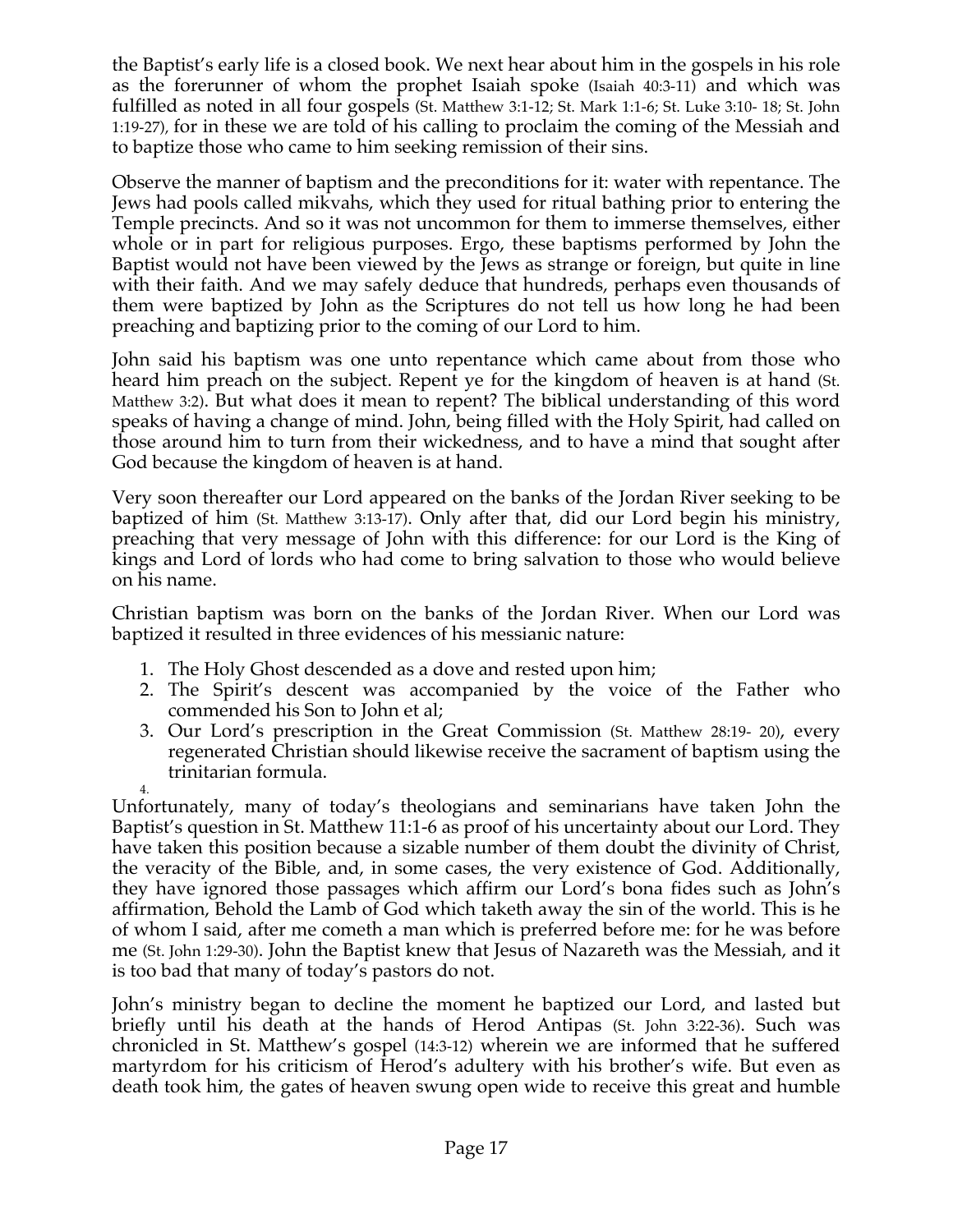man who was sent by God to prepare the way for him whose goings forth have been from of old, from everlasting (Micah 5:2b).

Our Lord paid tribute to John the Baptist upon hearing of him being cast into prison saying, What went ye out into the wilderness to see? A reed shaken with the wind? But what went ye out for to see? A man clothed in soft raiment? behold, they that wear soft clothing are in kings' houses. But what went ye out for to see? A prophet? yea, I say unto you, and more than a prophet. For this is he, of whom it is written, Behold I send my messenger before thy face, which shall prepare thy way before thee. Verily, I say unto you, Among them that are born of women there hath not risen a greater than John the Baptist: notwithstanding he that is least in the kingdom of heaven is greater than he (St. Matthew 11:7b-11).

God called John the Baptist to go before the face of the Messiah and proclaim him openly before men, calling them to repentance and to be baptized. Our Lord then built upon that message, and if we are to learn from him, then we too must come to God with humble and contrite hearts, seeking his pardon and receiving the baptism of the Holy Ghost.

John did not have it easy. John did not have a multitude of earthly resources to utilize in his efforts. He did not have a mega-church building. He did not wear fine robes. He did not have a band of musicians pounding out secular rhythms. He did not demand a tithe. He did not make promises of healing that he could not perform. He did not have a custom hair-do. No, John's message was plain, simple and without dissembling. It was the unvarnished truth of God: Repent for the kingdom of heaven is at hand. If we would be wise in the Lord, we will heed his calling to do the same.

Let us pray,

**ATHER**, we thank thee for thy servant John the Baptist whose ministry heralded the **FATHER**, we thank thee for thy servant John the Baptist whose ministry heralded the coming of our Lord; and assist us as we continue to watch for his return; for this we all in the set of this we continue to the set of th ask in the name of him who is the same yesterday, today and forever, even thy Son, Jesus Christ. Amen.

Have a blessed week, Bryan+

# *After Church Hospitality*

We would like some pictures of your after service gatherings. Come on! Help out!

#### *People in our Prayers* - http://faithfulcenturionprayerteam.blogspot.com/ **Why? Prayer is an extremely important activity.**

It is not that God knows not our needs, for He surely does. Yet, Jesus commanded us to ask God for those same needs. In addition to the obvious of asking God for help, offering thanksgiving and the like, prayer helps us focus our thoughts on how we might do God's work.

The Prayer Team of the Anglican Orthodox Church was established to help our members and fellow Christians pray for those in need and to give thanks as well for the blessings we have been granted.

#### **Who can be on the list? Do I have to be a member of the Anglican Orthodox Church to be prayed for?**

No! The only qualification to be on the list is that you want our prayer team to pray for you. We are Christians and are happy to pray for you, no matter who you are. If you want help from God, you are our kind of people.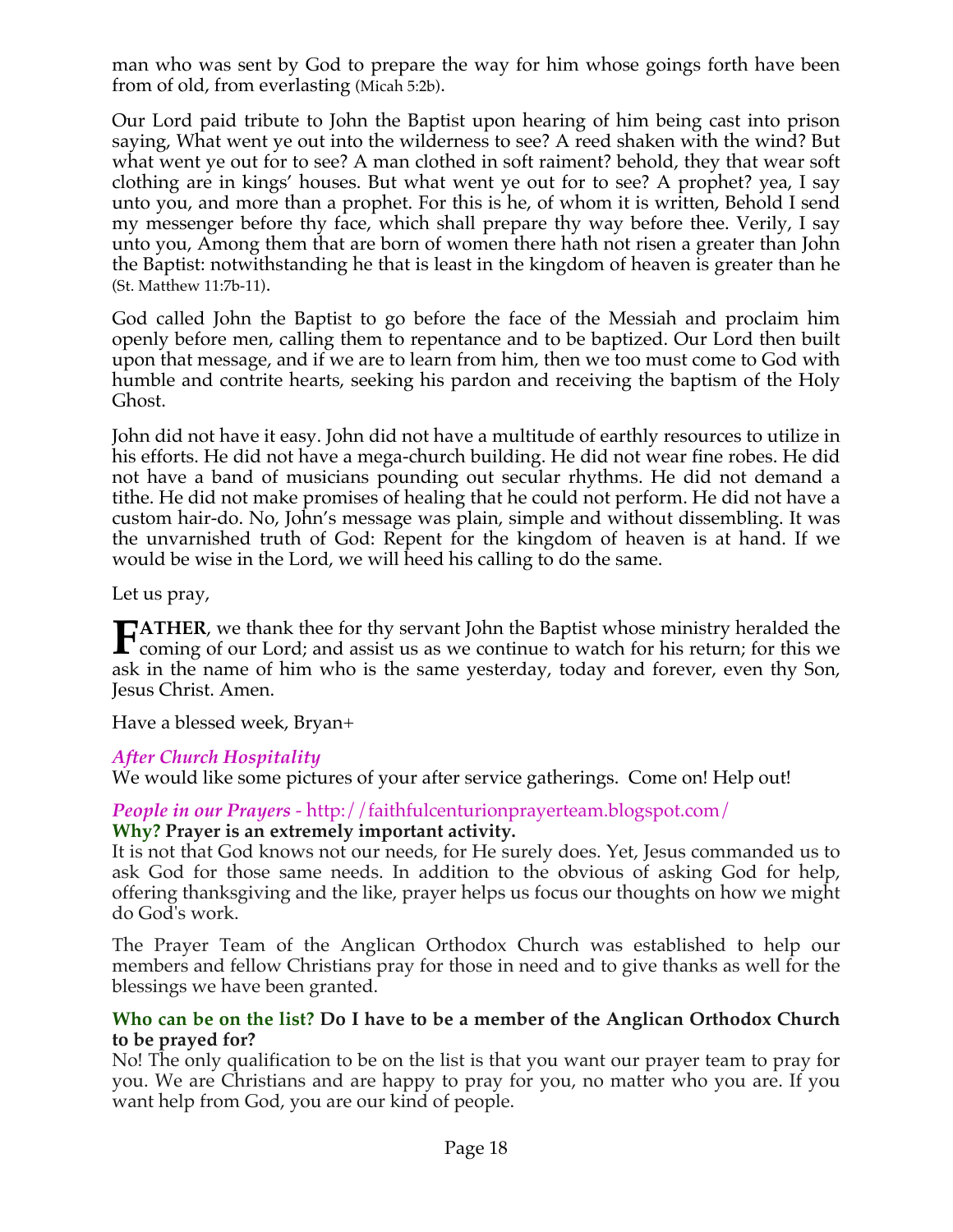#### **What is the commitment from the prayer team?**

Each member of the team will pray for the desired outcome at last once per day.

#### **How do I get myself or someone else on the prayer list?**

You can email one of the prayer team leaders: Jack - jack@faithfulcenturion.org or Dru dru@ faithfulcenturion.org, or call the office at (619) 659-3608 or fill out a prayer card at church.

#### **What should I ask for?**

Depends on what you want. Some people merely want God to be asked to heal their ills and be mentioned by their first name, others want a specific outcome and / or have more of their personal information known to the team. Ask for what you want. It is your desire and need for prayer the team is attempting to meet. For typical examples, see the list below.

#### **Updating the Team**

If you are on our prayer list, or if you have submitted a person that you have asked us to pray for, please update one of the team members or Hap in person, by telephone or email. It helps to be able to pray specifically for these individuals including their specific needs; plus if they get better, it is nice to give thanks!

Please note that on the yellow (maybe green or orange if you get an old one) cards at church, you can ask that those to be prayed for have their names disseminated to the prayer team. Those names will be said in church and appear here. Or, you can ask that their names and purpose be kept confidential, then only Hap will know to pray for them.

#### *Prayer List Notice – If you have someone on the prayer list and their needs have changed, please let us know. We'd like to update our prayers to reflect the need and most important to give thanks!*

#### *Travel*

No reported travel this week.

# *Birthday*

*Lucius Dabney* celebrated his 89<sup>th</sup> birthday 23 November 2014. Lucius, father of Rev Bryan Dabney is an attorney who still practices, opening his office every weekday as he has since 1949. A veteran of both World War II and Korea, a Bible teacher and lay reader, Lucius is our country.

#### *Wedding*

*Erma Jacob* and *Ashbil Gill* were married the afternoon of Friday 28 November 2014, Peshawar, Pakistan. A reception followed and the next day the wedding couple and others continued to Lahore, Pakistan where the groom's parents had a Walima dinner and reception. Erma is the daughter of Bishop and Mrs. Ernest Jacob. Please pray for Erma and Ashbil as they work to come together as a single unit and grow closer to our Lord.

#### *Move*

*The Thomas Family* is now in Okinawa for a second short tour. Please pray for this new assignment to go well for Kurt and for Mary and the kids to make new friends.

#### *Departed*

*David Raj*, father of Bishop Joshua Raj of Canada, passed away 1 December 2014, at age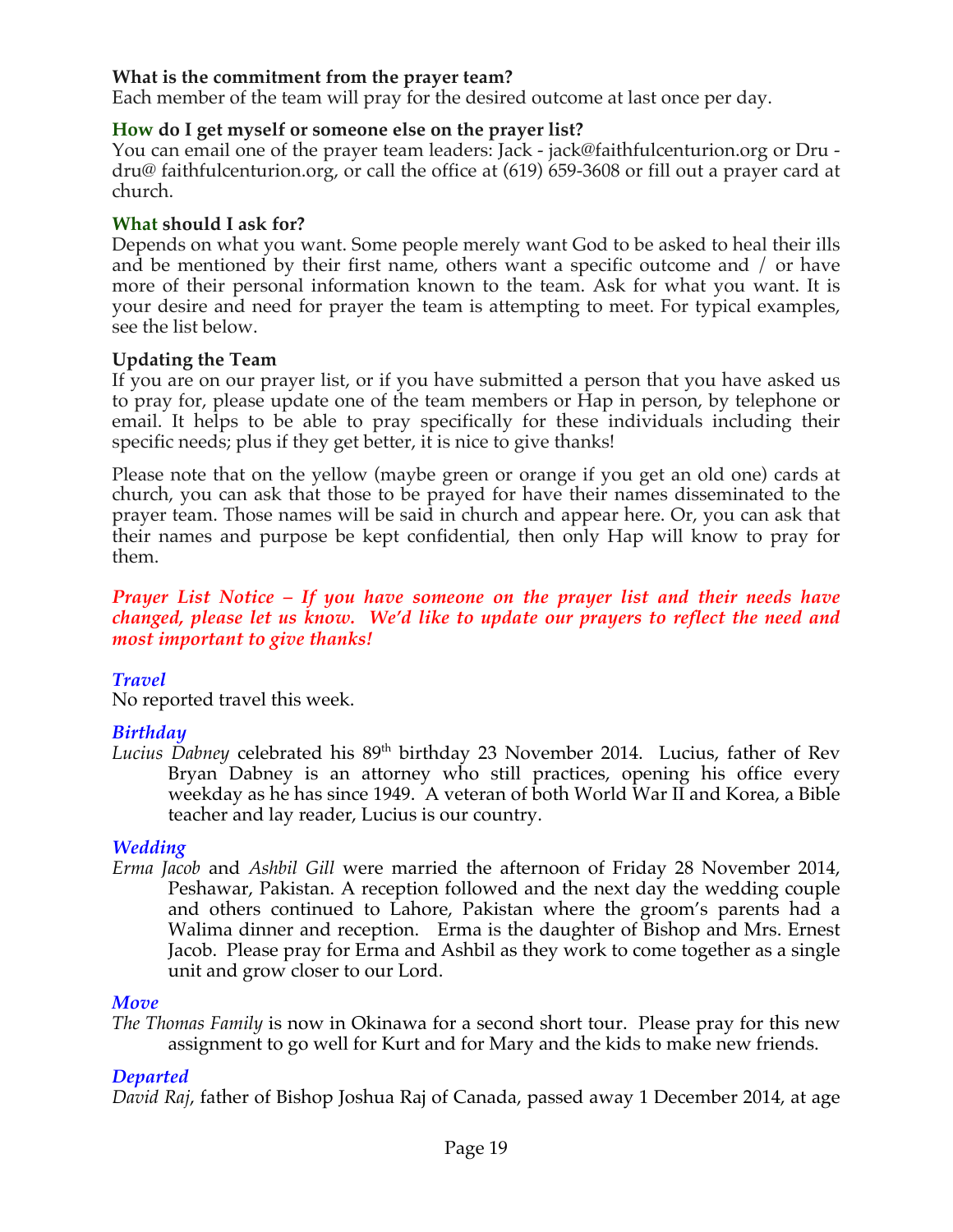of 88. Please give thanks for his time here on earth and all that he left behind; pray for his family who remain behind, in particular his loving wife Gracelet Rajaram and son Joshua. David had a long life here, but it seems so short now that he is gone. Pray for comfort and strength for the family until they meet again.

*Doctor Man Jun Ryu* died suddenly of a heart attack. Please give thanks for his time here on earth and pray for his family members who of necessity remain behind and are not only grieving, but adjusting to the loss of the family leader who left without warning. This is so very hard. While we can never really prepare for the loss of a loved one, it is very hard when there is absolutely no warning whatsoever. Please pray for the Ryu family, remembering it can happen to any of us and they need your prayer.

#### *Nearing the end of their time here on earth*

- *Maggie* is nearing the end of her time here on earth. Please pray for Maggie and her husband Dub as she prepares to go home to be with her family who have gone before her. Pray for the faith of her family to build and the transition to be good.
- *Alan* is a victim of metastasized colon cancer already destroying his liver. His youngest sister has put aside her hard-earned career to care for her brother in these days on earth. Please pray for him as he prepares to go home to be with his family who have gone before him. Please pray for comfort, understanding, strength and guidance for Alan and his family who will of necessity remain behind.
- *Saundra* is in ICU with congestive heart failure after a heart operation. She is aged and frail. Saundra is near the end of her time here on earth. Please pray for comfort, understanding, strength and guidance for Saundra and her family who will of necessity remain behind. Pray for the love of God to stay foremost in their hearts.
- *Polly* is in hospice care with dementia and spinal stenosis. Please pray for her as she prepares to go home to be with her family who have gone before her. Pray for the faith of her family to build and the transition to be good.

#### *Homebound or Infirm*

- *Mary* is an elderly woman who had a hip replacement. Please pray her as she is home recovering.
- *Joan* has had serious medical problems that have kept her confined. On 26 September 2013, she took a fall. Please pray her health will remain stable.
- *Norma, Sara's mother* is in a state of deteriorating health, both physically and mentally, with both dementia and Alzheimer's. She is slowly drifting away, though she still recognizes Sara and prayer gives her a sense of peace. Please pray for both Sara and her mother to put their cares and worries on God's shoulders so they can deal with the many problems involved.

# *In need of a miracle or understanding of God's Plan*

- *June* found she has a recurrence of colon cancer, which is now Stage Four, that is it has spread. Please pray for a miraculous remission; that June's remaining time here on earth might be good. Help June and her family put their trust in the Lord and let Him carry their sadness, fear, worry and terror.
- *Cindy* has been diagnosed with an aggressive malignant brain tumor. Please pray for a miraculous remission; that Cindy's remaining time here on earth might be good.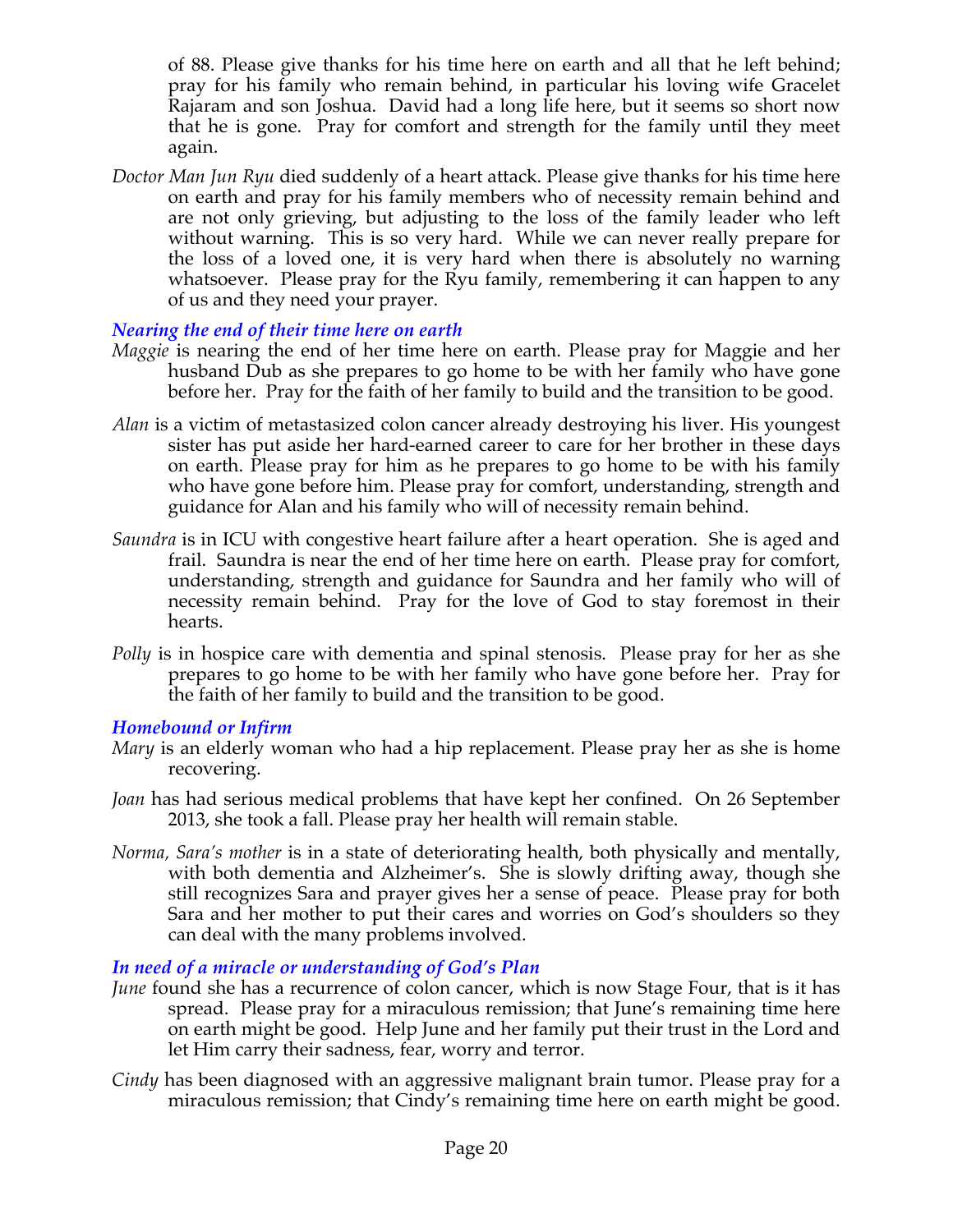Help Cindy and her family put their trust in the Lord and let Him carry their sadness, fear, worry and terror.

- *Sarah,* wife of Rev Geordie (AOC UK), has been treating for ovarian cancer. She has lost her son, as well as a long time furry family member; she is home from hospital having had fluid drained from her lungs. God will give us all the strength we need if we but let Him. Having said that, Sarah is under more stress than can be imagined. Pray that Sarah and Geordie be guided to the new kitten God has chosen for them. Please pray for a miraculous remission; and that Sarah might put all her sadness, fear, worry and terror on God's back so that her remaining time here on earth might be good. Help Sarah, Geordie and their family put their trust in the Lord and let Him carry their worry.
- *Leon McKay* suffered a stroke a few weeks back that has left him unable to speak and while undergoing evaluation the doctors also found he has a very aggressive cancer. Please pray for a miraculous remission; that Leon's remaining time here on earth might be good. Help Leon and his family put their trust in the Lord and let Him carry their worry.
- *Rev. Thomas Brooks* is not improving and being kept alive by artificial machines. Please pray for a miraculous recovery and if that not be God's Will, a rapid passing to home. Help Thomas' family put their trust in the Lord and let Him carry their worry
- *Ronnie* has kidney cancer that has spread and the surgeons are very concerned. Please pray the medical team to formulate a successful treatment plan and for a miraculous remission; that Ronnie's remaining time here on earth might be good. Help Ronnie and family put their trust in the Lord and let Him carry their worry.
- *Levi* was cancer free for 4 years and just discovered he has kidney cancer. Levi has a great deal of faith and said whether he is healed or God takes him home he will be fine. Please pray for the medical team to pay attention and to their best and for a good outcome. Pray also that Levi and family will be able to put their worry on God's shoulders. In particular, please pray for pain relief; Levi is 22 years old.
- *Ray Daley* is a member of the Royal Canadian Legion and served his country during the Korean War era. Ray is taking chemotherapy treatments for cancer. Meanwhile his son Trevor is in the hospital in a coma and seems to have lost the will to live.
- *Pat* has been under treatment for colon cancer for sometime. He has had major complications the last few days and your prayers will be appreciated by family and friends.
- *Dorothy* had pneumonia, on checking her lungs they found tumors which permeated the lung area. Further investigation found a primary site in the colon, with the lung being secondary. It would appear there is no viable treatment at this time. Please pray for a miraculous remission; that her remaining time here on earth might be good. Help Dorothy and her family put their trust in the Lord and let Him carry their worry.
- *Becky* has fourth stage metastasized lung cancer and is not doing well with chemotherapy treatments. Please pray for Becky and her husband as they are together during this difficult time in their lives.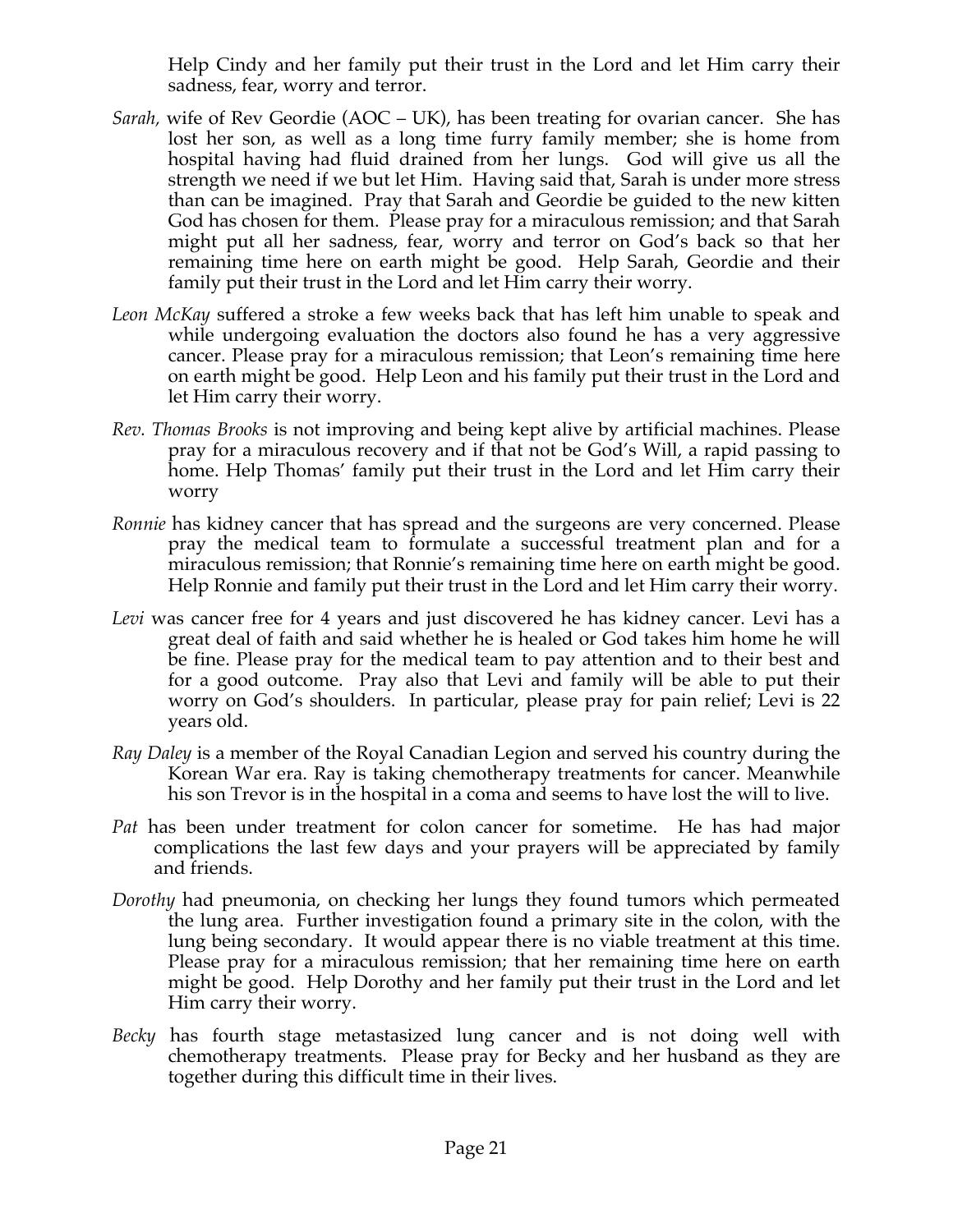- *Jane* has fourth stage cancer and is not doing well. Please pray for Jane and her family as they are together during this difficult time in their lives.
- *Larry Howes* suffered a fairly severe stroke. 4 December 2012, doctors replaced a valve in a shunt that had been put in about two weeks before, and Larry responded very well. He was able to go home.

Pray also for confidence in our Lord for Larry and his family. Larry needs a miracle, pray for one. Please.

- *Colleen* has been battling pancreatic cancer over the last year and it has now spread to one of her lungs. Please keep her and her family in your prayers.
- *Christine* has cancer of the colon, which spread to her liver; she is receiving chemotherapy and is having difficulty eating. Please pray for the medical team treating her to pay attention and do their very best; pray also for confidence in our Lord for Christine and her family.
- *Todd* and *Kenny* have both been fighting osteocarcinoma for over five years and have been told their time here on earth is nearing its end, absent a miracle from God. Both are ready to go home and leave the pain, but would like to stay. Please pray for them and their families.

#### *Surgery*

- *Jeff* has been undergoing surgery, chemo and radiation since October for pancreatitis and Pancreatic cancer. Please pray for the medical team to pay attention and to their best and for a good outcome. Pray also that Jeff, his wife and family will be able to put their worry on God's shoulders.
- *Albert* had a pacemaker installed recently. He will require surgery soon for a leaking heart valve and has just been told he has esophageal cancer. Pray he will turn to God and come to know Him on a more personal basis as the days go by.
- *Jane* underwent heart valve repair surgery on 3 July 2014. Please pray for full recovery. Pray also Jane and her family to put their worry on God's shoulders.
- *Mario* has early-diagnosed prostate cancer and had surgery. Pray for complete remission and that Mario and his family will be able to put their worry on God's shoulders.
- *Eddie* has upcoming bladder surgery. Please pray for the surgical team to pay attention and to their best and for a good outcome. Pray also that Eddie and family will be able to put their worry on God's shoulders.

#### *Testing and Treatment*

- *Roman* has been ill with acute sinusitis for over a week. It has affected several areas and he is on strong antibiotics. The doctor feels he can heal without a surgical procedure. Please pray the Almighty will heal him without the need of hospitalization.
- *Paul* has been hospitalized recently several time because of persistent high fevers. He is being tested and checked by physicians and seems to have a slight scoliosis, a node and Schuermann's disease. Please pray it will be discovered how to treat these problems and healing will begin so he will be inspired to continue his education.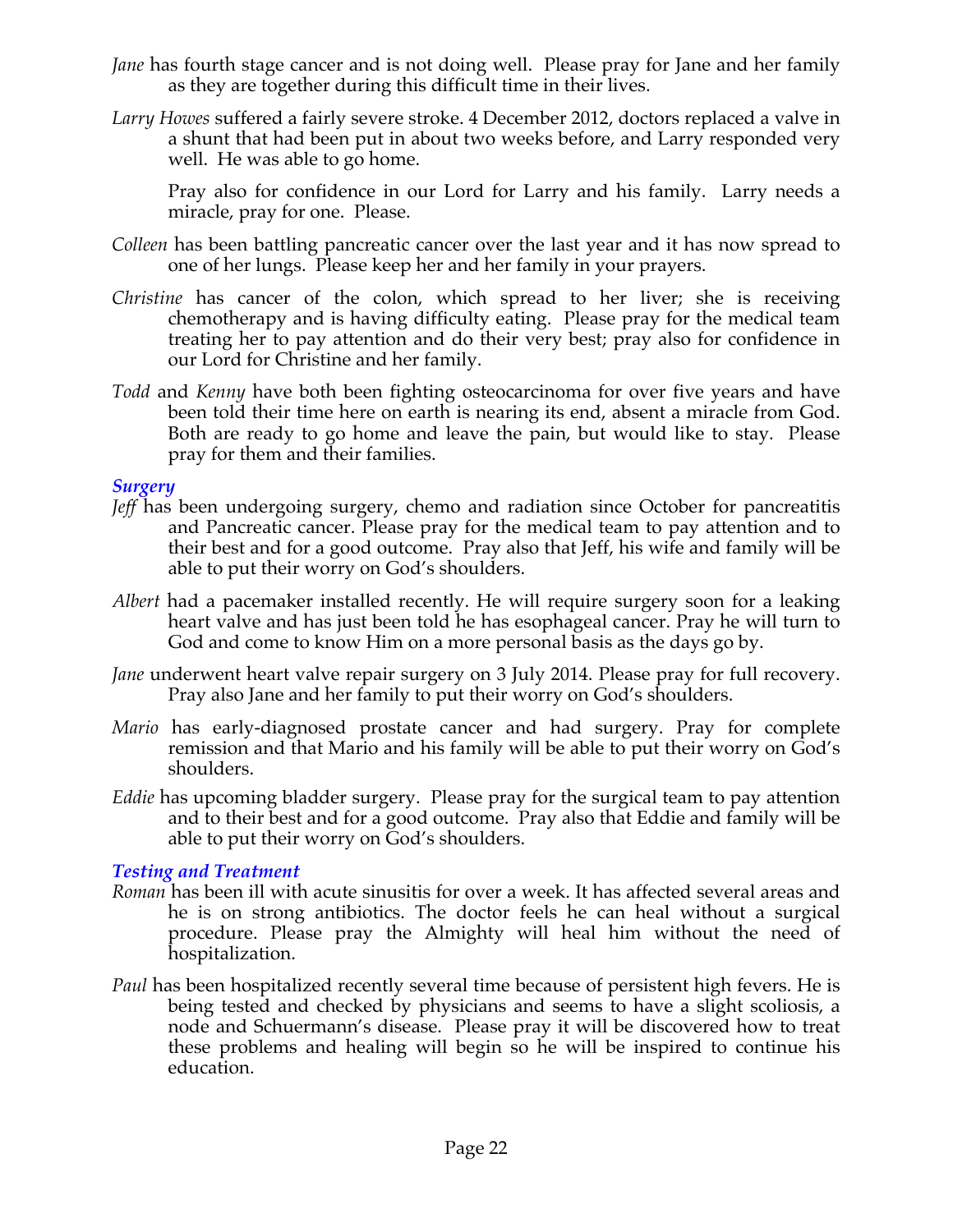*Maverick*, a newborn little boy, has congenital adrenal hyperplasia. This is an inherited genetic defect that limits production of one of the many enzymes the adrenal glands use to make cortisol.

Most of the problems caused by classic congenital adrenal hyperplasia are related to a lack of cortisol, which plays an important role in regulating your blood pressure, maintaining blood sugar and energy levels, and protecting your body against stress.

This condition has no cure, but can be managed. Prayers are requested for Maverick, and his parents Kellie and Robert, as they adjust their lives to deal with Maverick's condition.

- *Carol Anne* needs God's comfort and healthy test results as she is anxiously undergoing tests related to previous hysterectomy and experiencing symptoms in the surrounding area.
- *Garth* Neel is undergoing chemotherapy for lymphoma cancer. Garth is feeling a bit better, but the treatment is tiring. Pray for medical team contemplating and evaluating the treatment that they might be guided to the correct choice and do their very best. Pray also for peace of mind and trust in God for Garth and his family, as well as physical strength.

Garth is the AOC Bishop of Canada with oversight of South America and a really both good and nice fellow.

- *Jennifer* has some lumps on the right side of her neck; they have grown and multiplied. In the last few months she has been having problems swallowing. Jennifer has an appointment with specialist in several weeks to try and discover what it is. She is having a great deal of anxiety as she waits for her Doctors appointment and will appreciate your prayer for anxiety and health.
- *Rick* has heart problems. Please pray for guidance for the medical people treating him that they might pay attention, do their very best and make the right recommendations regarding treatment. Pray for help for Rick and his wife Wanda to keep their trust in the Lord and let Him carry their worry.
- *Clay* has melanoma. Please pray for guidance for the medical people treating him that they might pay attention, do their very best and make the right recommendations regarding treatment. Pray for help for Rick and his wife Pam to keep their trust in the Lord and let Him carry their worry.
- *Tom* is battling cancer. Please pray for guidance for the medical people treating him that they might pay attention, do their very best and make the right recommendations regarding treatment. Pray for help for Tom to keep his trust in the Lord and let Him carry his worry.
- *Atina* has been diagnosed with skin cancer. Pray for guidance for the medical people treating her that they might pay attention, do their very best and make the right recommendations regarding treatment. Pray for help for Atina to keep her trust in the Lord and let Him carry her worry.
- *Evelyn* has been diagnosed with bone cancer. Pray for guidance for the medical people treating her that they might pay attention, do their very best and make the right recommendations regarding treatment. Pray for help for Evelyn to keep her trust in the Lord and let Him carry her worry.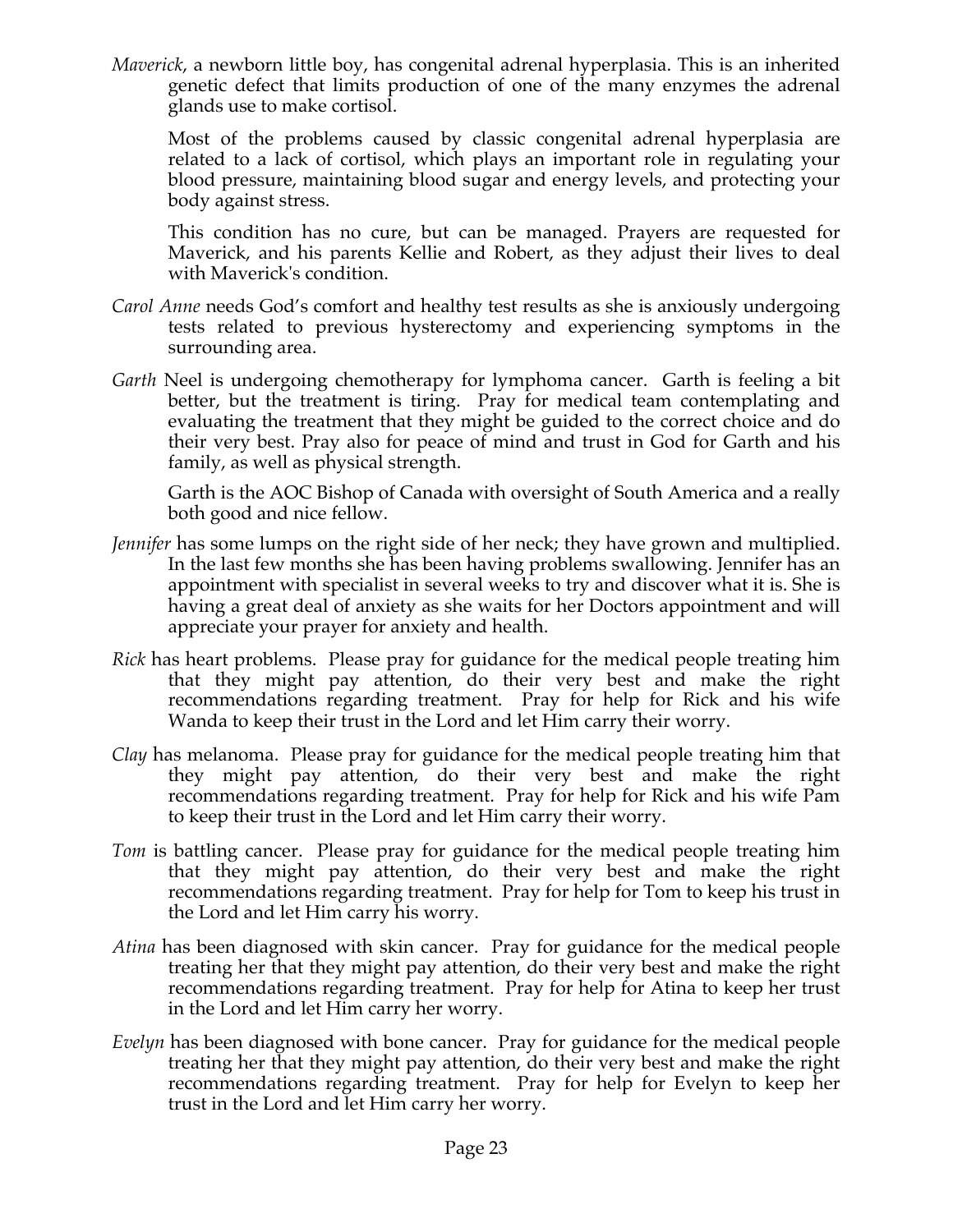- *Stacy* has Multiple Sclerosis and was hospitalized for what turned out to be food poisoning. Pray for trust in God for Stacy and Chris as they deal with Stacy's illness.
- *Dick Gray* had developed a Merkle Cell carcinoma just under his sternum carcinoma which is considered a stage four carcinoma since it has 'metastasized'. He traveled to Seattle, Washington where he was examined and considered for a new type of treatment. That treatment will not begin for at least three months, so they referred him to the Rutgers University Cancer Institute, New Brunswick, New Jersey. They have accepted him into the evaluation process, which will begin on Monday 11 August 2014. Rutgers started with monkeys and had good results, so now they are working with humans, Dick is hopeful as he has oft been referred to as an "Old Monkey." Please pray for peace of mind and safe travel for Dick and his lovely wife Jennifer as they travel to New Jersey this weekend. Pray for those contemplating the treatment that they might be guided to the correct choice and do their very best. Pray also for peace of mind and trust in God for Dick and his wife Jennifer. Dick is the Treasurer and a Vestryman at Saint Paul's AOC in Missouri.
- *Janet Jessup* had a stroke on 3 July 2014. She has made some progress and is now out of the stroke unit and in the General Surgery and Care Unit. Please pray for those treating her to find the appropriate treatment and for trust in God and peace of mind for Name and her family, in particular her husband of 43 years, Rev Roger Jessup, minister of Saint Joseph of Arimathea Anglican Orthodox Church.
- *Liz Strauch* had a pineal cyst, which in the end responded well to a surgical draining last year. Since November 2013, similar symptoms have returned. A CT Scan turned up what is thought to be either a new cyst or an enlarged pineal gland. More testing, including an EEG is in the works. She can no longer work. Pray for strength, courage and understanding for Liz and her family, in particular her husband Ken and sons Caleb and Nathan; as well as for God's guidance for the medical people treating her that they might find the best course of treatment and allow Liz to heal completely.
- *Faye* is in the hospital because she is weak has been receiving blood transfusions. Pray for strength, courage and understanding for Faye and her family; as well as for God's guidance for the medical people treating her that they might find the best course of treatment and allow Faye to heal completely.
- *Tom* has heart and kidney problems. Pray for strength, courage and understanding for Tom and his family; as well as for God's guidance for the medical people treating him that they might find the best course of treatment and allow Tom to heal completely.
- *Harold* has had a severe stroke. He is now home, but his family is looking for a rehabilitation facility to help him recuperate. Pray for strength, courage and understanding for Harold and his family; as well as for God's guidance for the medical people caring for him that they might find the best treatment facility to allow Harold to heal completely.
- *Joe* has had a preliminary ALS diagnosis. Pray the final diagnosis will something that will allow him to continue taking care of his devoted young family. Pray for strength, courage and understanding for Joe and his family; as well as for God's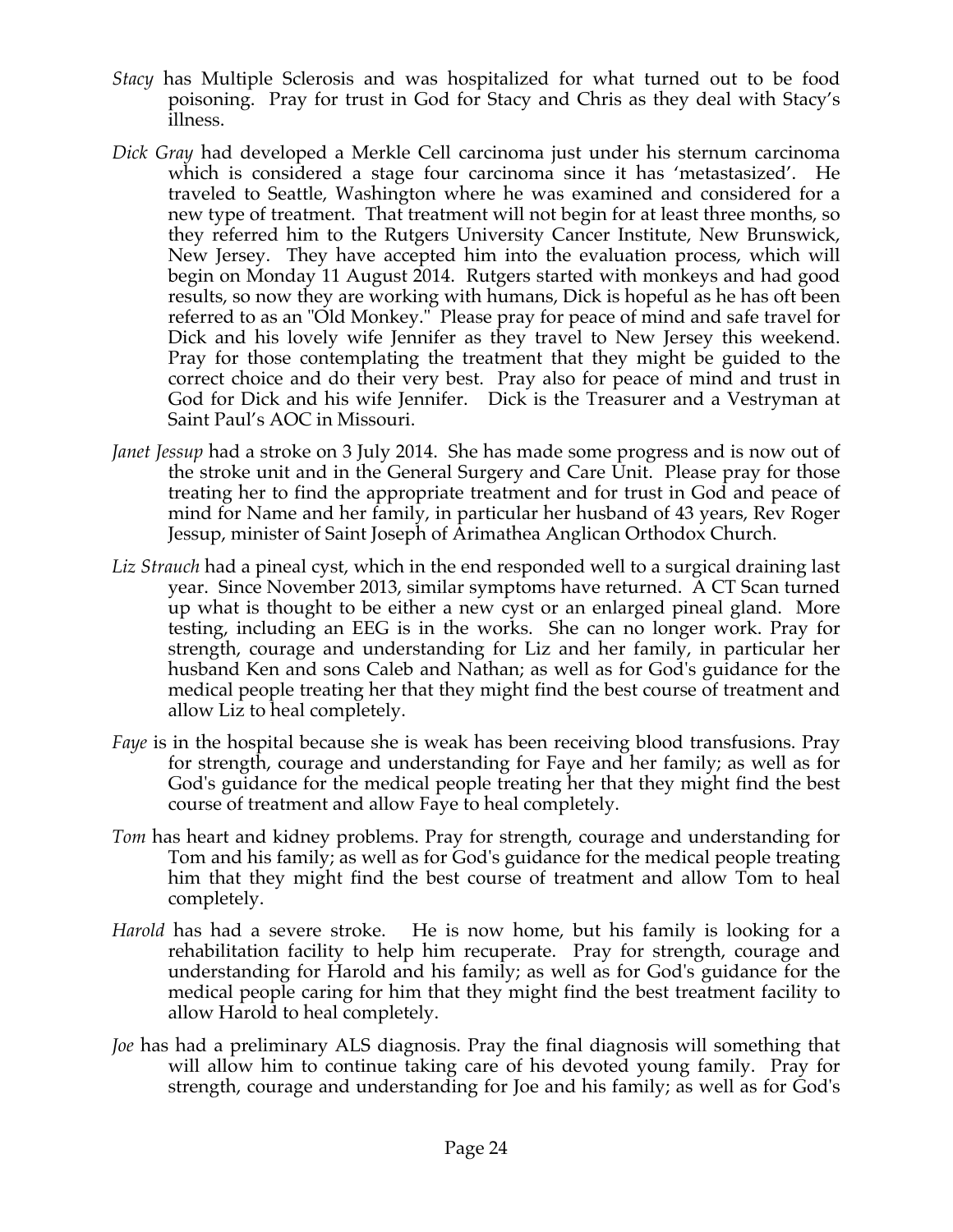guidance for the medical people treating him that they might find the best course of treatment.

- *Mark* had swelling and fluid buildup in his lungs. It appears things may be getting under control. He needs to use a Bi-Pap mask to breathe until his lungs clear and he hates it. Pray that he will be able to adapt so his lungs can clear. Please pray for peace of mind and trust in the Lord for Mark, as well as for his family, and for God's guidance for the medical people treating him that they might find the best course of treatment.
- *Preston* is reacting poorly to recent neck surgery and now has problems with his liver count; Physicians feel that dialysis will help. There may be a blockage in the bowel and an operation might be necessary. Please pray for the medical team to pay attention and to their best to determine how to help Preston and for a good outcome. Pray also that Preston and family will be able to put their worry on God's shoulders while Preston does his best to facilitate a return to good health.
- *Erica* has a non-malignant Brain Tumor which cannot be surgically removed due to the size and location. They are going to attempt chemotherapy. Please pray for peace of mind and trust in the Lord for Erica, as well as for her family, and for God's guidance for the medical people treating her that they might find the best course of treatment.
- *Brenda* is in the hospital because of bleeding on her brain. Please pray for peace of mind and trust in the Lord for Brenda, as well as for her family, and for God's guidance for the medical people treating her that they might find the best course of treatment.
- *Mackenzie* is a young girl with leukemia. Please pray for peace of mind and trust in the Lord for Mackenzie, as well as for her family, and for God's guidance for the medical people treating her that they might find the best course of treatment.
- *Mack* has had diabetes most of his adult life. Circulation in his legs is very bad and doctors are considering amputation. Please pray his medication will help and he will not face amputation. Please pray for peace of mind and trust in the Lord for Mack and for God's guidance for the medical people treating him that they might find the best course of treatment.
- *Michael* has been diagnosed with lung cancer recently after making it through gastro intestinal cancer last year. Please pray for peace of mind and trust in the Lord for Michael and his wife Gayle; as well as for God's guidance for the medical people treating him that they might find the best course of treatment.
- *Ken Strauch* has been tired and is anemic, he had a colonoscopy which found a pair of polyps which were removed and are being tested. Just for good measure they found he has a hiatal hernia with ulcers, basically part of his stomach is pushed up into his esophagus and is bleeding from there. Sounds like there may be surgery involved. Please pray for peace of mind and trust in the Lord for Ken and for God's guidance for the medical people treating him that they might find the best course of treatment.
- *Adriano* is in the hospital due to high sugar and high blood pressure. He is very weak and will appreciate your prayers.
- *Heather* recently found out she has cancer. Please pray for peace of mind for her and for the medical team treating her will be guided to the right solution.
- *Jim* has had an aneurism and blood clots. Pray that healing will come.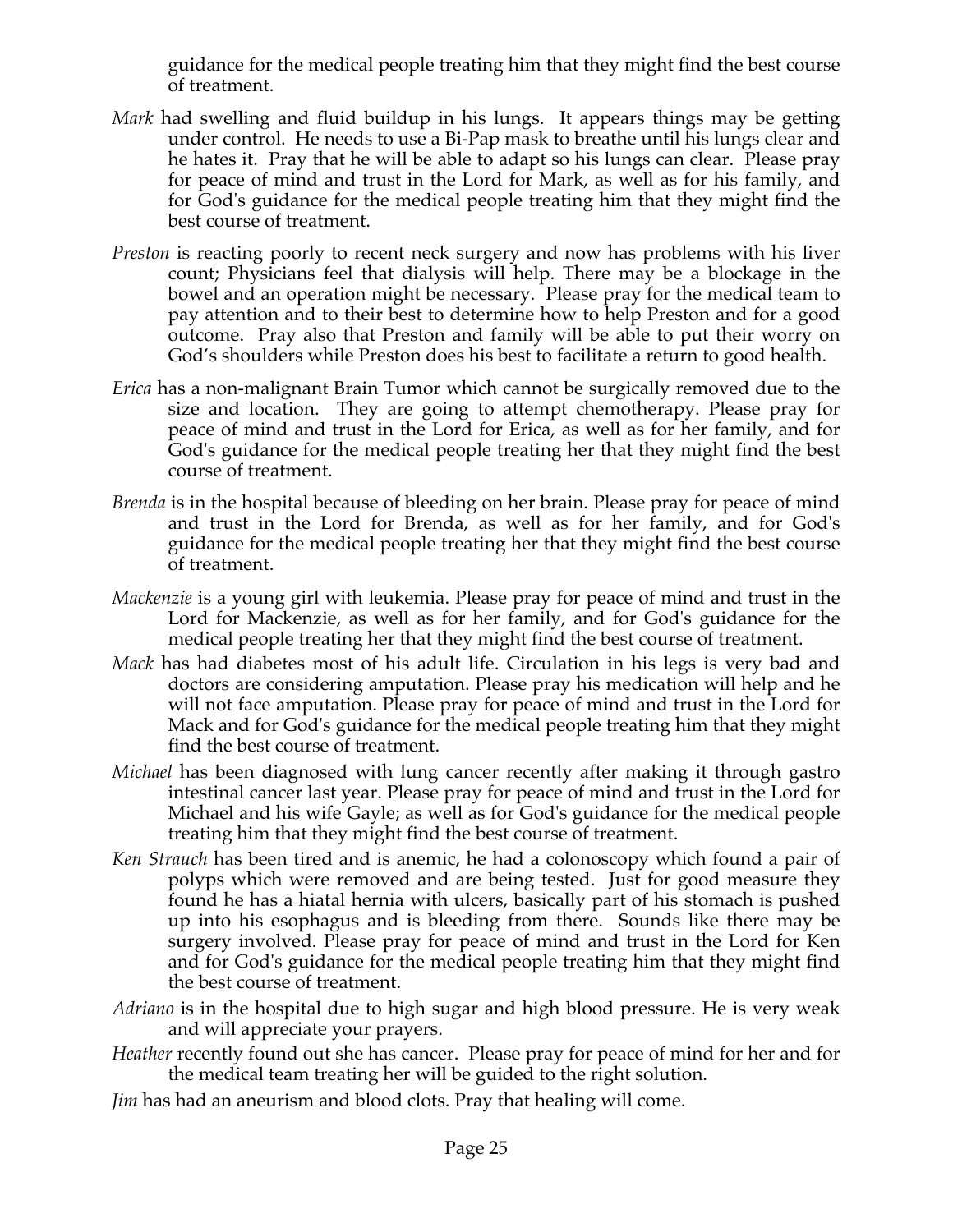- *Georgia* has liver and pancreatic cancer. The doctors are evaluating whether to do surgery and how to tackle the disease. Georgia is a faithful Christian and appreciates your prayers. Pray for God's guidance for the medical people treating her that they might find out the source of the problem and best course of treatment. Pray also for peace of mind and trust in God for Georgia and her family.
- *Lana's* doctor found something on her lymph nodes and ovaries. Pray for God's guidance for the medical people treating her that they might find out the source of the problem and best course of treatment. Pray also for peace of mind and trust in God for Lana and her family.

#### *Healing*

- *Debbie* is just beginning chemotherapy for cancer of the lymph nodes. Prayer she will be able to tolerate the therapy acceptably and remain strong as she remembers the Lord is with her at all times.
- *Lew Valkenaar* had what is classified as a "small stroke" on 3 November 2014, and is still in a skilled nursing facility at The Spokane Veterans Home in Idaho. Things are tough for Lew and his wife Dotty. Please pray for comfort for Lew and his wife Dotty as they struggle with the minutes, hours and days ahead; strengthen their strong faith and comfort them.
- *Liz* had a massive stroke at age thirty-seven. The prognosis is good but she has a long road ahead. . Please pray for guidance for those treating her, for trust in our Lord for Liz and her family, for healing.
- *Ebick* is suffering from a severe ulcer but the Doctors cannot give her the proper dosage of the medicine due to her six month pregnancy. Please pray doctors will find an alternative avenue for treatment or that God will provide.
- *Stan* is going through chemotherapy and radiation treatments for cancer. He is elderly and the treatments are tiring him. Please pray for his wife *Marvelene* as they do this together.
- *Meg* recently found out she had heart problems causing low blood oxygen levels, loss of focus resulting in an emergency room crisis. As a result of the symptoms she made errors on the job that caused her to lose her job. She is grateful for the excellent medical care she has received and optimistic, feeling with God's intervention in her life her health may be reversed and a new job will become available.
- *Donald* is in the hospital and had his leg amputated on 14 April 2014. Pray he will adjust and healing will begin.
- *Lucius Dabney* (father of Rev Bryan Dabney) is now at home recovering from an infection. Please pray for a complete healing of the infection and return to health.
- *David* has many concussions and unable to go to school, read books, watch TV and has headaches and migraines. He has trouble sleeping and his family will appreciate your prayers for this 10 year old young man.
- *Barbara Apple* fell the week of 11 January 2014, in her home, breaking her right humerus (the large upper arm bone) in a spiral fracture, which cannot be set. Movement is very painful and due to a total lack of energy, she is more or less bedridden. Healing does not seem to be going well at this point. Pray for inspiration for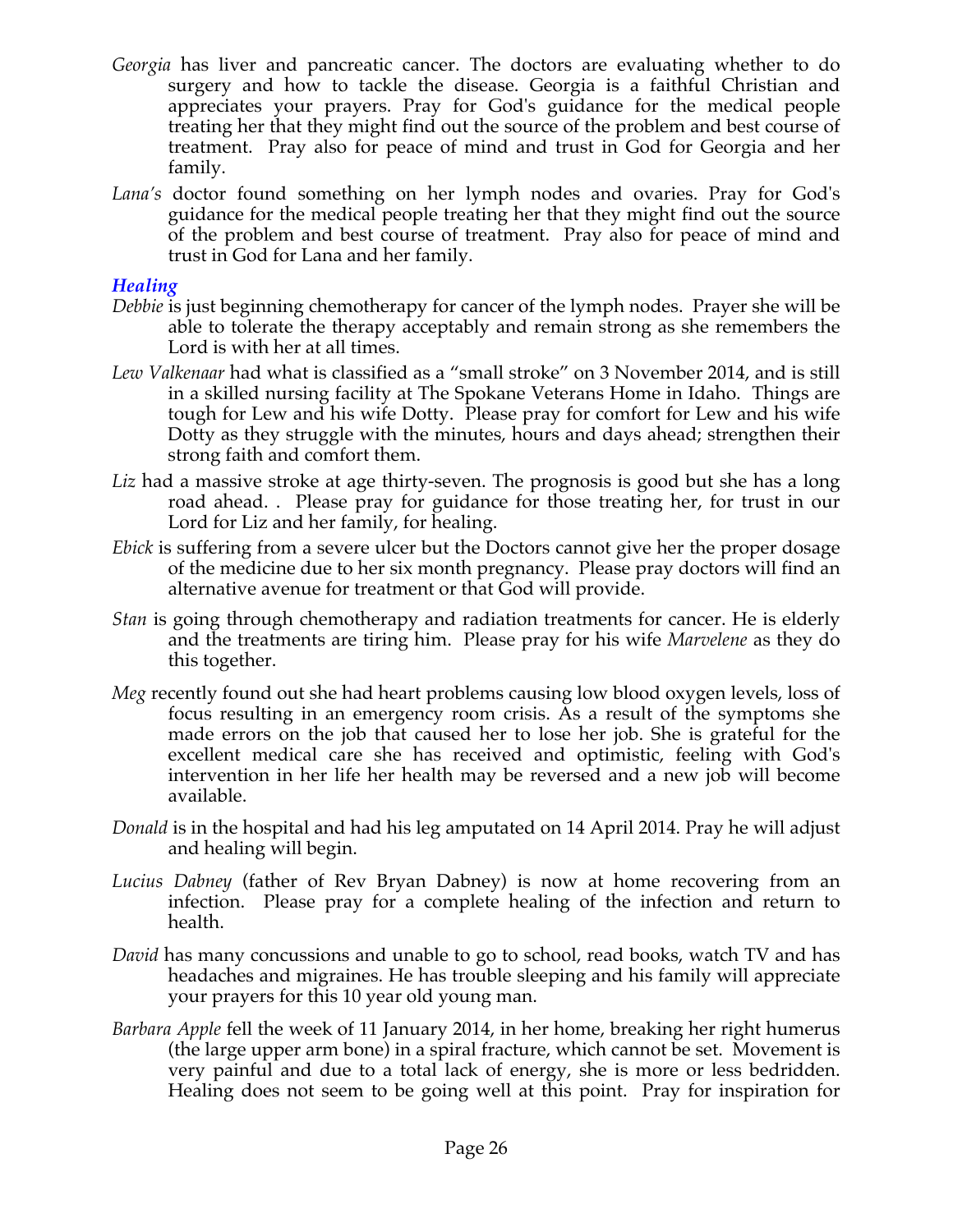those caring for her that they might find the appropriate treatment. Please pray for Barbara to put her trust in the Lord, look to Him for strength and for her to gain energy so she does not lose the mobility she has; pray for a full and rapid recovery. Please pray also for her husband Bob who is taking care of her that he might be comforted and strengthened in this time of stress.

- *Gladys* has breast cancer and has had a lumpectomy. She needs to take a year off of her work to have chemo treatments.
- *Alwin Jack* has had a stroke and recently has had a relapse. Please pray for those who treat Alwin that they might chose the best possible treatment and pray for peace of mind for Alwin during the recovery phase.
- *Carolyn* has Multiple Sclerosis with complications. Pray Carolyn and her children will be close to our Lord Jesus Christ as they and family members help to ease the problems.
- *Jeong* was in an auto accident and sustained a serious back injury. Please pray for a full and rapid recovery.
- *Dale* was hospitalized Sunday 25 August 2013, after a heart attack. Please pray for guidance for the medical team treating him and for peace of mind for Dale and his family.
- *Gil Garcia* is home and doing pretty well. Pray for strength for Gil and his wife Mary as they deal with the stresses of Gil's paraplegia and the general aging process.
- *Mary Garcia* had surgery, she is home, but not healing as well as she hoped. Please pray for her continued healing.
- *Bill* had malignant growth removed from a lip last month and seems to be experiencing a re-growth of the cancer. He asks your prayer for the medical team treating him and for peace of mind for himself.
- *Hank* has osteoporosis, which has caused him a great deal of pain and inconvenience in the past few years. Pray for his healing and that his medical bills will be met.
- *Evelyn is* an elderly woman who has had problems with her eyes and is now blind. It appears some sight will return shortly, pray for that to happen!
- *Joanne* has begun kidney dialysis as a result of kidney failure due to extensive chemotherapy. Additionally she cares for an adopted drug addicted baby who is now nine years old. Please pray for her to keep her faith, to let the Lord carry her worry and concern and to give her strength. Pray also for those treating her that they might pay attention and do their best.
- *Mr. N. Anand* is in the hospital and is seriously ill. He is being encouraged to pray for repentance of his sins and to depend upon our dependable God for a cure and recovery of his health. Pray that he will be a strong witness for Christ.
- *Jacob* has been going through some dental procedures and has some pain and aggravation with the numbness. Please pray for comfort and strength for him, as well as for guidance for the medical team treating him that they might pay attention and do their best.
- *Jean* fell and broke her ankle in three places. She will be in the hospital for rehabilitation for the next 6 weeks. Please pray for comfort and strength for her, as well as for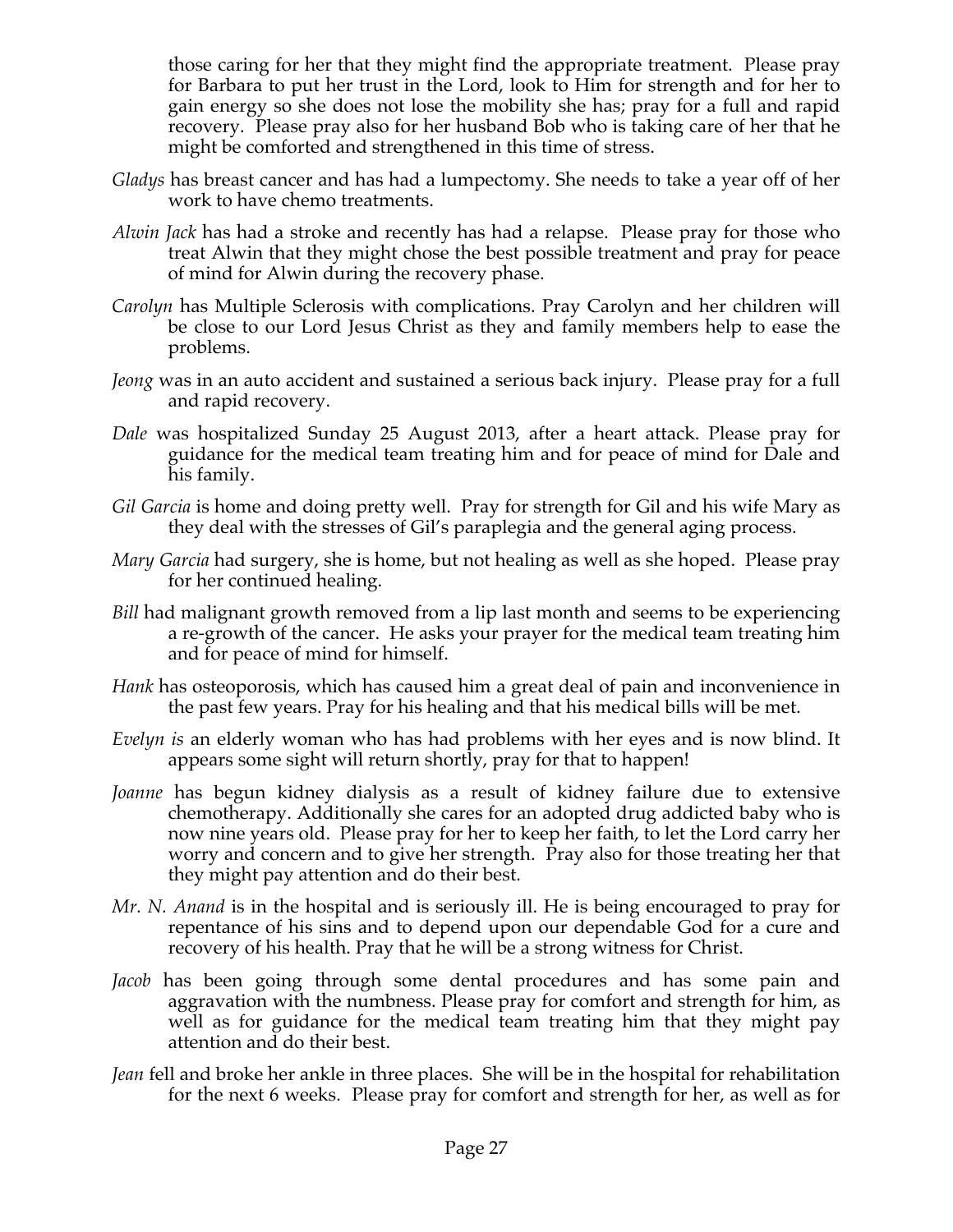guidance for the medical team treating her that they might pay attention and do their best.

- *Bud and his wife* for their continued welfare and enthusiasm. Bud has been advised of an aneurism in his heart of a size not mandating immediate surgery. This comes at a time when he has sole care of his wife who recently broke two vertebrae and thereafter sustained pneumonia.
- *Virginia* has Sinus and Allergy problems giving her severe problems. Pray that the Doctor will discover why it continues and find a cure.
- *Steve Thornell* had a brain aneurysm, which was found before it burst. He is home from the hospital and working hard on recovery. He lacks energy from seven days in the hospital. His doctor told him he has to make serious life changes. One of the two main arteries in the back of the head is now completely closed. He must take blood thinners, he has thick blood and recent chemotherapy made it worse. Steve has always operated at 110 percent, he needs help to slow down. Please pray for trust in the Lord and a full and rapid recovery. Pray for peace of mind for Steve and his family.
- *Arlen* is receiving treatment for lung cancer and recently experienced a ruptured colon during treatment. She is alone in Oregon but does have a friend who has traveled a great distance to be at her side. Please pray for guidance for the medical team treating her and for strength and trust for Arlen.
- *Oscar* discovered some time ago he had blood clots in his leg and lung. He has been treated for them and has not been cured. He now will be facing surgery. Please keep him in your prayers.
- *Angela* had an ischemic stroke (clot). Please pray for guidance for the medical team treating her and for strength and trust for Angela. Please pray also that she and her family might put their worries on our Lord's back so she can work hard towards recovery.
- *Nora* had a stroke mid February 2013. Please pray for guidance for the medical team treating her and for strength and trust for Nora. Please pray also that she and her family might put their worries on our Lord's back so she can work hard towards recovery.
- *Linda* has been hospitalized for several days with a gastrointestinal problem. Please pray for guidance for the medical team treating her and for strength and trust for Linda.
- *Dester* is suffering from unknown skin and diseases. Please guide the medical team treating him to find out what the problem is and cure it. Pray also for Dester to trust in the Lord.
- *Lee* has Arterial Fibrillation; the medical people are not sure how to help her. Please pray for guidance for the team treating her and for Lee and her family to make the right decisions regarding treatment..
- *Nell* recently adopted two children and has just been diagnosed with multiple myeloma.
- *Mary Lou* has been suffering with seizures. She was in the hospital with a 24 hour monitor and is being sent home from the hospital with two medications and orders to return in 2 months for another MRI to review whatever is going on in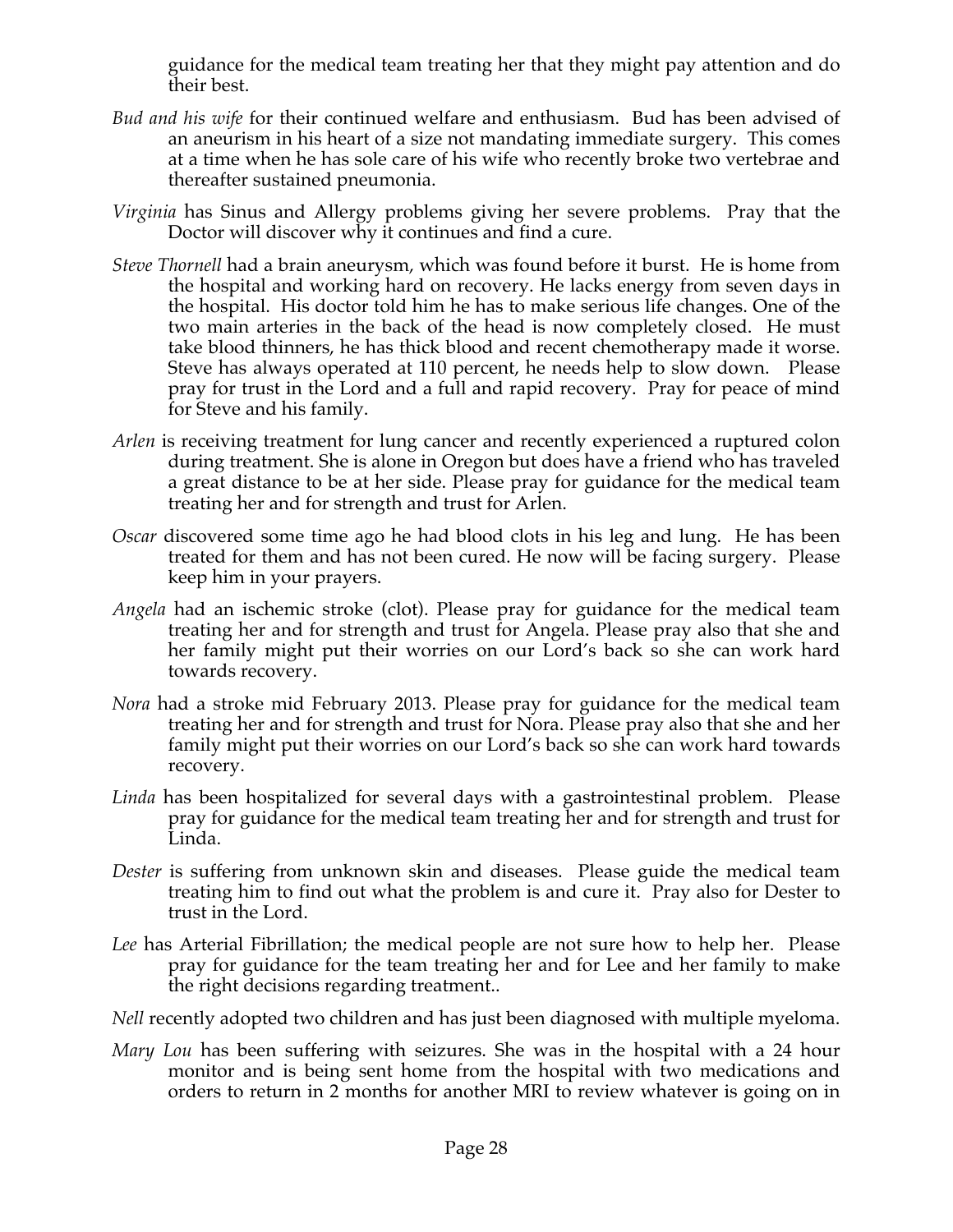her brain. Please pray for guidance for the medical people treating her, as well as peace of mind and trust in God for her and her family.

- *Kathleen* has spent the last two weeks in the hospital. She has been diagnosed with colitis, shingles and possibly colon cancer. Pray she will be comfortable and begin to heal.
- *Rachel* has Mitochondrial Myopathy. This is a hereditary disease of the muscles and they do not have a cure for it. Part of her pain is her family does not believe she is indeed ill, as she appears to be just fine. Please pray her family will learn the truth and be supportive of her; pray also the medical people treating her will find the right measures to minimize the disease. Most particularly pray for Rachel's trust in God.
- *Nicolas* is in the hospital with serious symptoms of a heart disorder. Please pray for peace of mind for him and guidance for the medical team looking for the cause and cure.
- *Juanita* is a young girl who was in a coma because of a blood disease. She has not come out and is gaining strength. They are awaiting results from blood samples. Her family thanks you for your prayers and asks that you continue.
- *George* had foot surgery. Please give thanks for the surgery and pray for a full and rapid recovery.
- *Nellie* is in the emergency room of a hospital in a great deal of pain. Please pray for peace of mind for her and guidance for the medical team looking for the cause and cure.
- *Lauralee Meade* underwent a lumpectomy on Friday after Thanksgiving. A further anomaly has been discovered and she had additional preventative radiation treatment. Please pray for a complete remission of the cancer. Pray also Lauralee will maintain her great attitude and trust in God.
- *Bill, Sara's husband,* had a third abdominal surgery on 22 November 2011, to remove a tumor. Bill is doing better keeping the doctor's instructions, for which we are all grateful, including taking chemotherapy once a day for one more year. He has decreased the consumption of alcohol and eating at least mostly properly. Please pray for help for him to continue do all this. Please pray also that Bill might turn his heart outward to help those around him, as well as live a long and healthy life to the honor and glory of God. Pray also for peace of mind for Bill and his wife Sara.
- *Kay Denton* (Mrs. Kay) has had a chest infection, perhaps viral, but seems to be getting better. Please pray for continued peace of mind for Mrs. Kay and her family. Give thanks for her trust in the Lord and her positive attitude.
- *Matt Alcantara*, age 16, came back with ZERO SCANS again in August 2014! Matt has Osteosarcoma (bone cancer), a very rare and often lethal form of cancer with limited treatment options. This is a disease that is about 90 percent fatal in a couple of years. He has no hip joint on one side, but he walks and swims! Courage? Guts? You bet! Please also give thanks for the great faith of Matt and his entire family. Their faith and trust is a wonderful example for each and every one of us. But, now is not the time to stop praying. Actually, it never is the time to stop praying!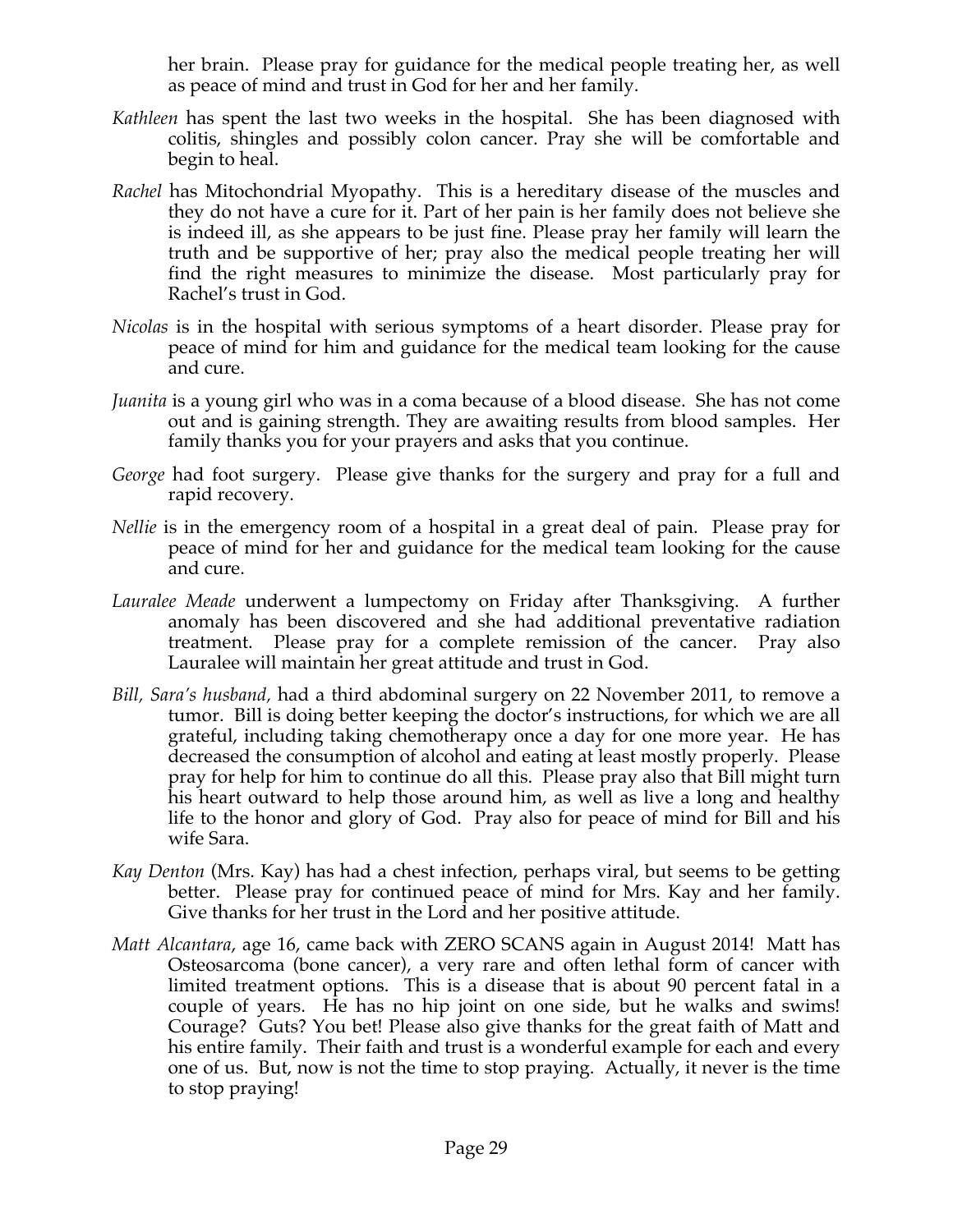- *Judith Clingwall*, is afflicted with Multiple Sclerosis (MS). She is currently in Laurel Place, an extended care facility in Surrey, British Columbia. Judith's condition has worsened recently. Please pray for her to take an active part in her own life, for her strength, peace of mind, trust in God and remission of the disease so she might return home to her family. Pray also for strength for her husband Martin as he deals with all the problems and stress of Judith's situation.
- *Vince (age 15),* reoccurrence of Osteosarcoma, recent testing found a nickel sized tumor in his lungs. The doctors are consulting with a specialist in Houston. Please pray for guidance for the medical team and for peace of mind for Vince and his family.

#### *Healing and Patience*

*Christopher* has had problems with his leg for some time. Now he has to have it casted and it will stay that way for what to him seems an interminable time. Pray for patience and peace of mind for this young man who has much he wants to do.

# *Thanksgiving and Continued Healing*

- *Ian* had surgery to remove excess skin rendered a nuisance by controlled lost of 200 pounds. Please give thanks for the successful result and for those treating him to have paid attention and done their very best on the lengthy surgery, taking the best possible care of him. Please pray for his continued recovery and strength for his Mother who will be in charge of his after care.
- *Jenniffer* had surgery for breast cancer on 15 October 2014, which seemingly went well; please give thanks for that. She is in considerable pain and has an apparently minor infection. Please pray for the pain and infection to both subside. Pray for guidance for the medical people treating her that they might pay attention, do their very best and for a good outcome. Pray for help for Jenniffer to keep her trust in the Lord and let Him carry her worry and concern as she recovers. Please pray also for strength and courage for her family as they try their best to help her.
- *Earl* had successful surgery to remove a cancer on his nose. They had to go deeper than they originally thought, so he will need plastic surgery to rebuild the nose, but all the cancer was removed! Please join Earl and his family in giving thanks for the great result!
- *Jim* had infection complications from diabetes in his foot. The infection appears to be under control and he has been released from the hospital. Please join in giving thanks for the quick and good result and pray for complete healing.
- *DiAnne Thornton* had back surgery 23 September 2014, with apparently good result. Please give thanks for the good result and pray the L5 decompression will allow her walking abilities and balance to be restored.
- *Alice* had a mastectomy on 17 September 2014, that apparently went very well with a good result. Please give thanks for the good outcome and pray for full healing and complete remission.
- *Mary* had successful hip replacement on 10 September 2014. Please give thanks for the successful surgery and ask for God's help in her recovery.
- *Kathy* had what seems to be very successful surgery on Wednesday, 3 September 2014, for cancer that returned somewhat unexpectedly. Please give thanks for the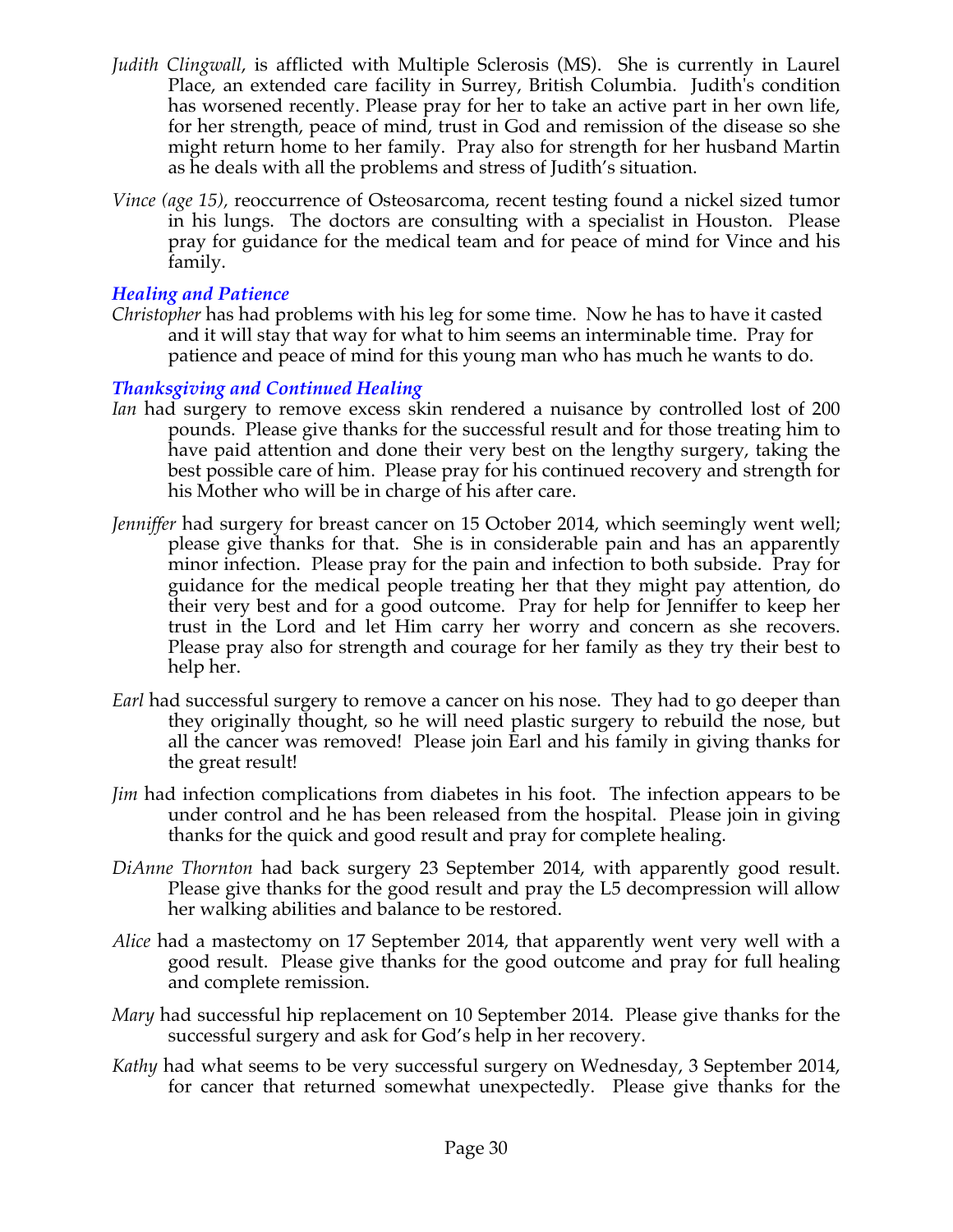good results of the surgery and pray that the cancer will be held at bay by this action. Pray also for Kathy and her family to let God carry their worry, concern and terror so that Kathy can recover fully and quickly, so as to gain the best result. Help their entire family to keep their full trust in God.

- *Peggy* had very successful knee replacement surgery 26 August 2104. She is going home on 29 August 2014 with no pain! Please give thanks for a great result.
- *John Evetts* had successful extensive heart surgery; he is still in the hospital and recovering. He is in good spirits. John and his family thank God for the answer to many prayers on his behalf. John is a minister in the Anglican Episcopal Church which as a relationship with the AOC. We look forward to his return to his ministerial duties at St. George's Anglican Church in Ventura in the near future.

John Evetts entered the ministry after a lifetime of work in industry and business as well as service in the Armed Forces in Vietnam. Like the Apostles, he came to the ministry from the secular world of work. Rev. Evetts is married and has two daughters and two grandchildren.

We thank the Rev. Evetts for his service to our country and his continuing service to God and His people.

- *Mary Thornell* had surgery on 30 October 2013, at the Riverside Community Hospital to remove a huge mass along with about ½ her colon and part of her lower bowel. Mary finished chemotherapy 17 June 2014. Tests the week of 2 June 2014 showed totally clear scans. For now, treatment is done after the last chemotherapy session. Please give thanks for the great result and also for the strength, guidance and peace of mind our Lord gave Mary and her husband Jim, as well as daughter Janice and son Jimmy, she underwent treatment. Please pray she will stay free of the cancer in the future.
- *Eli* a two month baby is back home after going to the ER the night of 28 May 2014, not able to breathe. Please give thanks for her recovery and pray for strength, courage and understanding for Eli's family; as well as for God's guidance for the neurologists and other medical people treating Eli they might find the best course of treatment and allow Eli to heal completely, as well as for strength and understanding for the parents.
- *Jim* has been hospitalized and had several operations for cancer the last few years. The physicians discovered a number of spots; but his exam was better than expectedprayer changes things and he thanks you for your prayers. Please continue him in prayer for he will have another scan in April.
- *Al* had an abscess found on his liver for which he was hospitalized, it turned out to be benign and will not require surgery, he has been released from the hospital. Please give thanks for this good result and pray for continued healing.
- *Elma* is suffering from cancer. She was taken home from the hospital on the advice of her Doctor. We were asked to pray that Elma's remaining time here on earth might be good and that Elma and family might put their trust in the Lord and let Him carry their worry. Since then, Elma's Bishop told us a great Miracle of the Lord is working over Elma. Doctors sent her home to die, but now she seems to be doing all right. On behalf of her, thank you for all of your prayers. Please continue praying for her complete healing.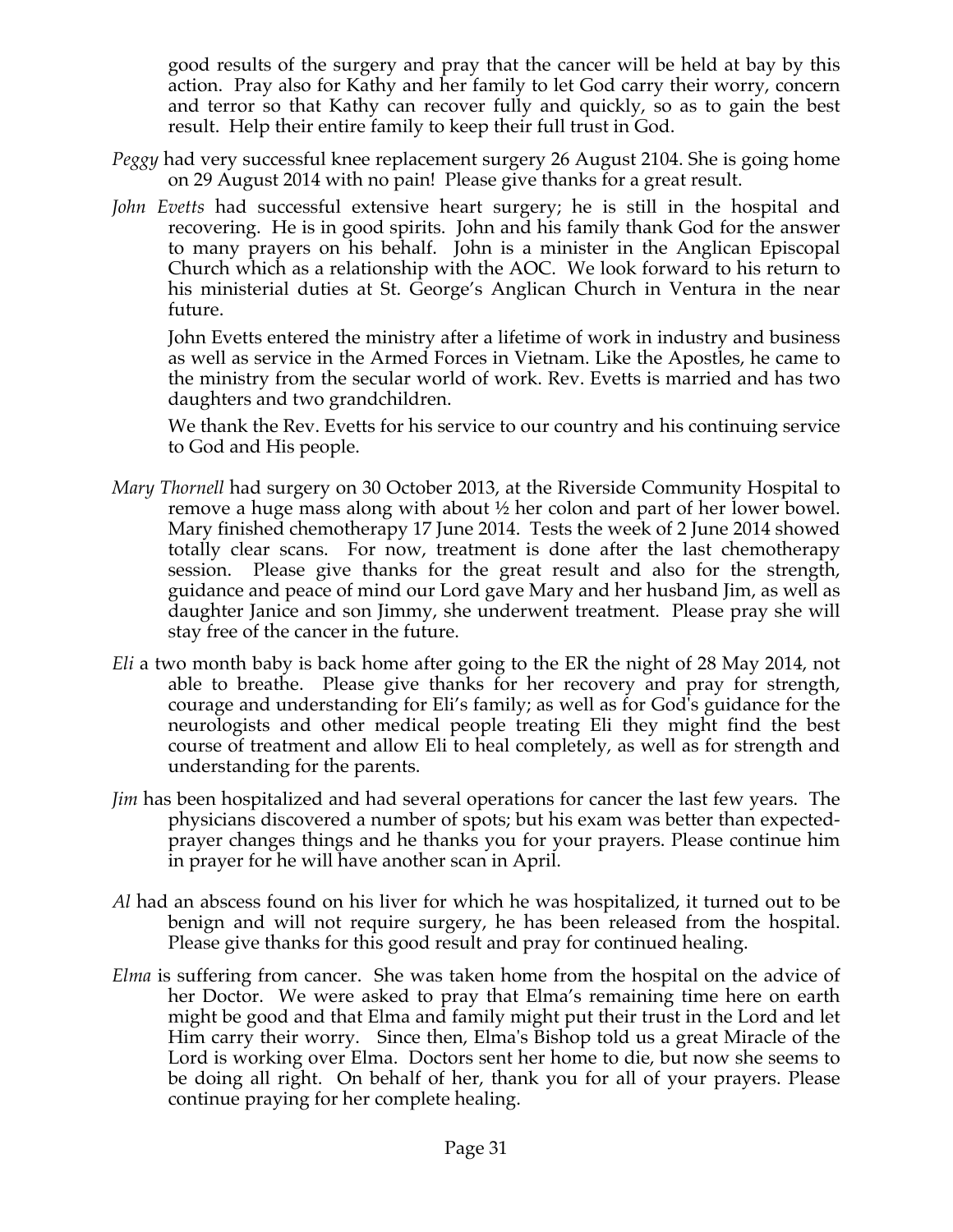- *Dennis* has heart problems; now the medical people treating him discovered a large mass on his liver which turned out to be a cyst! Please give thanks for this great development and pray for peace of mind and trust in the Lord for Dennis and for God's guidance for the medical people treating him that the contemplated surgery might go well.
- *Dwight* had major oral surgery, for which he gives thanks. He is recovering slowly and asks your prayers to speed the process.
- *Mike* is a veteran who has served his country when she called. Please pray he will open his heart to God so He can make Mike's crooked road straight and pull him towards the summit rather than to the pit.
- *Dick*'s left arm was amputated after treating for Merkel Cell carcinoma over a year ago. He has met with the oncologist's and reviewed the CAT scan. Good News! The tumor has been reduced in size—it was down to one half the size that it was in September and there was no indication of a new tumor in the chest area. Dick wanted the Prayer Partners to know and join him in thankfulness to our Lord. Please join Dick and his family in giving thanks to Our Lord Jesus Christ for his recovery as well as for their trust in God.
- *Bob Smouse* had shoulder surgery on 28 November 2012. While the surgery went well, he is still in pain and would also appreciate prayers for continued healing and the pain to subside. He promises to work very hard on recovery therapy.
- *Carol Stone*, the sweet wife of Mike Stone, recovered far better than expected from a severe brain bleed, but fell recently and broke her hip. She still requires 24 hour care, which Mike provides with little help.

#### *Business*

*Mark's* business is in difficulty. He works in a shrinking field, of which he is one of the country's true masters, but there is little work available. He asks that you pray that he can find a way to survive in his industry, which he loves and needs his talents. Pray he can find new sources of business and new ways of doing things, perhaps someone to partner with to better use his talents. Pray also for those who work for and with him that they might do their best to help.

#### *Financial Guidance and Employment*

- *Doug* recently became unemployed from his job of 18 years. He has been applying for jobs, but unable to get one at this time. His wife is working; this is not enough for the family. Please pray he will find employment with a firm that will be able to use his considerable skill and hard work to benefit both the firm and the family.
- *Catherine and Lewis* are at a low ebb due to a struggle for employment. Your fervent prayers will be appreciated.
- Lori is considering a potential change in her employment. Please pray for God's guidance in considering all aspect of her potential work.
- *Sara* is concerned about the future with her company. She would appreciate prayers for her continued employment and that her firm might find more and better ways to use her considerable skills.

#### *Financial Guidance and Healing*

*Clark* is in need of salvation; for God's Will to be done in his life. Pray his family will be blessed with the financial miracles that come from doing His Will.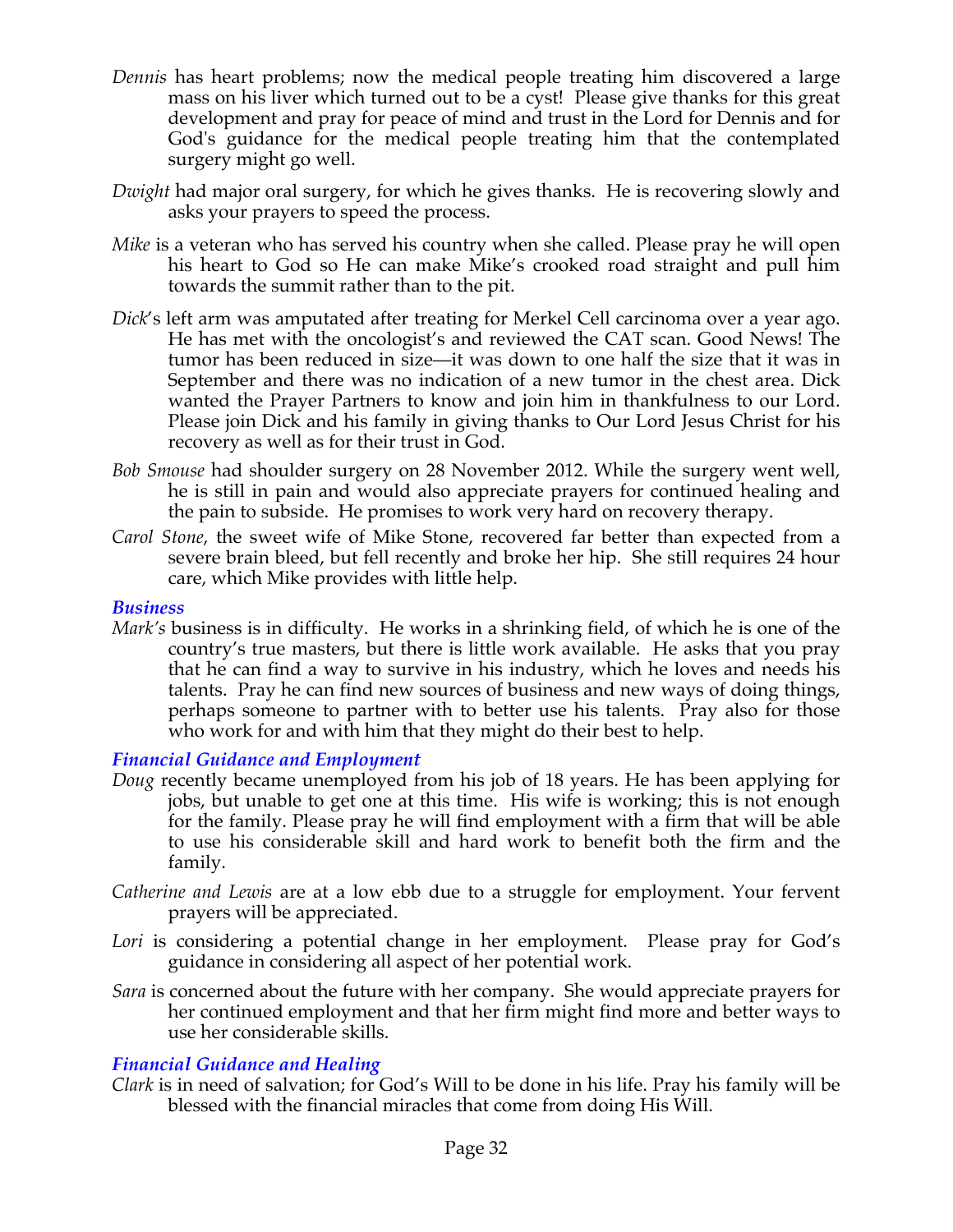- *Timothy and Sharon* had their home foreclosed the morning of 15 April 2014. They are experiencing spiritual, emotional and financial crisis at the current time. Please pray for God's guidance as to how they might handle the financial difficulties in which they have found themselves and more importantly have them draw closer to God and each other.
- *Linda, Rick, Christian and Sawyer* are a family experiencing spiritual, emotional and financial crisis at the current time. Please pray for God's guidance as to how they might handle the financial difficulties in which they have found themselves and more importantly have them draw closer to God and each other.
- *David and Lorna* are having financial problems. They are trying to find a smaller home which may be more affordable. *Lorna* has had an ongoing battle with brain cancer, her trips back and forth to the hospital have drained their finances to the point they sometimes struggle to have enough food in the house. Pleaser pray for Lorna's healing and guidance on how they might handle the financial difficulties in which they have found themselves.

#### *Guidance*

- *Edward (45)* had the opportunity to meet with a Christian during the conversation she discovered Edward had some background about God but thought He was not relevant to this day. Edward asked many questions about the Bible and was surprised at the answers and continued to ask questions. They both went their separate ways and the Christian told Edward that she would pray for him. Will you join in prayer for Edward, please?
- *Kathy* is experiencing severe anxiety and panic attacks. Please pray she can let the Lord calm and direct her in the best path to take to help alleviate these problems.
- *Michael and his Family* ask your prayers for wisdom as they are under trial and affliction to follow the law of the land and yet honor God in so doing.
- *Flora* is in remission with cancer, but has high blood pressure and fatigue. Flora's Mother recently died and this has caused added stress. Please pray that she will be able to let God carry her worry and sorrow so she can do the things she needs to do.
- *Elizabeth and Gunner* need your prayers for their general well being. Pray that they might see the Light of the Lord and let Him guide their lives. Pray they might open their hearts not only to the Lord, but to each other to become one in Him and happiness.
- *Eric and Betty* need your prayers for their general well being. Pray that they might see the Light of the Lord and let Him guide their lives. Pray they might open their hearts not only to the Lord, but to each other to become one in Him and happiness.
- *Eli* has lost his way both spiritually and mentally, please pray for him and his parents Ed and Barb, who are having great struggles seeing their son, go through these afflictions having brought up in a Christian home. Please pray his parents can find a way to help Eli.
- *Marie* has suffered the loss of her husband, her job and her pet all in a short period of time. Please pray for peace of mind for Marie, as well as for trust in the Lord for her and those around her that she might adjust to the changes in her life and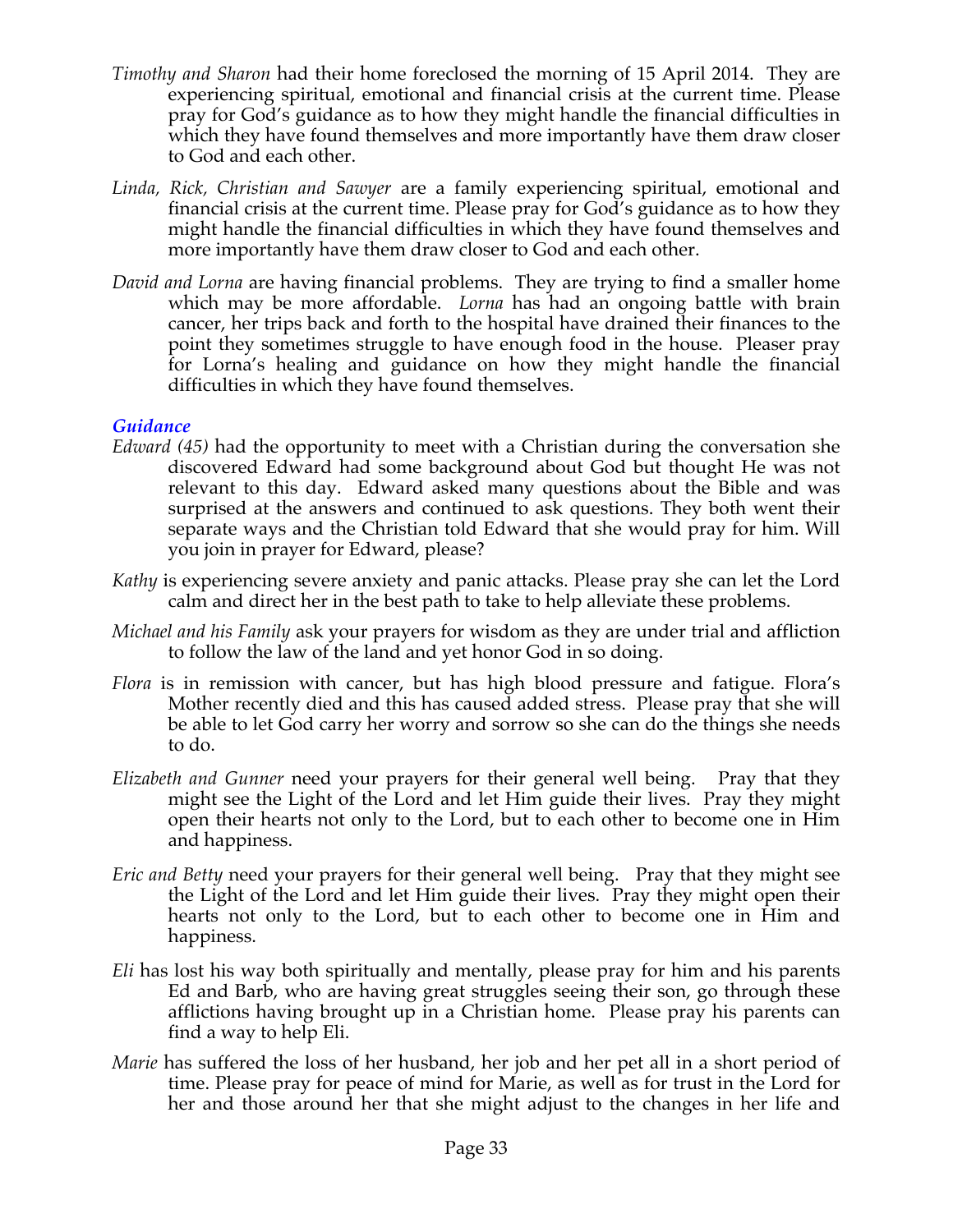move forward to the honor and glory of our Lord with His Help. (140607)

- *Mitten* has a Christian talking to him about Christ. Mitten does not believe and does not seem to care. Please pray Mitten will see the light.
- *Kristen, Rickey and their two children* ask you to pray for grace, wisdom and understanding as they attempt to cope with infidelity, separation and possibly divorce as a result of backsliding from the Lord into the World.
- *Aaron* has a problem seeing is where his life should be leading him. Please pray that he can listen to his father Paul and those around him who want him to work hard and obtain a real education now rather than just coast towards oblivion.
- *Danielle* has accepted Christ as her Saviour. Pray she will read the Bible and meditate on His Word so she can grow in him.
- *Helene and her family* ask your prayers for them as they deal with the loss of Alan, husband and father.
- *Stephanie* seems to be very deeply into post partum depression after her baby was born prematurely. Please pray for her Mother in Law who is going a great distance to help Stephanie and her new Grandson. Pray that Stephanie will be able to direct her attention outward, rather than inward.
- *William* is an elderly man living with his Son and Daughter in-law. William is causing trouble in the family because of his demanding ways and continually using bad language. The family is at wit's end to know how to handle him and will appreciate your guidance and prayers.
- *Caitlin* is in the grip of the Prince of Darkness; she thinks there is escape from reality in drugs. The saddest part is that reality is not as she sees it. Her family is despairing as they can do nothing to help her and ask that you pray for the Holy Ghost to enter into heart and show her the need for change before it is too late.
- *Nathaniel* is in spiritual turmoil. His family and friends will appreciate it if you will keep him in your prayers for him to find the root of his trouble and accept God's help to heal his heart.
- *Sam* and her *two children* that have been living in a shelter and are to lose their place there. Please pray a place will be found they can stay in and recover.
- Please pray *Darlene* will surrender her life to Christ.
- *Norrie* is facing daily exams in the weeks ahead. Pray for calmness and concentration and to do the best possible.
- *Jonathan* is addicted to drugs. He is now in jail awaiting trial. His parents and friends will appreciate it if you will keep him in your prayers for him to find the root of his trouble and accept God's help to heal addiction.
- *Beth* is suffering from ungodly treatment in her marriage. Please pray God will guide her in her behavior, actions and thoughts that she might be able to lead her husband to God so her marriage might prosper to the benefit of them.
- *Brandon* a young man from a Christian family who married a year ago and almost immediately became estranged from him family. As a result he has had a serious problem with keeping the civil law. Please pray for Brandon that he will return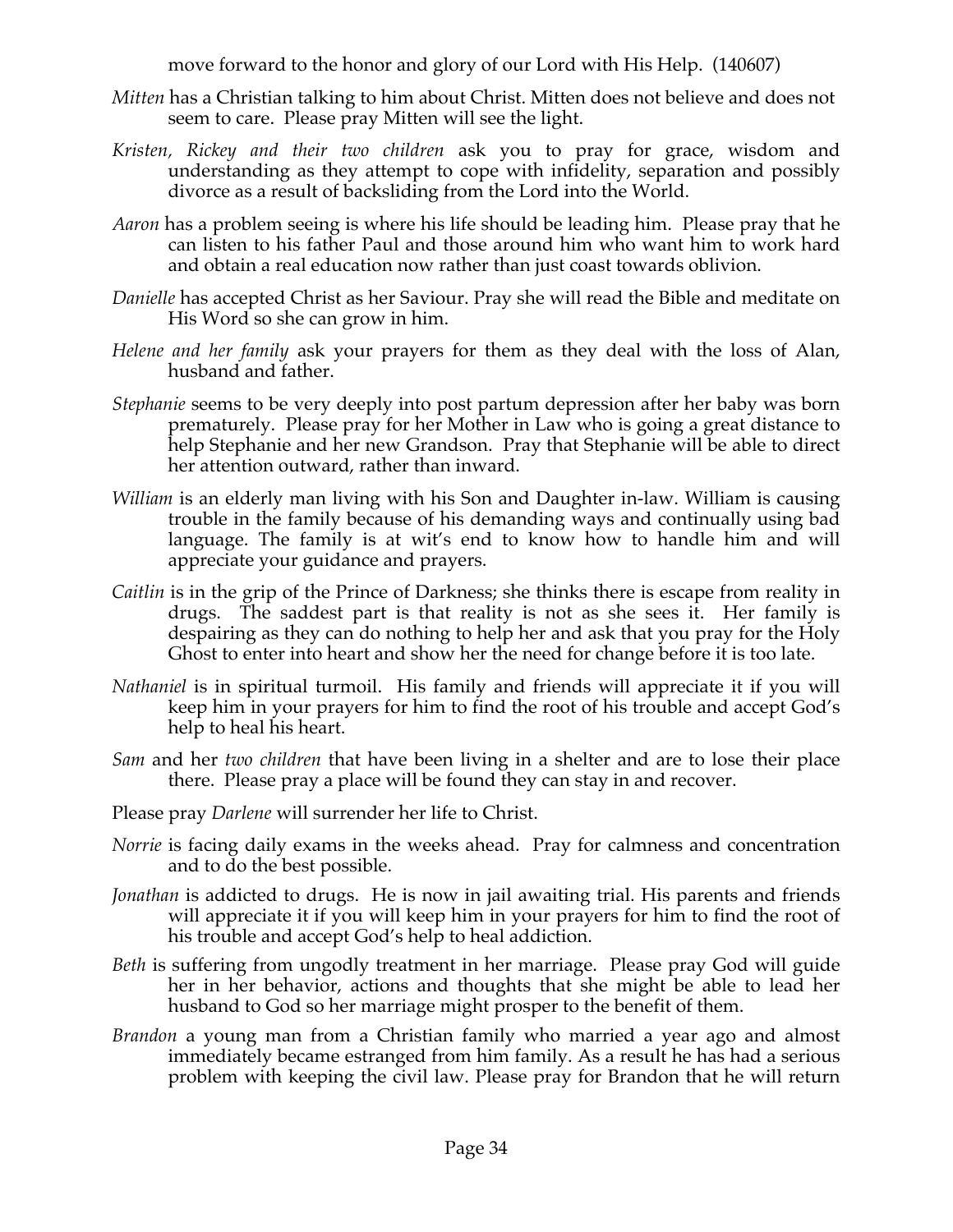to the Lord and the many problems will be eventually settled. Pray the hurt he has caused so many will be helped with our Lord's care and love.

*Dennis* has some decisions to make and will appreciate our Lord's guidance.

*Earl* to read and understand Scriptures he has been given.

- *Jeanette* has had many members of her family die from diabetes and several are near death now. Jeanette does not know the Lord and is despondent and perplexed about her family and herself. Please pray she can open her heart to allow the Holy Ghost in to bring her knowledge and understanding.
- *Dr. Elizabeth Raj* is teaching a biblical approach to the psychological problems facing many in our society today. She is battling against the growing influence of worldly psychology adopted by the churches themselves. Elizabeth constantly stresses answers are found between the covers of that precious Book, the Holy Bible. Please pray for encouragement, strength, fortitude and courage for her.
- *Abigail* is a teenager who has behavior problems. She feels she is in an area of mental darkness. Please pray that she might look to God for help and not within herself.
- *Sara* asks that you pray for guidance for her as she deals with the stresses of her family and life. Pray that she can separate those things which she can affect from those things which she cannot and give her grace to accept that she cannot do everything and can only change those things within her control. She asks for God's help for her business so that she might remain gainfully employed while keeping up with the needs of her mother and husband and healing her own problems.

*Jacquie* to open her heart to God and accept His Love and Grace.

*Hap* asks you to pray he might be able to trust God will help him make the right decisions at the right time and not to worry uselessly, to change those things he can change, accept those things he cannot change, sleep well to be able to do the correct things with a clear head and that he will open his heart to the Holy Ghost.

# *School Challenges*

Destiny, Blake and Janet

# *Anglican Orthodox Church*

#### *Indonesia*

Please pray for the Lord's will regarding the establishment of an AOC church in Indonesia.

**LMIGHTY** God and Father of all who trust and believe in thy dear Son, Jesus **ALMIGHTY** God and Father of all who trust and believe in thy dear Son, Jesus Christ: We seek thy divine will in the establishment of an Anglican Orthodox Church of Indonesia. In this present day of waning faith and compromising ministers, we hope to discover your will in this important matter. Keep us always strong in faith, worship, and practice; purify continually your visible church on earth, and lead us into green pastures of evangelism and love of truth. The people of Indonesia are a precious people in your sight, and we would seek the honor of preaching your Gospel in those great islands. Grant us wisdom to know and do your will always, for we ask it in the Name of thy dear Son, and our Lord and Savior, Jesus Christ. AMEN

#### *Kenya*

Saint Peter's Church (AOC) held it first service on 30 November 2014! There were 104 Christians who attended and 48 registered as members. This was preceded by evangelism and crusades. Pray for the church in Kenya that they may see the need to go back to their roots.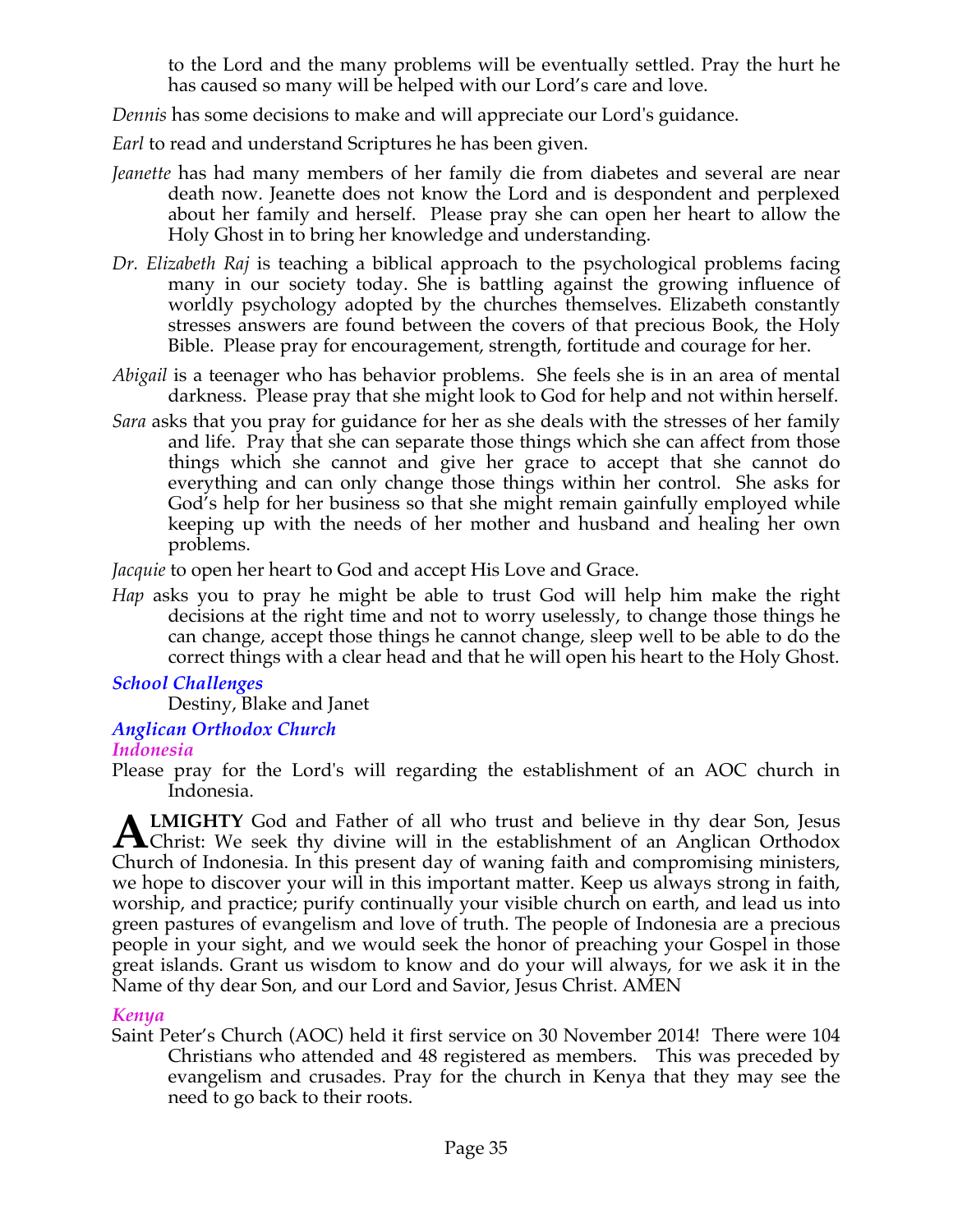#### *Philippines*

Good news from Bishop Anthony of the Philippine Islands: Dear Bishop+ Ogles:

> Hello! I just arrived from Tabuk after consecrating the Chapel made out of cogon in Nambaran. Its exciting to see plenty of kids attending the service. On the opposite village, the whole community invited us to schedule a service in the place. Their sincerity was confirmed by the willingness of one couple, Mr. and Mrs. Nestor Binnuloc, to donate a portion of land for the purpose. I instructed The Rev. Sherwin to arrange a schedule of service in that place. Thank you again for your continuous prayer over our ministry here.

In Christ Jesus,

Anthony Pangsiw

Bishop of the Philippine Islands

#### *Pakistan*

*Tazeem Gill*, AOC Pastor of the church in Narrowal, returned home to be with our Lord after a heart attack on 7 November 2014. The congregation has been placed in the care of Rev Irshad Masih. Pray for inspiration, guidance, strength, perseverance and courage for Rev Masih as he moves forward.

#### *India*

1 November 2014 was the 118<sup>th</sup> Anniversary of the India Diocese of our Church in South India. Throughout the area they will have prayer and would like us to join with them as they pray for the Completion of a new Church Building to be dedicated in December.

#### *Central African Republic*

*Christians in the Central African Republic* are experiencing the ravages of a war between the Muslim and Christians. We have both ministers and members of the Anglican Orthodox Church in Central African Republic. Please pray for God's guidance and protection for all persecuted Christians and those around them.

#### *Diocese of the Epiphany*

*Saint Paul's, Moberly, Missouri* would like your prayers that the Holy Ghost might enter more fully into their hearts so that they might be more effective in spreading the Word of God.

# *Diocese of Virginia*

*Saint Joseph of Arimathea Anglican Orthodox Church* is under a lot of stress. We all are, but they need even more prayer. Rev Roger Jessup, their wonderful minister, is pressed by the duties of a primary care giver, in addition to all the worries of this world. They have one of their family's primary breadwinners who will be soon unemployed, absent His intervention. As Rev Roger said so eloquently, "We must pray for those who mean us harm and deprive us of our property are our enemies: Our LORD has so commanded us." We must pray they will see light and cleave to it while turning their backs on the Prince of this World. Equally important, we must pray that the Lord will raise up a political leader from among us as He has done in the past. Pray also for trust in God for each member of the parish and for them to find economic relief.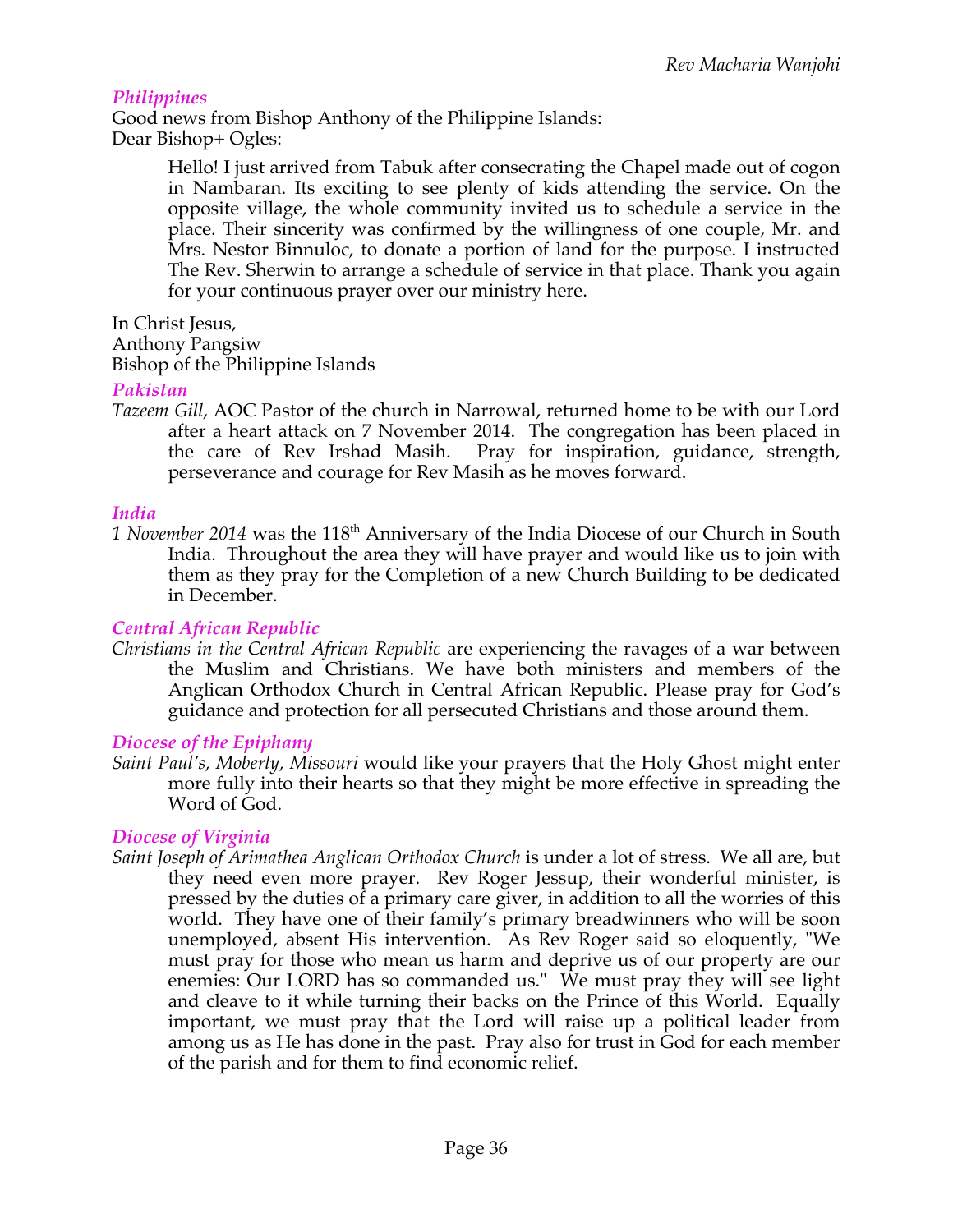#### *Armed Forces & Contractors*

Kristyna Thomas (Fort Bragg, SC – Boot Camp), Airman Donny Patton (Hulbert Field, Florida), Jordan Brown (USMC – Fleet Marine Force - Pacific), Trevor Jennings (USAF - KC-10 Boom Operator – New Jersey), Trevor Di Marco (USN – Whidbey Island, EF-18 Pilot), Kurt Thomas (USN – Camp Foster, Okinawa)

#### *For Our Country*

Our country has lost its way. Over half the people that vote, voted for a government that promises them things it cannot deliver in return for their souls which it can, will and does take. Our foreign policy backs the rise of Islam, we turn our backs on those who would follow God and arm those who murder them. Pray God will raise up a leader from among the people who can turn the country's course 180° and attempt to come back to God. Pray the people will recognize that they are headed down a smooth wide road into the pit, a road that will get smoother and smoother, steeper and steeper until the only possible way is down. Down, into the depths of the pit. Pray people will recognize there is:

- One True and Triune God who is goodness in and of Himself
- All religions are not equal
- All ways of life are not equal;
- The Bible holds the Key to Life;
- All rights come from God, not the State;
- Good;
- Bad;
- Evil;
- Right;
- Wrong;
- Allah is the Devil;
- Abortion is no more than sacrifice of children to Baal.

Pray this recognition will not come too late. Pray we will, each of us, do our duty to God, Country and Family, putting His Honor above all.

#### *Persecuted*

Around the world, Christians are under attack, not only in the Muslim world, but from Hindus and others in India. Also, they are under continual attack in the name of "Separation of Church and State" in the western world, as it becomes actively atheist or pro-devil buddy. Please pray for God's guidance and protection for all persecuted Christians and those around them.

# *Thanksgiving*

*Nathan* had successful surgery on 4 August 2014, to remove a tumor near his heart; then underwent chemotherapy. During a visit on 2 December 2014, the PET Scan found no evidence of cancer. Nathan and his family thank God for the great result, the medical team for paying attention and doing their best and you for your prayers.

#### *Various Special Requests*

- *Africa* is experiencing an outbreak of the Ebola Virus; causing sickness and many deaths. Please pray for people of Africa and for their Health Providers.
- The *Anglican Orthodox Church in Peshawar, Pakistan* sustained damage to their building as the result of heavy rains. At present the roof is being rebuilt and they have not